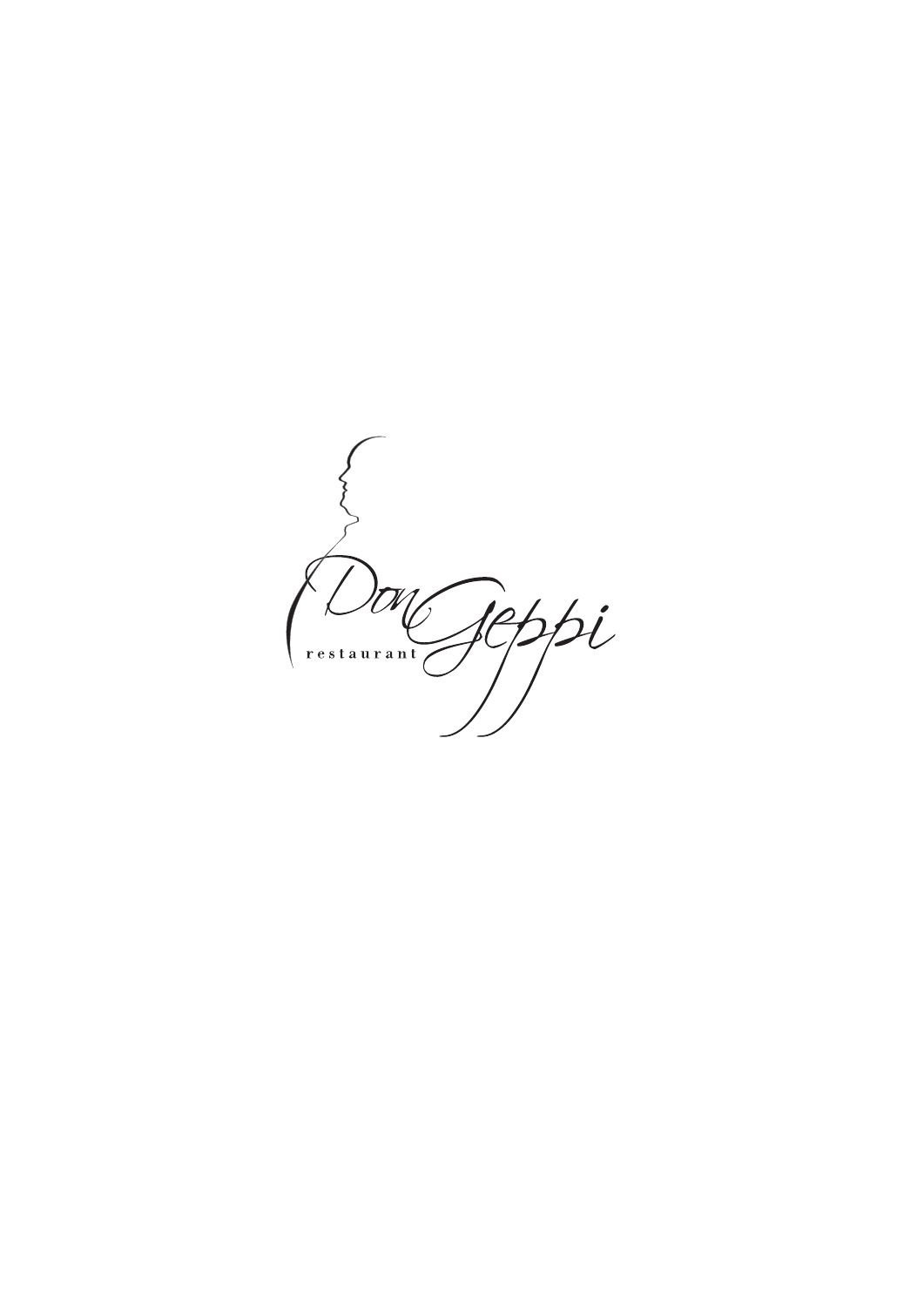# **Indice**

| Champagne                   | pag. $4 - 5 - 6 - 7 - 8$ |
|-----------------------------|--------------------------|
| Bollicine – Sparkling Wines | $9 - 10 - 11 - 12 - 13$  |
| Bollicine – Sparkling Wines | $14 - 15$                |

# **Vini bianchi Italiani -Italian White Wines**

| Campania              | $16 - 17 - 18 - 19 - 20$ |
|-----------------------|--------------------------|
| Friuli Venezia Giulia | $20 - 21 - 22 - 23$      |
| Valle d'Aosta         | 23                       |
| Veneto                | $23 - 24$                |
| Trentino Alto Adige   | $25 - 26 - 27$           |
| Piemonte              | $27 - 28$                |
| Lombardia             | 28                       |
| Toscana               | 28-29                    |
| Marche                | $29 - 30$                |
| Umbria                | 30                       |
| Abruzzo               | $30 - 31$                |
| Lazio                 | 31                       |
| Calabria              | 31                       |
| Puglia                | 32                       |
| Sardegna              | 32                       |
| Sicilia               | 32-33-34                 |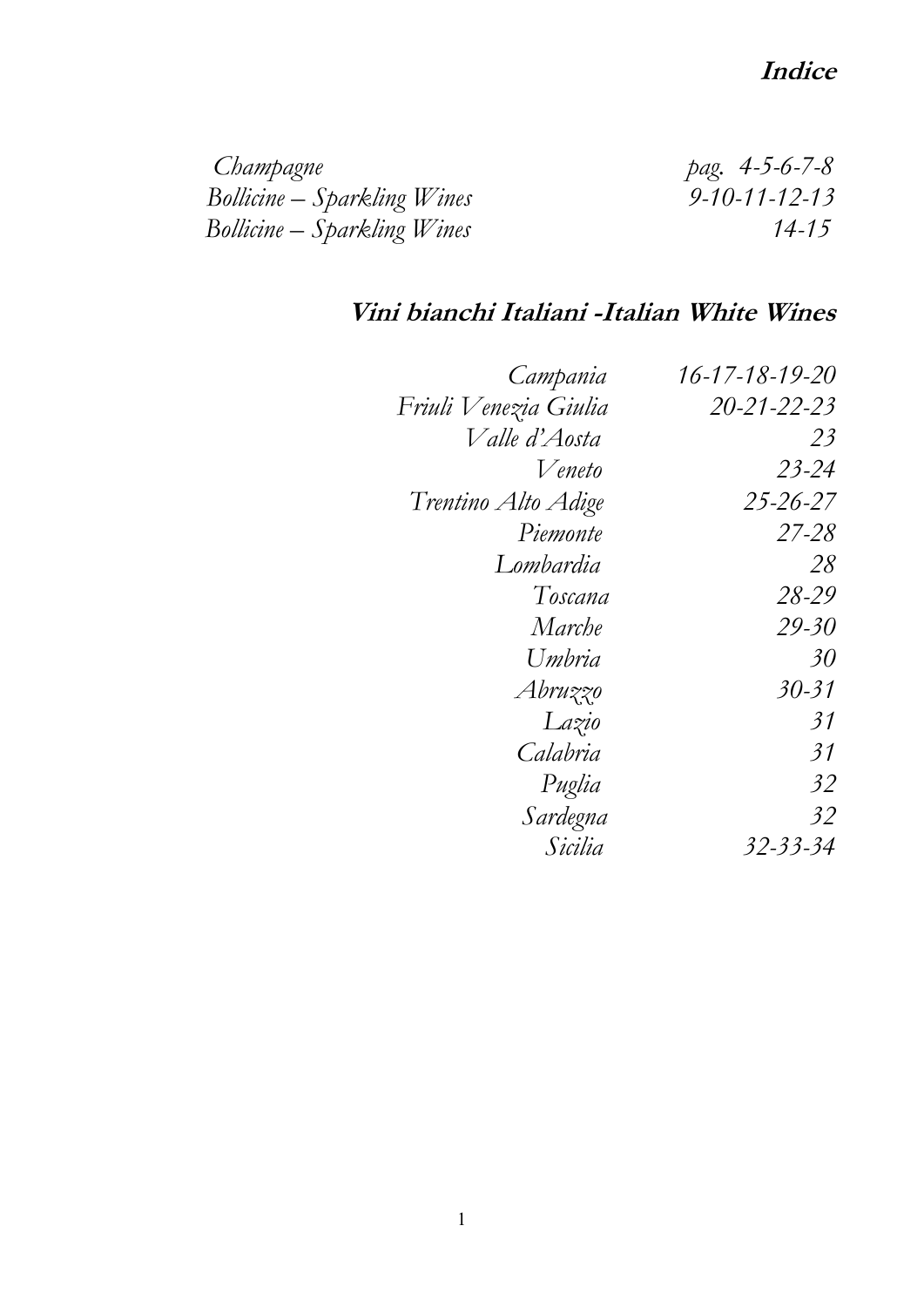# **Vini Rossi Italiani – Italian Red Wines**

| Campania              | 35-36-37    |
|-----------------------|-------------|
| Friuli Venezia Giulia | $38 - 39$   |
| Valle d'Aosta         | 39          |
| Veneto                | $40 - 41$   |
| Trentino Alto Adige   | 42          |
| Piemonte              | 43-44       |
| Lombardia             | 45          |
| Toscana               | 45-46-47-48 |
| Marche                | 48          |
| Umbria                | 48-49       |
| Abruzzo               | 49          |
| Lazio                 | 50          |
| Puglia                | 50          |
| Sardegna              | 50          |
| Sicilia               | $51 - 52$   |

# **Vini Rosè Italiani – Rosè Italian Wines**

| Campania            | 53 |
|---------------------|----|
| Piemonte            | 53 |
| Trentino Alto Adige | 53 |
| Lombardia           | 53 |
| Abruzzo             | 54 |
| Sicilia             | 54 |

# **Vini Bianchi Francesi - French White Wines**

| Alsace         | 55             |
|----------------|----------------|
| Reims          | 56             |
| Provance       | 56             |
| Bourgogne      | $56 - 57 - 58$ |
| Loira          | 59-60          |
| Cotes du Rhone | 60             |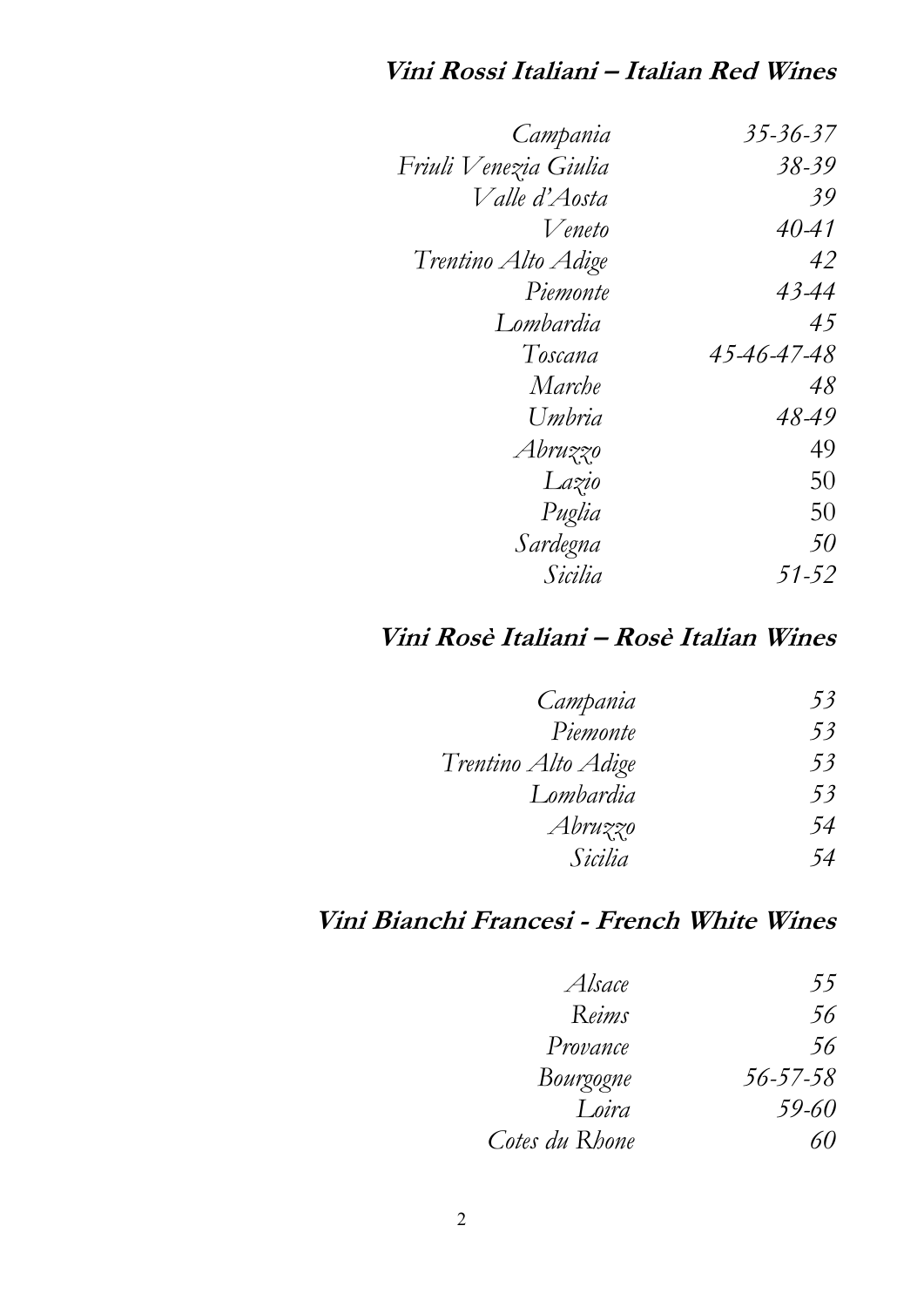# **Vini Rossi Francesi- French Red Wines**

*Bourgogne 61-62*

| Bordeaux                                              | 62    |
|-------------------------------------------------------|-------|
| Cotes du Rhone                                        | 62    |
| Loira                                                 | 63    |
| Vini Rosè Francesi- French Rosè Wines                 |       |
| Provance                                              | 63    |
| Vini Tedeschi - German Wines                          |       |
| Mosella                                               | 64    |
| Nahe                                                  | 65    |
| Vini Austriaci  - Austrian Wines                      | 66    |
| Vini Sloveni – Slovenian Wines                        | 66    |
| Vini Georgiani - Georgian Wines                       | 67    |
| Vini Cileni - Chilean Wines                           | 67    |
| Vini Croati - Croatian Wines                          | 67    |
| Vini Greci – Greek Wines                              | 67    |
| Vini Spagnoli - Spanish Wines                         | 68    |
| Vini Californiani - Californian Wines                 | 68    |
| Vini da Dessert a calice – Dessert wines by the glass | 69-70 |
|                                                       |       |

 **Vini da Dessert – Dessert Wines** *70*

\* *Disponibilità Limitata*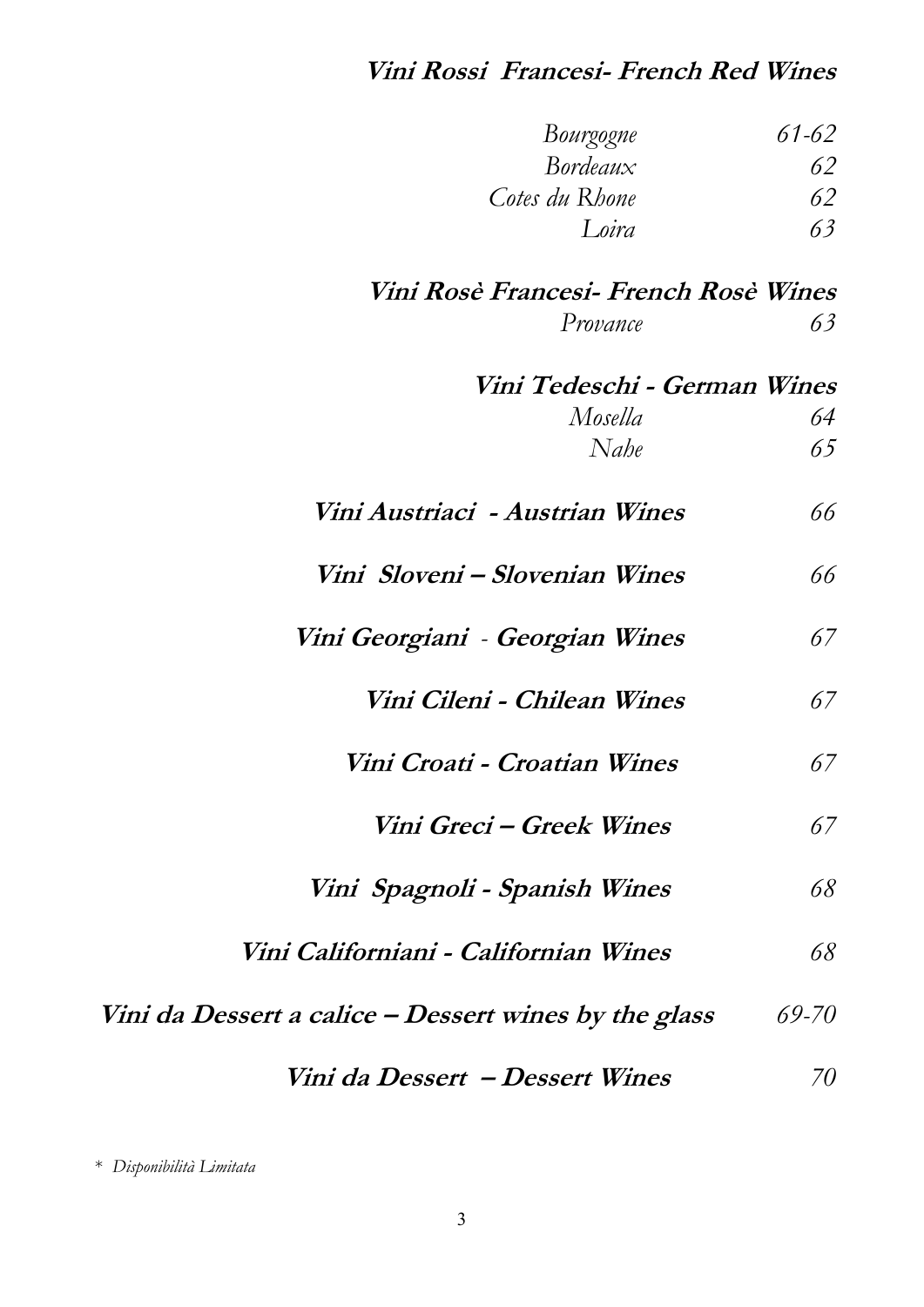# **Champagne**

Brut Premiére Cuvée deg. 2014 Bruno Paillard *45% pinot noir, 22% pinot meuniere, 33% chardonnay* Reims 100,00€

Brut Premiére Cuvée deg. 2016 Bruno Paillard\* *45% pinot noir, 22% pinot meuniere, 33% chardonnay* Reims 95,00€

Brut Premiére Cuvée deg. 2017 Bruno Paillard *45% pinot noir, 22% pinot meuniere, 33% chardonnay* Reims 90,00€

Brut Rosé Premiér Cuvée deg. Ottobre 2011 Bruno Paillard *pinot noir, chardonnay* Reims 120,00€

Brut Rosé Premiére Cuvée deg. ottobre 2017 Bruno Paillard *pinot noir, chardonnay* Reims 85,00€

Blanc de Blancs Resérve Privée Grand Cru deg. 2010 Bruno Paillard *100% chardonnay* Reims 160,00€

Blanc de Blancs Resérve Privée Grand Cru deg. 2012 Bruno Paillard *100% chardonnay* Reims 140,00€

Blanc de Blancs Resérve Privée Grand Cru deg. 2014 Bruno Paillard *100% chardonnay* Reims 130,00€

> Brut Blanc de Blancs Millésime 1999 Bruno Paillard\* *40% pinot noir, 60% chardonnay* Reims 230,00€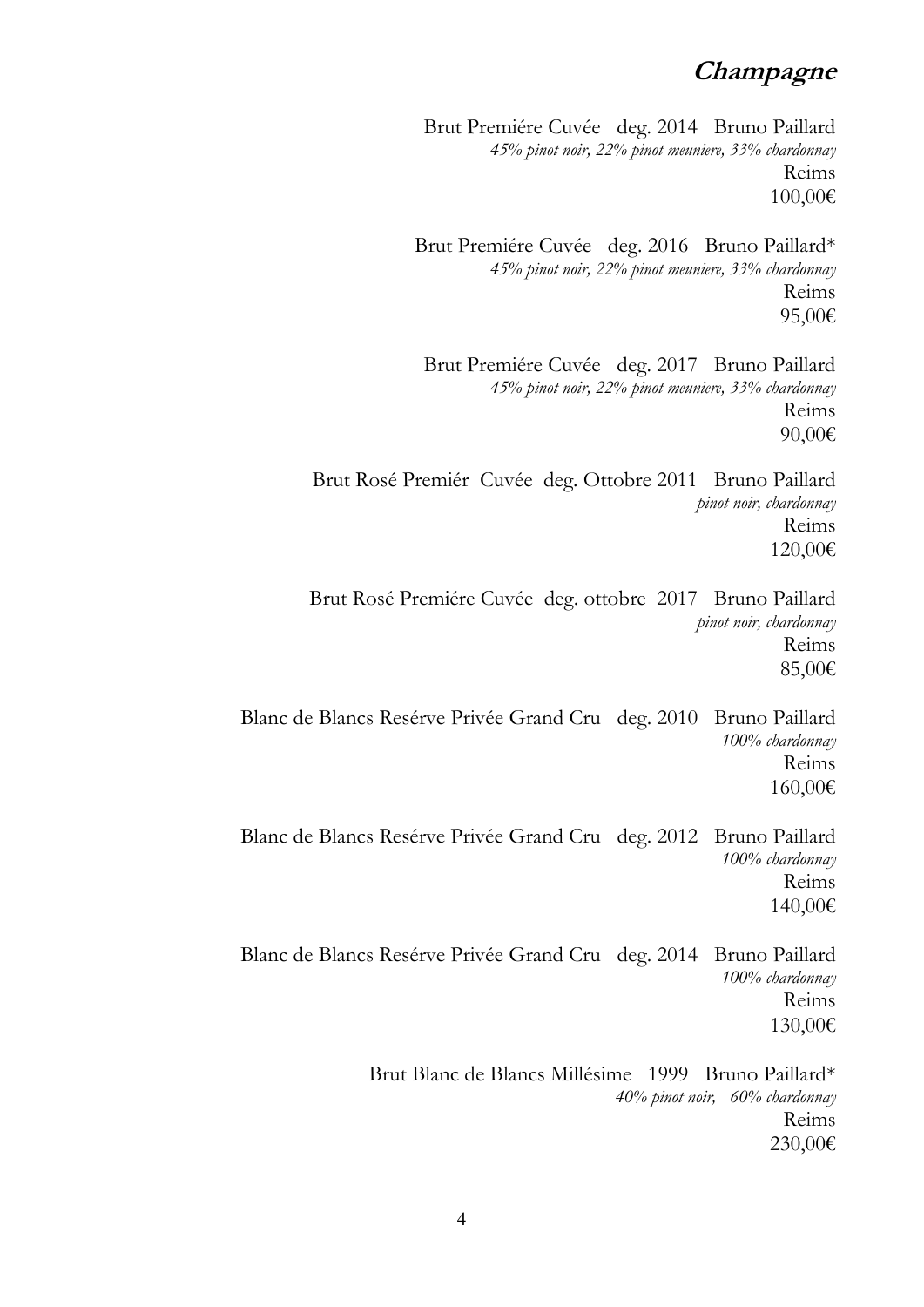Nec Plus Ultra 1996 Bruno Paillard\* *50% pinot noir, 50% chardonnay* Reims 310,00€

Le Mesnil Blanc de Blancs Grand Cru 2010 Bruno Paillard *100% chardonnay* Reims 310,00€

> 738 s.a. Champagne Jacquesson *61% chardonnay, 18% pinot noir, 21% pinot meunier* Dizy 150,00€

> 739 s.a. Champagne Jacquesson *61% chardonnay, 18% pinot noir, 21% pinot meunier*  Dizy *150,00€*

> 740 s.a. Champagne Jacquesson *61% chardonnay, 18% pinot noir, 21% pinot meunier*  Dizy *140,00€*

Blanc de Noir Premiére Cru s.a. Gonet – Medeville *100% pinot noir* Reims 95,00€

Rosè Premiére Cru extra brut s.a. Gonet - Medeville *70% chardonnay, 27% pino meunier, 3% vino rosso di Ambonnay*  Bissueil 100,00€

Terroirs Grand Cru Blanc de Blancs extra brut s.a. Agrapart & Fils\* *100% chardonnay* Reims 100,00€

> Brut Premiér s.a. Louis Roederer *40% pinot noir, 40% chardonnay, 20% pinot meunier* Reims 95,00€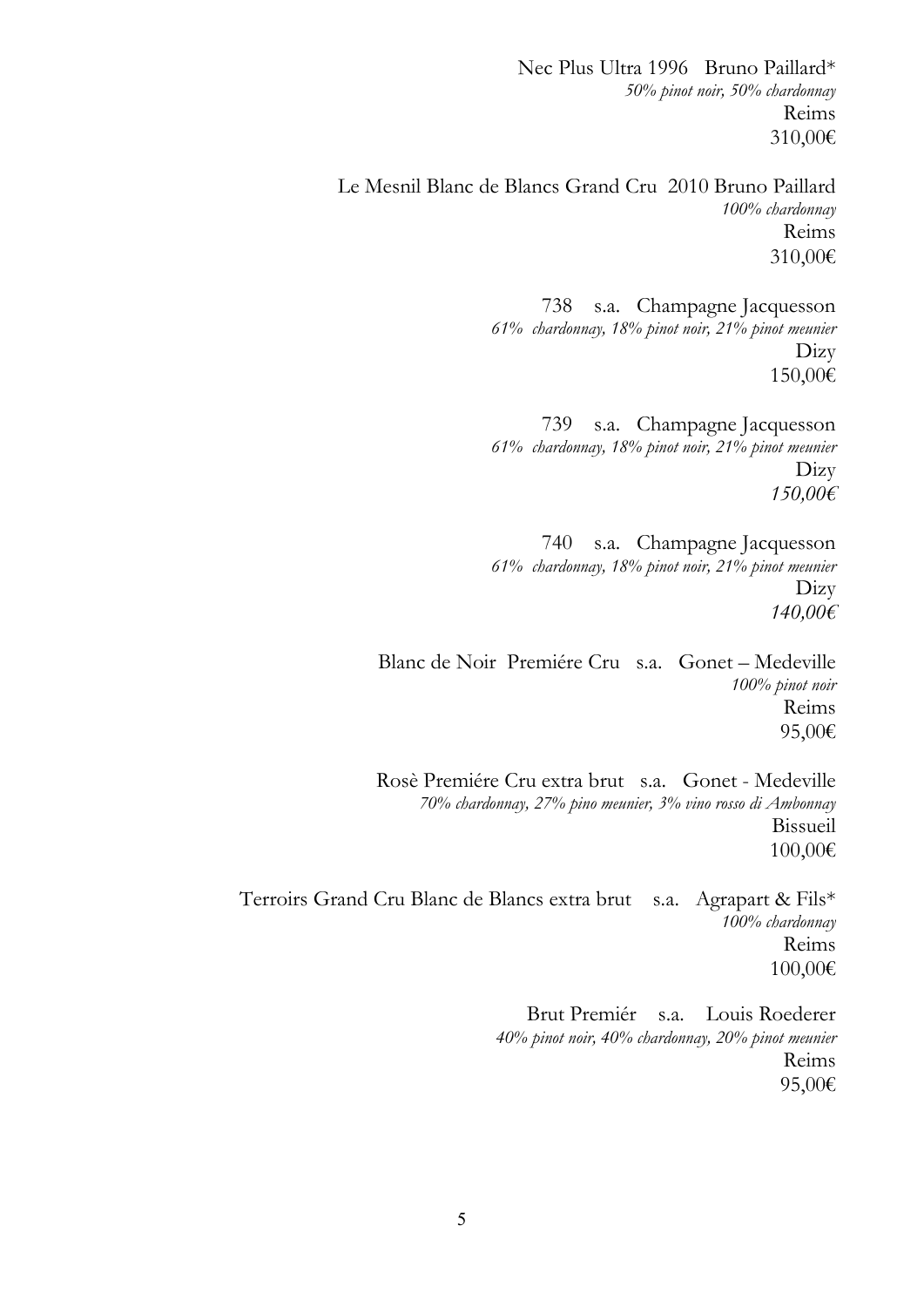Grande Cuvée Brut s.a. Krug *chardonnay, pinot noir, pinot meunier* Reims 310,00€

Spécial Club s.a. Paul Bara\* *pinot noir* Bouzy 200,00€

Zero Dosage Blanc de Blancs Grand Cru s.a. Encry *100% chardonnay* Le Mesnil sur Oger – Côte des Balncs 120,00€

> Brut Blanc de Blancs Grande Cuvée s.a. Encry *100% chardonnay* Le Mesnil sur Oger – Côte des Balncs 120,00€

> > Grand Rosé Brut Grand Cru s.a. Encry *95% chardonnay, 5% pinot noir* Le Mesnil sur Oger – Côte des Balncs 140,00€

> > > Special Cuvée s.a. Bollinger\* *pinot noir, chardonnay, pinot meunier* Ay 95,00€

Royale Réserve s.a. Philipponnat\* *pinot noir, chardonnay, pinot meunier* Marseuil-sur-Ay 95,00€

Royale Réserve Non Dosé s.a. Philipponnat\* *pinot noir, chardonnay, pinot meunier* Marseuil-sur-Ay 95,00€

> Réserve s.a. Taittinger *pinot noir, chardonnay, pinot meunier* Reims 95,00€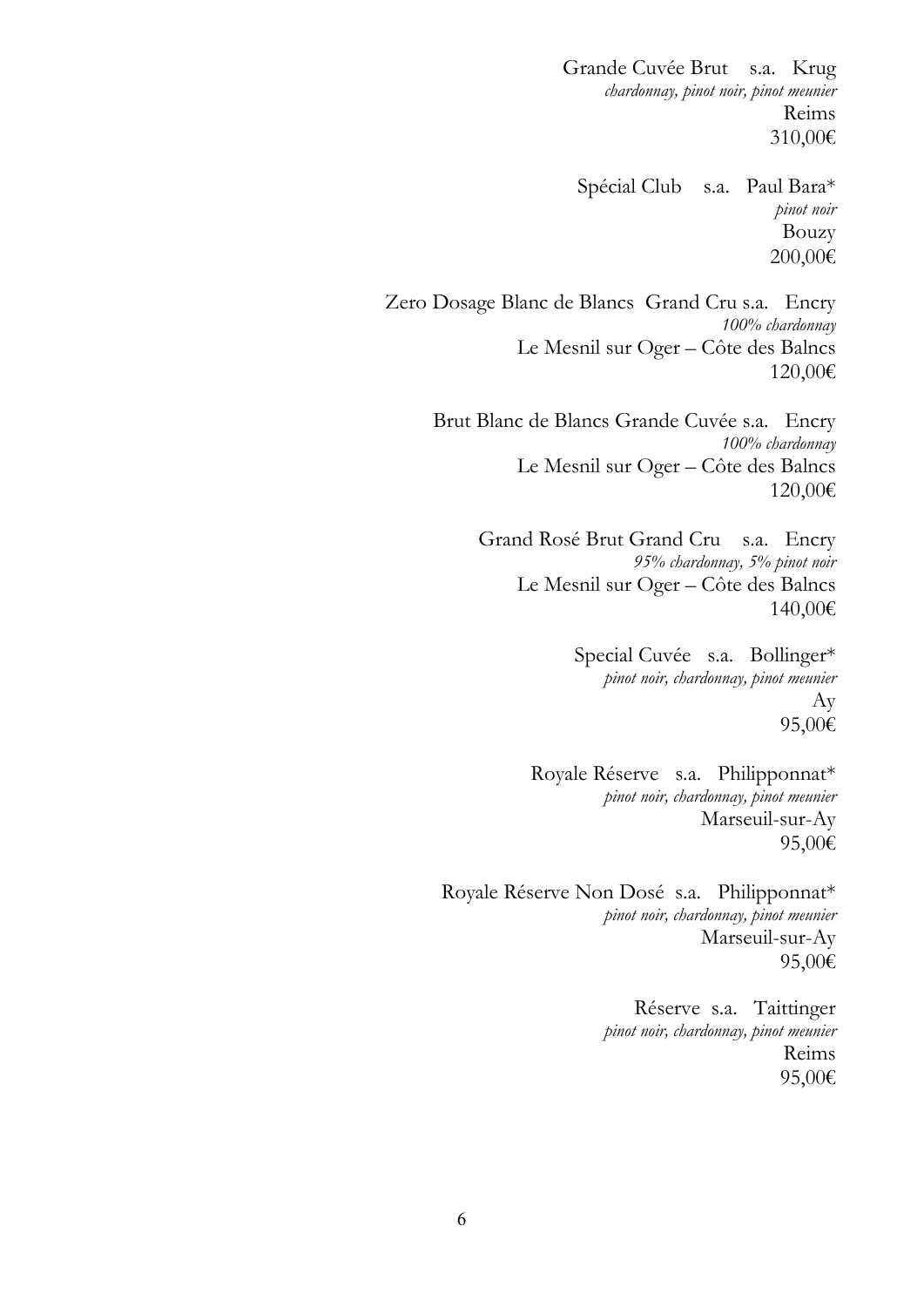Réserve s.a. Charles Heidsieck *pinot noir, chardonnay, pinot meunier* Reims 95,00€

La Grande Dame 2004 Veuve Clicquot\* *80% pinot noir, 20% chardonnay* Reims 300,00€

> Brut Réserve s.a. Billecart - Salmon *pinot noir, chardonnay, pinot meuniere* Reims 130,00€

Brut Rosé s.a. Billecart - Salmon\* *chardonnay, pinot meuniere, pinot noir* Reims 160,00€

Demi-Sec s.a. Veuve Clicquot\* *45% pinot noir, 30% pinot meuniere, 25% chardonnay* Reims 150,00*€*

Douceur De Bulles Demi-Sec s.a. Monmarthe\* *45% pinot noir, 22% pinot meuniere, 33% chardonnay* Reims 95,00€

> Brut Réserve deg. Champagne Boizel *30% Chardonnay, 55% Pinot noir, 15% Pinot meunier* Epernay 85,00€

Blanc de Blancs deg. 2016 Champagne Boizel *100% chardonnay* Epernay 95,00€

Rosè deg. 2014 Champagne Boizel *20% chardonnay, 50% pinot noir (di cui 8% vinificato in rosso), 30% pinot meunier* Epernay 95,00€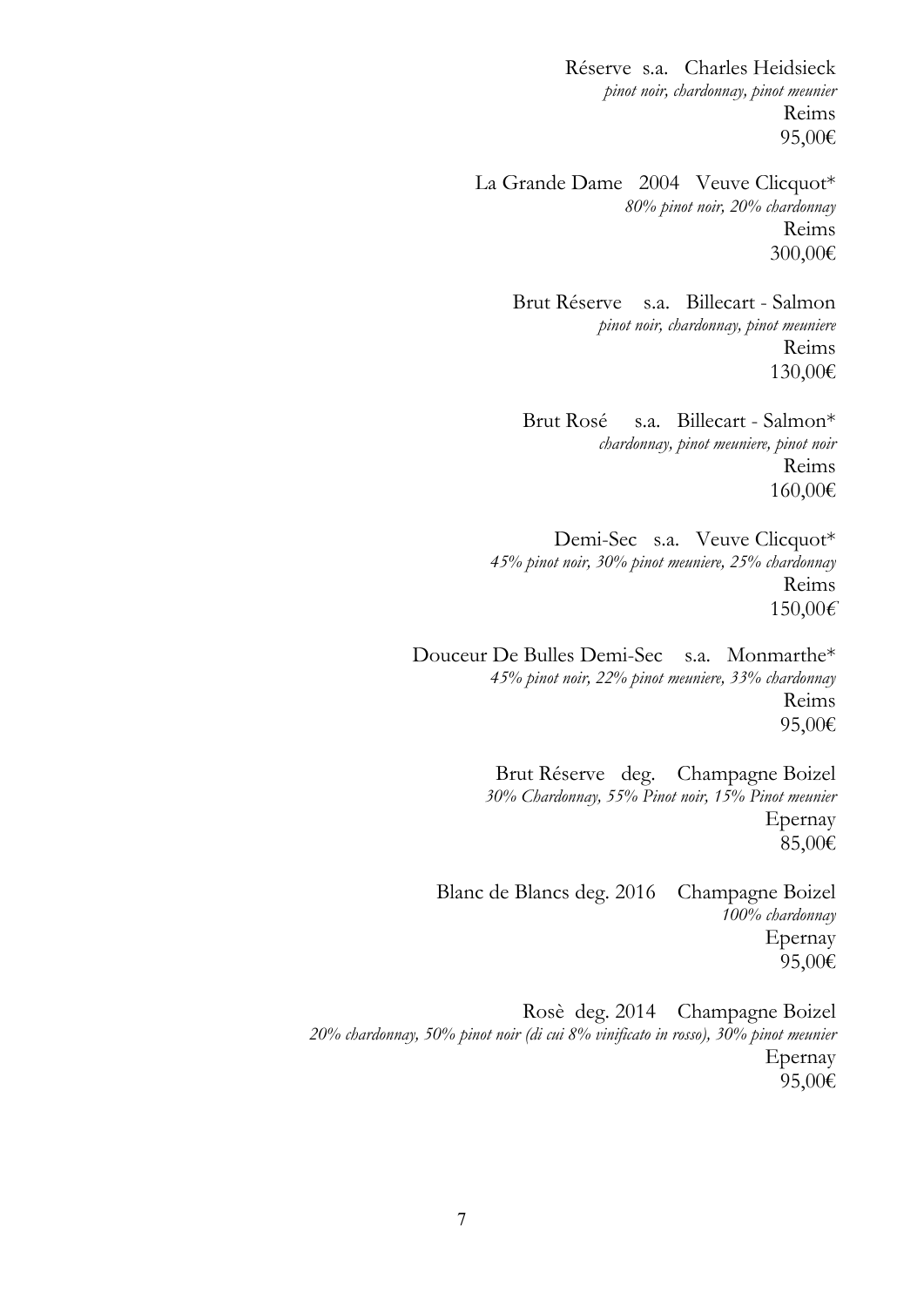Blanc de Noirs deg. 2016 Champagne Boizel *100% pinot noir* Epernay 95,00€

> Brut s.a. Domaine Laurent - Perrier *Chardonnay, pinot noir, pinot meunier* Tours – sur - Marne 85,00€

Cuvée Rosé s.a. Domaine Laurent - Perrier *100% pinot noir* Tours – sur - Marne 145,00€

Grand Cru Blanc de Noirs deg. 2013 Hugues Godmé *100% pinot noir* Verzenay 85,00€

> Blanc de Blancs Premiére Cru s.a. Collet *100% chardonnay* Ay 80,00€

Extra Brut Blanc de Blancs Premiére Cru s.a. Collet *100% chardonnay* Ay 80,00€

> Brut Premiére Cru s.a. Collet *20% Chardonnay, 30% Pinot Nero, 50% Pinot Meunier* Ay 80,00€

Esprit Nature Brut Grand Cru s.a Henri Giraud *70% Pinot Nero, 30% Chardonnay* Ay 85,00€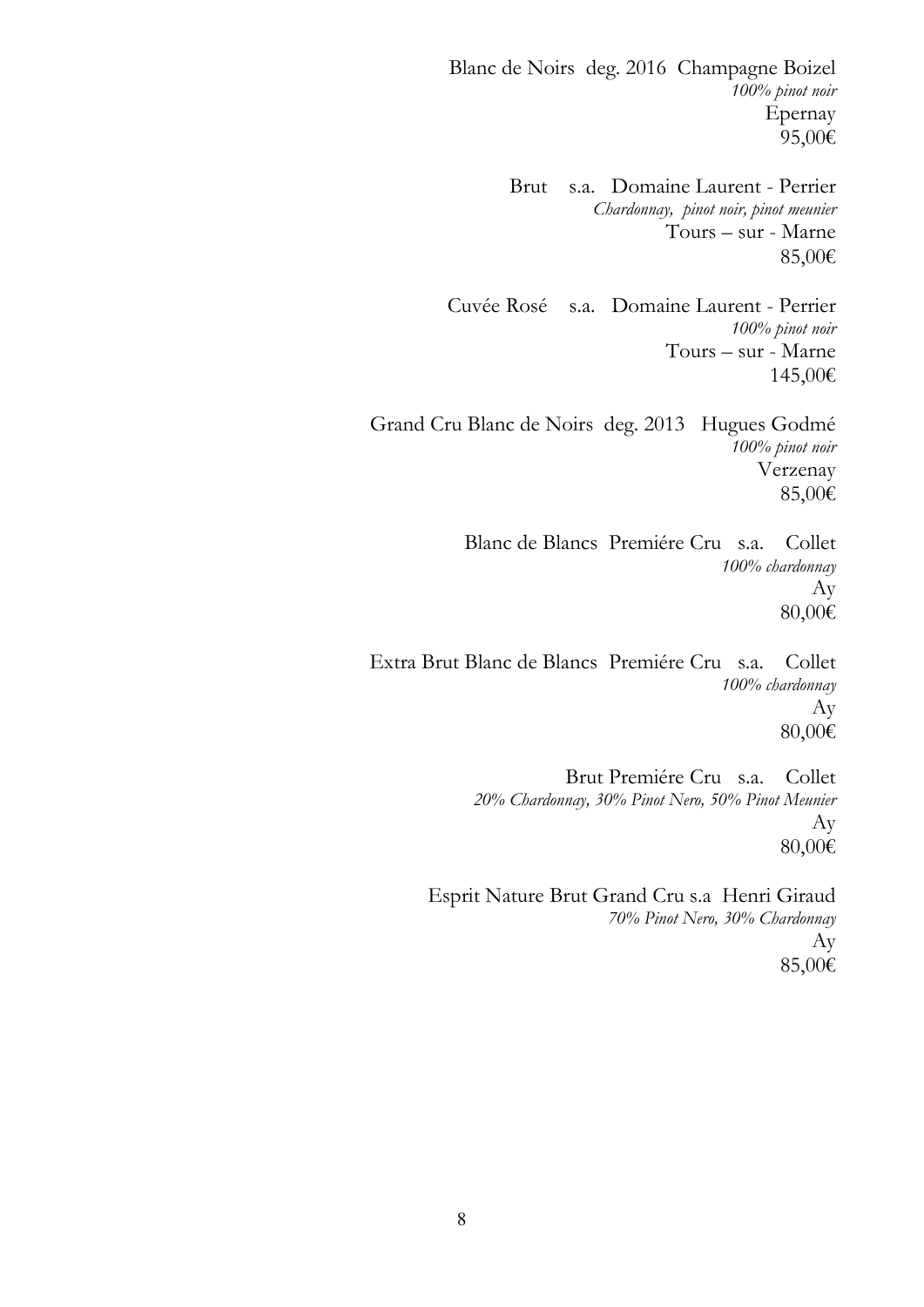# **Bollicine – Sparkling Wines**

Brut Blanc de Blancs Deg. Primavera 2012 D.O.C.G. A. A. Cavalleri *100% chardonnay* Franciacorta 75,00€ Collezione Grandi Cru 2010 D.O.C.G. A.A. Cavalleri\* *100% chardonnay* Franciacorta 75,00€ Collezione Grandi Cru 2015 D.O.C.G. A.A. Cavalleri *100% chardonnay* Franciacorta 85,00€ Brut Satén s.a. D.O.C.G . A.A. Cavalleri *100% chardonnay* Franciacorta 80,00€ Pas Dosè Au Contraire 2008 D.O.C.G . A.A. Cavalleri *Chardonnay, pinot noir* Franciacorta 115,00€ Franciacorta Saten s.a D.O.C.G. Corte Fusia *100% chardonnay* **Coccaglio** 65,00€ Franciacorta Brut s.a D.O.C.G. Corte Fusia *50% chardonnay, 50% pinot noir* **Coccaglio** 65,00€ Franciacorta Brut Blanc de Noir Crisalis 2010 D.O.C.G. s.a Derbusco Cives *100% chardonnay* Erbusco 85,00€ Franciacorta Brut Doppio Erre Di deg. 2015 D.O.C.G s.a . Derbusco Cives *100% chardonnay* Erbusco 70,00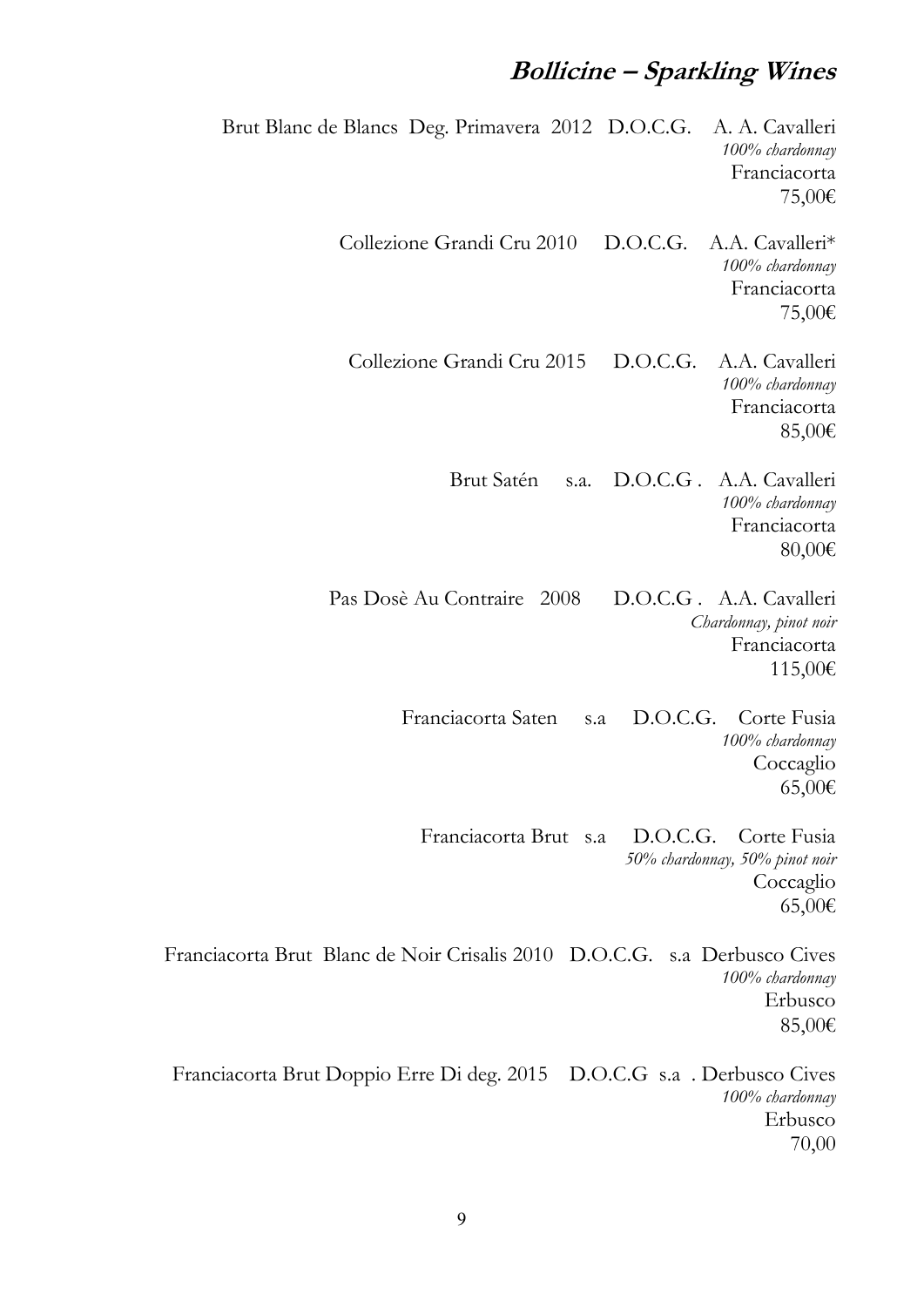Franciacorta Brut Millesimato s.a. D.O.C.G. s.a Derbusco Cives *100% chardonnay* Erbusco 70,00€ Franciacorta Brut Millesimato deg. 2005 D.O.C.G. s.a. Derbusco Cives\* *100% chardonnay* Erbusco 90,00€ Franciacorta Brut Millesimato deg. 2006 D.O.C.G. s.a. Derbusco Cives\* *100% chardonnay* Erbusco 95,00€ Franciacorta Brut Millesimato deg. 2007 D.O.C.G. s.a Derbusco Cives *100% chardonnay* Erbusco 95,00€ Franciacorta Brut Millesimato deg. 2008 D.O.C.G. s.a. Derbusco Cives *100% chardonnay* Erbusco 95,00€ Franciacorta Brut Millesimato deg. 2009 D.O.C.G. s.a Derbusco Cives *100% chardonnay* Erbusco 75,00€ Franciacorta Pas Dosé Decem Annis 2005 D.O.C.G. s.a. Derbusco Cives *100% chardonnay* Erbusco 120,00€ Franciacorta Extra Brut 2014 D.O.C.G. A.A. Faccoli *70% chardonnay, 25% pinot bianco, 5% pinot noir* **Coccaglio** 70,00€ Franciacorta Extra Brut Blanc de Blancs s.a D.O.C. Cantine Sullali *100% chardonnay* Erbusco 65,00€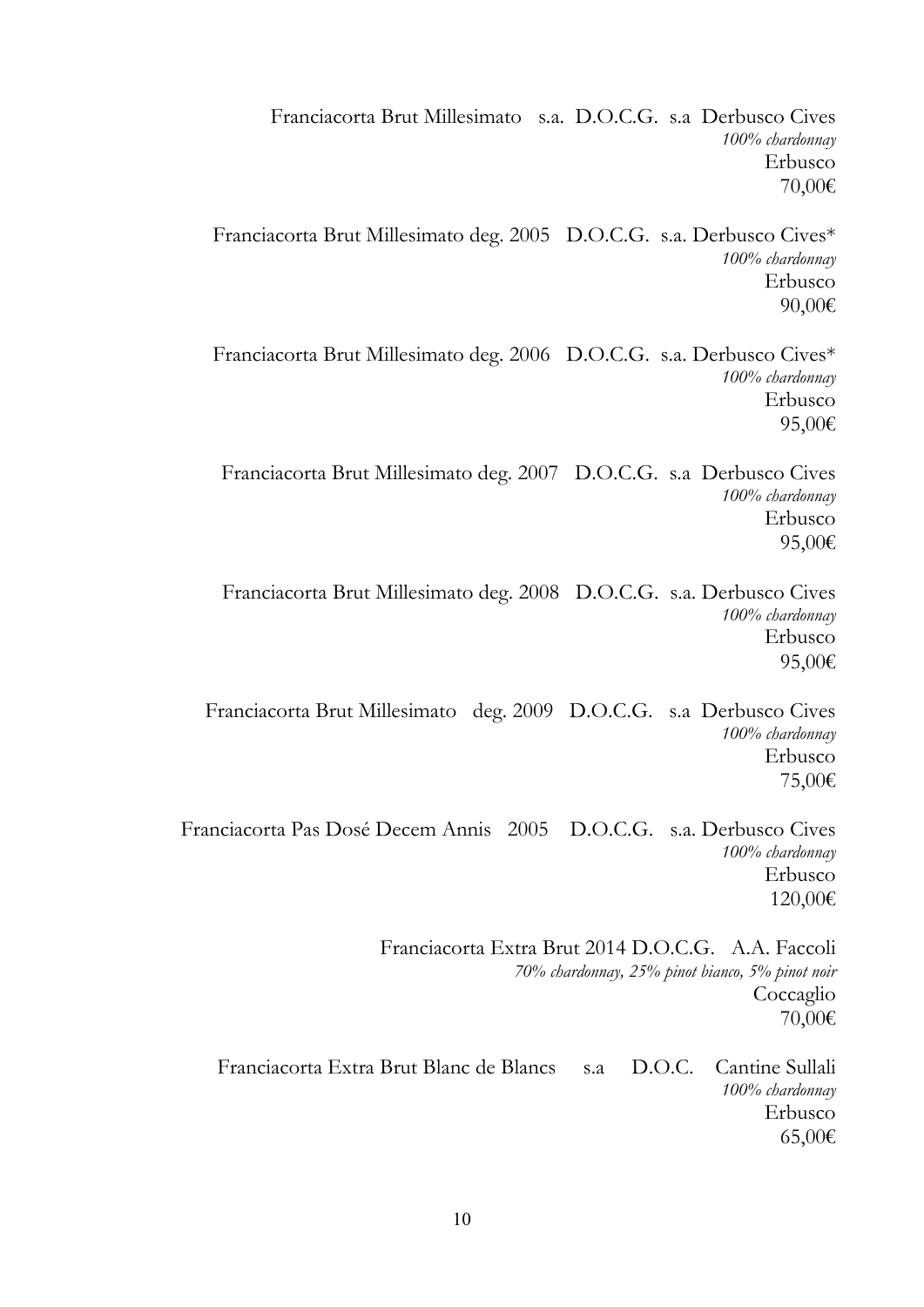11 Franciacorta Extra Brut Blanc de Noir s.a D.O.C. Cantine Sullali *100% chardonnay* Erbusco 65,00€ SoloUva deg. Agosto 2015 S.A. SoloUva *100% chardonnay* Erbusco 65,00€ Sansevé Satén Brut deg. Novembre 2015 D.O.C.G. S.A. Monterossa *100% chardonnay* Bornato di Cazzago S.Martino 75,00€ Brut Cuvée Marianna Deg. 2017 V.S.Q. AA/D.O.C. Arunda Sektkellerei *80% chardonnay, 20% pinot noir* Meltina (Bz) 70,00€ Blanc de Blancs Extra Brut Deg. 2017 V.S.Q. AA/D.O.C. Arunda Sektkellerei *100% chardonnay* Meltina (Bz) 60,00€ Cabochon Brut 2011 D.O.C.G. S.A. Monterossa *70% chardonnay, 30%pinot nero* Bornato di Cazzago S.Martino 75,00€ Marchese Antinori Montenisa Blanc de Blancs deg. 2016 D.O.C.G. Tenuta Montenisa - Marchesi Antinori *85% chardonnay, 15% pinot bianco* Franciacorta 65,00€ Nature s.a. V.S.Q. A.A Monsupello *90% pinot nero, 10 % chardonnay* Torricella Verzate – Oliva Gessi 55,00€ Stocker Brut Sekt 2010 V.S.Q. Sektkellerei Stocker *chardonnay, pinot bianco, sauvignon* Terlano 85,00€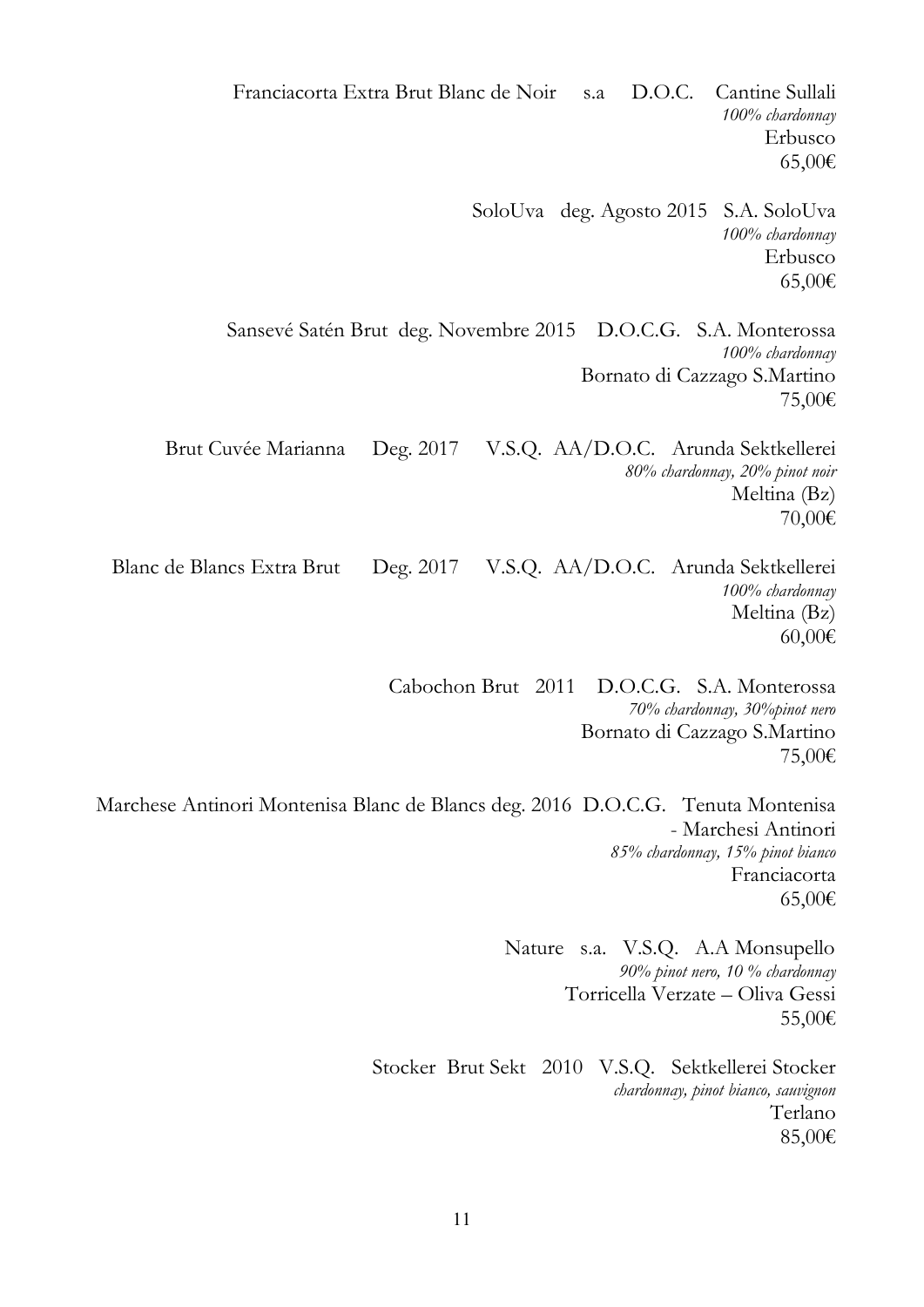Et Voilà Brut deg. Aprile 2014 A.V. Cascine Baricchi *100% pinot nero* Neviglie 60,00€ Et Voilà Brut deg. 2015 A.V. Cascine Baricchi *100% pinot nero* Neviglie 60,00€ Oltrepò Pavese Gran Cuvée storica 1870 s.a. D.O.C.G. Cantine Giorgi *100% pinot nero* Canneto Pavese 60,00€ Franciacorta Extra Brut Riserva Palazzo Lana Extreme 2008 Berlucchi *100% pinot nero* Franciacorta 85,00€ Franciacorta '61 Nature 2009 deg. 2015 Berlucchi *80% chardonnay, 20% pinot nero* Franciacorta 75,00€ Cà del Tava Spumante D.O.C. Brut Monsupello *60% Pinot nero, 40% Chardonnay* San Pietro di Felleto 85,00€ Franciacorta Brut D.O.C.G s.a. Corteaura *100% Chardonnay* Franciacorta 50,00€ Franciacorta Saten D.O.C.G s.a. Corteaura  *100% Chardonnay* Franciacorta 55,00€ Vouvray Brut Méthode Traditionnelle s.a. Domaine Champalou *100% chenin blanc* Vouvray 65,00€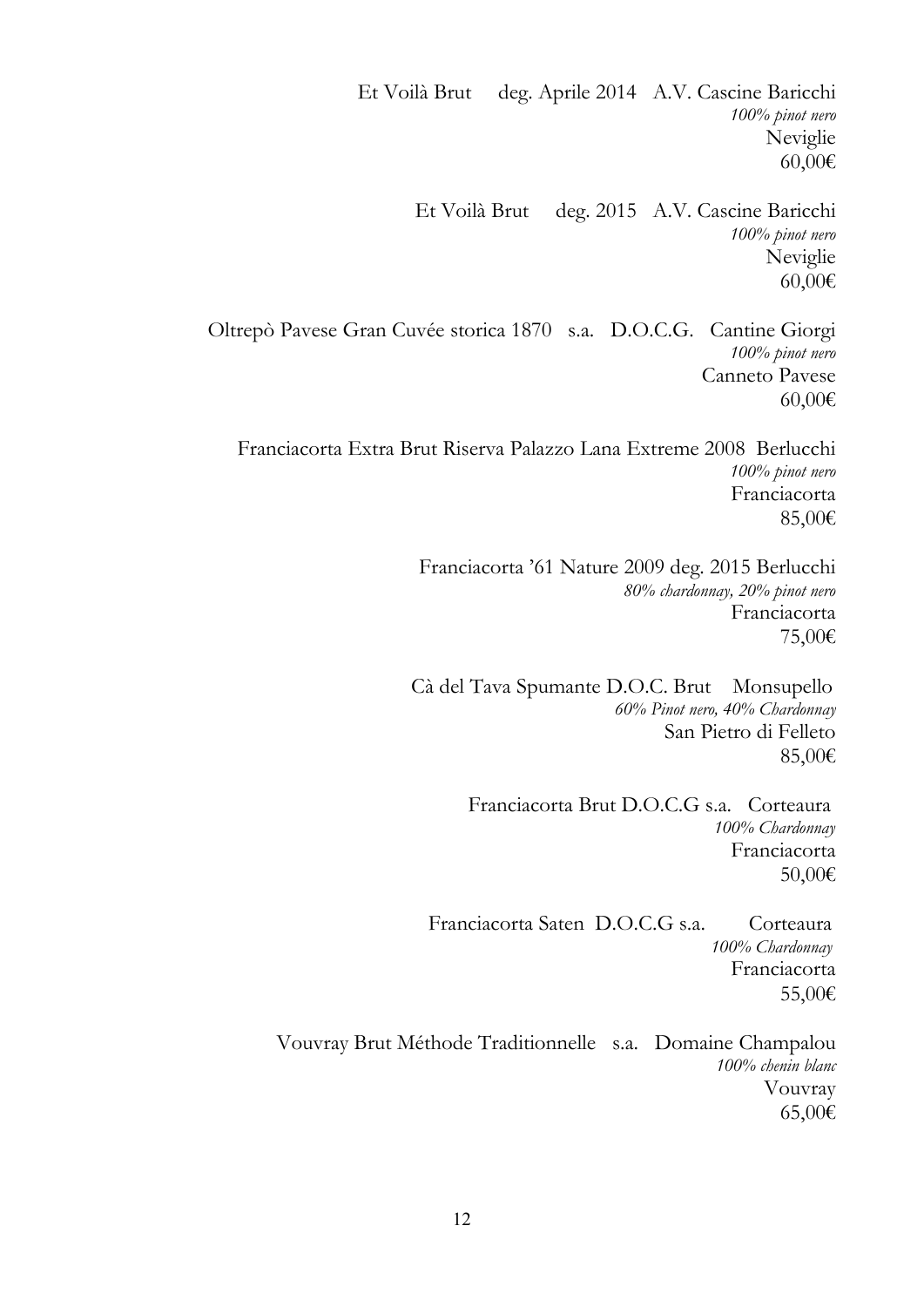Bianco frizzante dei Colli Trevigiani 330 slm 2013 I.G.T. A.A. Costadilà *prosecco tondo, bianchetta trevigiana, e verdiso* Tarzo Treviso 35,00€ Conegliano Valdobbiadene extra dry 2013 D.O.C.G. s.a BiancaVigna *100% prosecco* San Pietro di Felleto 30,00€ Conegliano Valdobbiadene extra dry 2014 D.O.C.G s.a. BiancaVigna *100% prosecco* San Pietro di Felleto 30,00€ Credere brut 2016 D.O.C.G. s.a. Bisol *100% prosecco* Santo Stefano di Valdobbiadene 35,00€ Molera extra dry 2013 D.O.C.G. s.a Bisol *100% prosecco* Santo Stefano di Valdobbiadene 35,00€ Brut Nature 2009 Jean-Christophe Garnier\* *100% chenin* Anjou

65,00€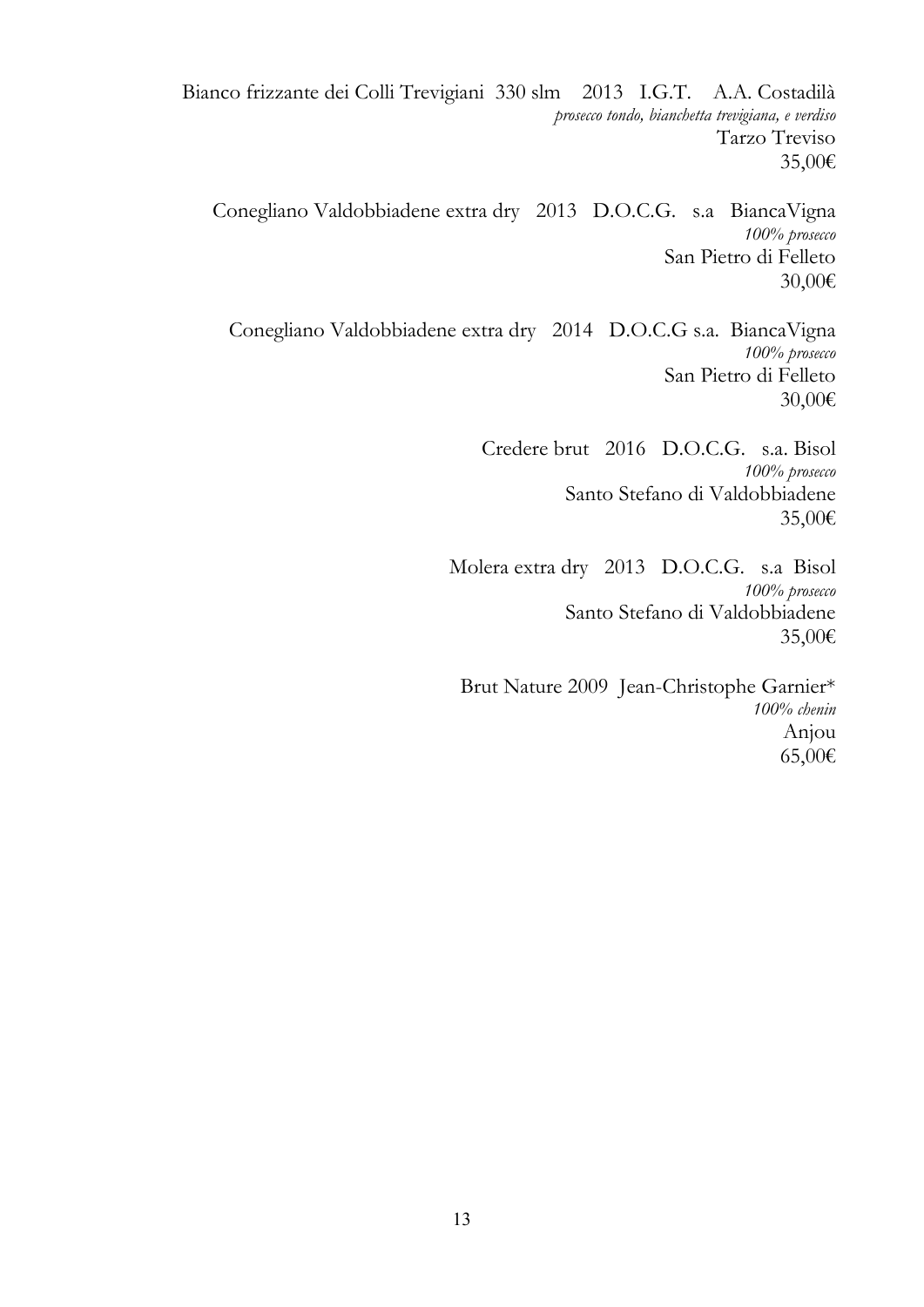# **Bollicine Rosé – Sparkling Rosé Wines**

Rosé Millesimato 2011 D.O.C.G . A.A. Cavalleri *chardonnay, pinot noir* Franciacorta 85,00€ Franciacorta Brut Rose' Millesimato 2008 D.O.C.G. s.a Derbusco Cives *100% pinot noir* Erbusco 85,00€ Franciacorta Brut Rose' Millesimato 2010 D.O.C.G. s.a Derbusco Cives *100% pinot noir* Erbusco 80,00€ Excellor Brut Rose' Millesimato V.S.Q Arunda Sektkellerei *100% pinot noir* Meltina 70,00€ Cruasè s.a. D.O.C.G. Cantine Giorgi *100% pinot nero* Canneto Pavese 60,00€ Falesco Metodo classico s.a. V.S.Q. Falesco *100% pinot nero* Montecchio 55,00€ Marchese Antinori Rosè s.a. D.O.C.G. Tenuta Montenisa - Marchesi Antinori *100% pinot nero* Franciacorta 65,00€ Flamingo Rosè Brut deg. Marzo 2016 D.O.C.G. S.A. Monterossa *60% chardonnay, 40% pinot noir* Bornato di Cazzago S.Martino 75,00€ Rosè s.a. V.S.Q. A.A. Monsupello *95% pinot nero, 5% chardonnay* San Pietro di Felleto 55,00€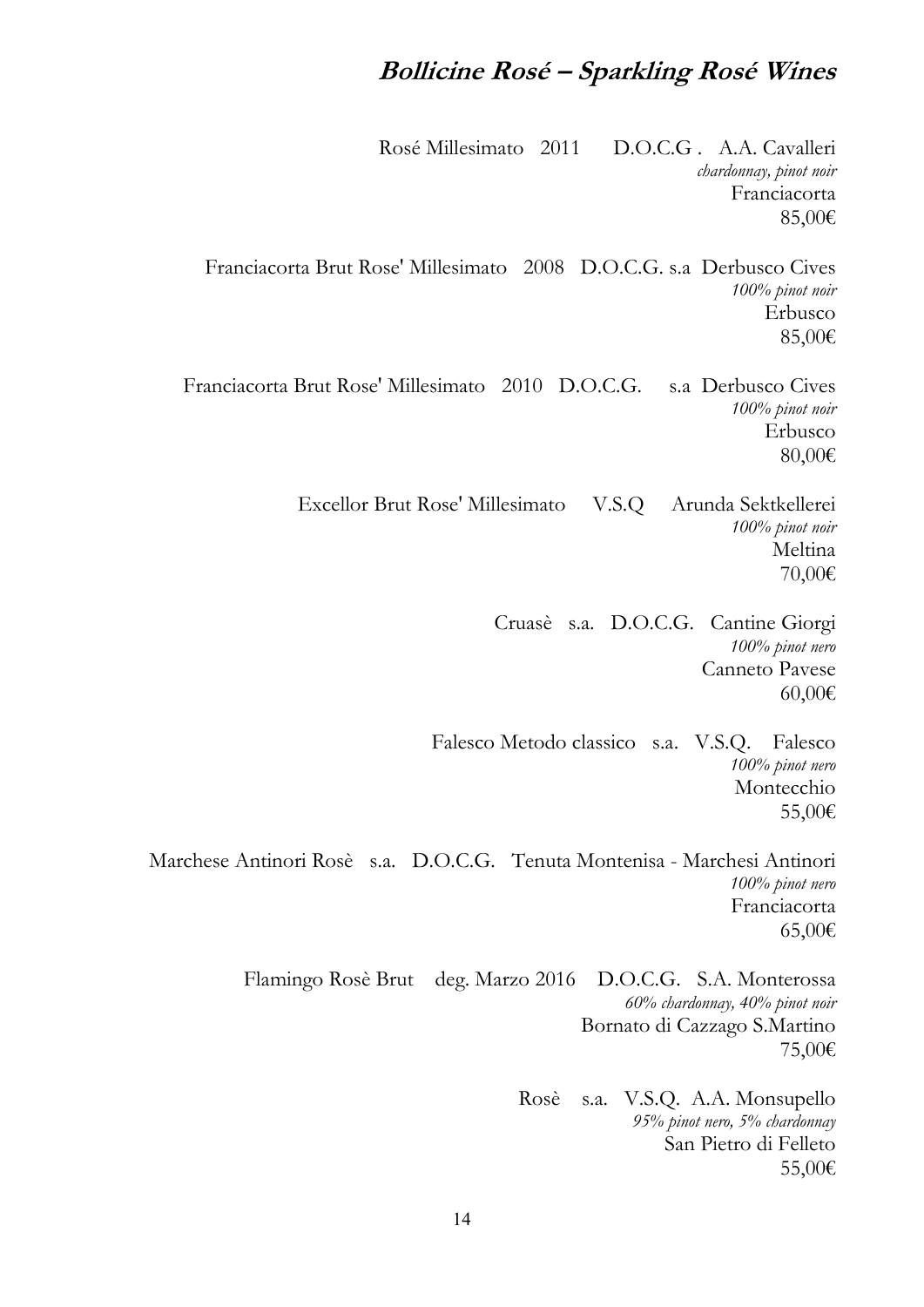Franciacorta Rosè D.O.C.G s.a. Corteaura *60% Pinot nero, 40% Chardonnay* Franciacorta 65,00€

 Spumante Brut Metodo Classico Falesco *100% Roscetto* Lazio 45,00€

 Can Xà Cava Brut Rosè s.a. Emendis  *100% pinot nero* Penedes (Spagna) 40,00€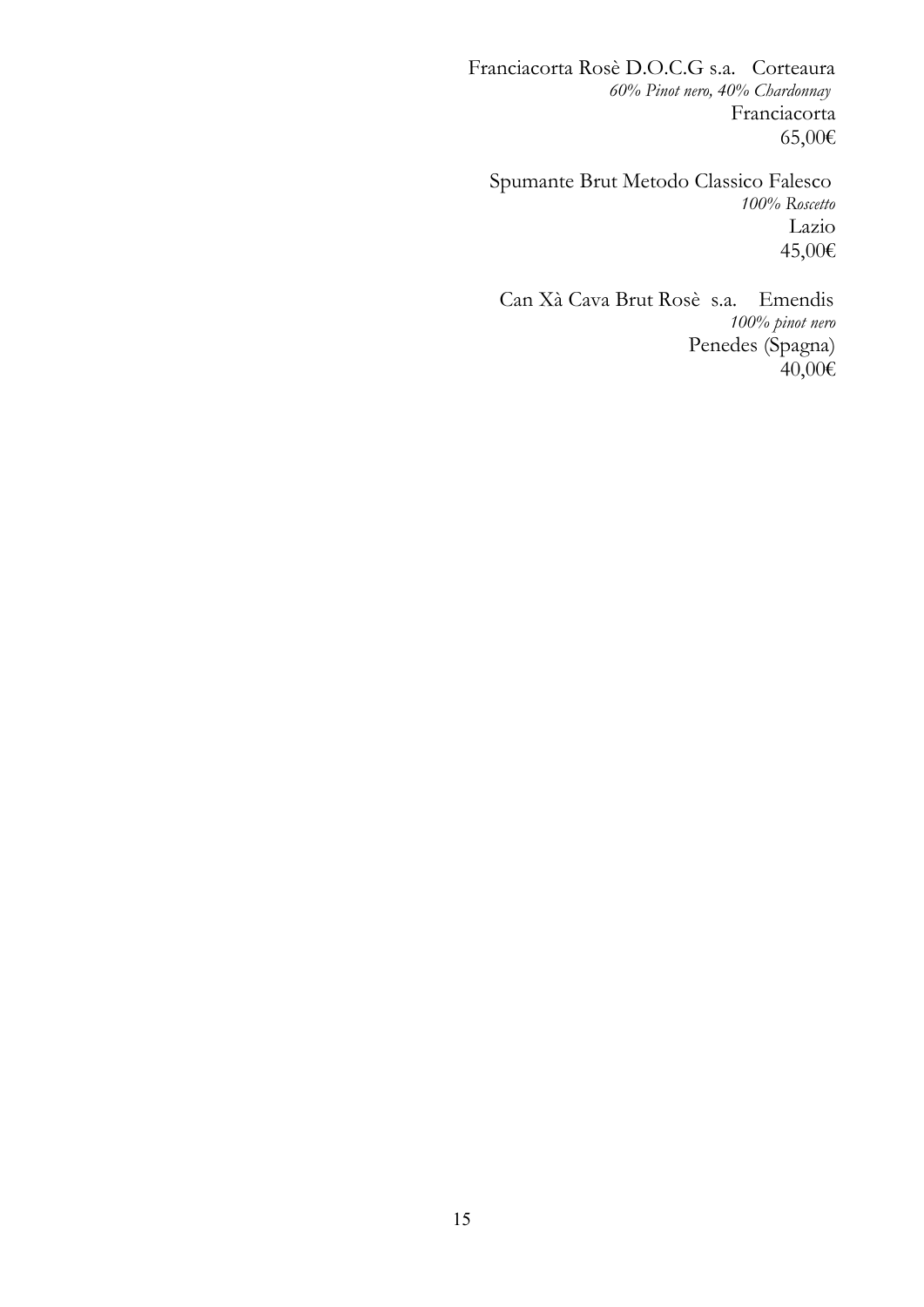# **Vini Bianchi Italiani - Italian Withe Wines**

#### **Campania**

Fiano di Avellino 2009 D.O.C.G. A.A.V. Guido Marsella *100% fiano* Avellino 160,00€ Fiano di Avellino 2011 D.O.C.G. A.A.V. Guido Marsella\* *100% fiano* Avellino 60,00€ Fiano di Avellino 2012 D.O.C.G. A.A.V. Guido Marsella\* *100% fiano* Avellino 50,00€ Fiano di Avellino 2013 D.O.C.G. A.A.V. Guido Marsella *100% fiano* Avellino 45,00€ Fiano di Avellino 2014 D.O.C.G. A.A.V. Guido Marsella *100% fiano* Avellino 45,00€ Fiano di Avellino 2015 D.O.C.G. A.A.V. Guido Marsella *100% fiano* Avellino 45,00€ Fiano di Avellino 2016 D.O.C.G. A.A.V. Guido Marsella *100% fiano* Avellino 40,00€ Fiano Kratos 2012 I.G.T . A.V. Luigi Maffini\* *100% fiano* Castellabate 65,00€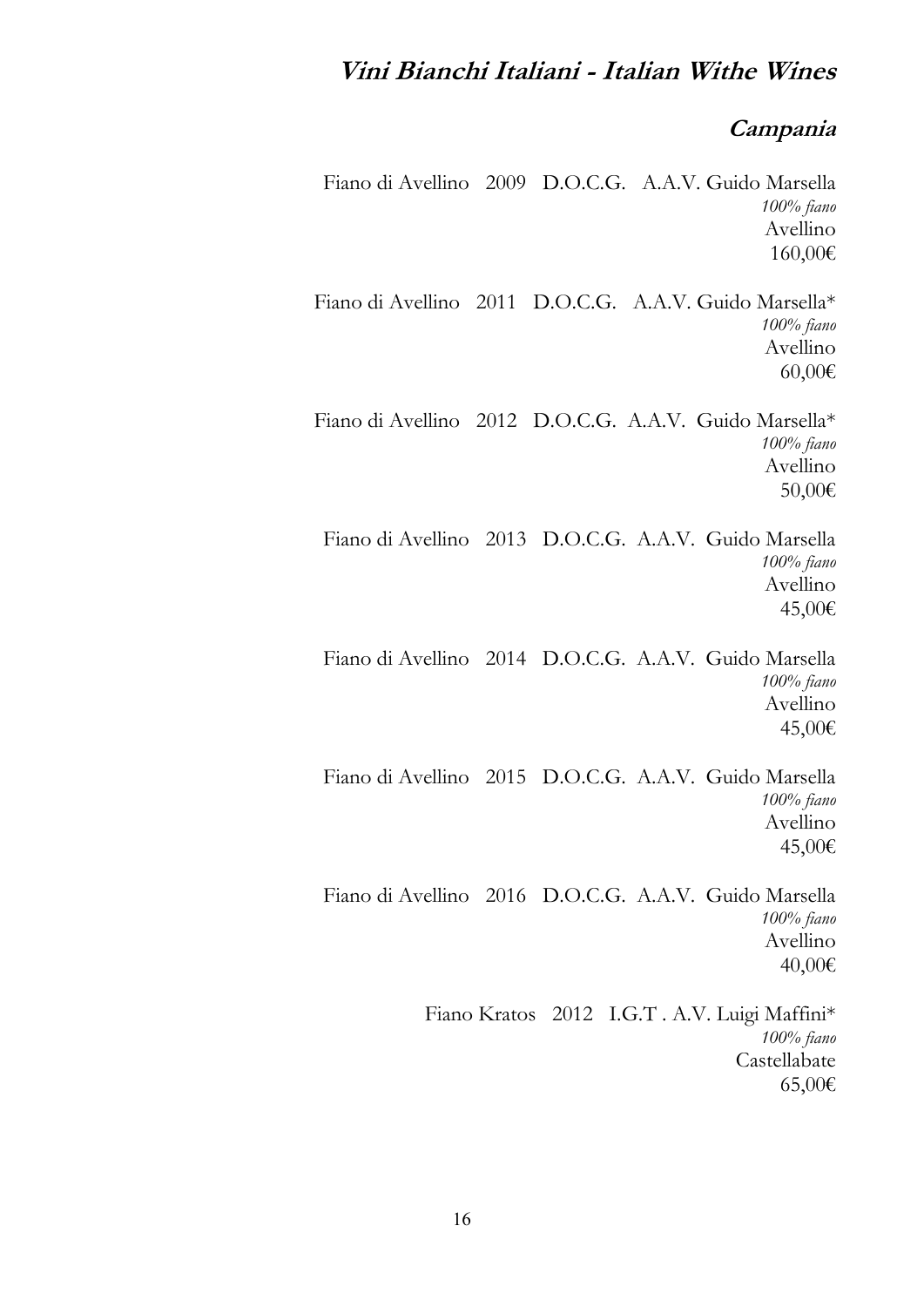Fiano di Avellino Particella 906 2013 D.O.C.G. A.V. Ciro Picariello *100% fiano* Summonte 65,00€ Fiano di Avellino Particella 906 2017 D.O.C.G. A.V. Ciro Picariello *100% fiano* Summonte 60,00€ Fiano di Avellino Particella 928 2012 I.G.P. Cantina del Barone *100% fiano* Avellino 60,00€ Zagreo (affinamento in anfora) 2013 I.G.T. A.A. I Cacciagalli *100% fiano* Teano 45,00€ Fiano di Avellino Pietramara etichetta bianca 2011 D.O.C.G. A.V. I Favati *85% fiano, 15% coda di volpe bianco,greco, trebbiano toscano* Avellino 55,00€ Fiano di Avellino Pietramara etichetta nera 2013 D.O.C.G. A.V. I Favati *100% fiano* Atripalda 40,00€ Vigna Acquaviva Fiano di Avellino 2012 D.O.C.G. A.V. Montesole *100% fiano* Avellino 50,00€ Vigna Acquaviva Fiano di Avellino 2013 D.O.C.G. A.V. Montesole *100% fiano* Avellino 45,00€ Vigna Acquaviva Fiano di Avellino 2016 D.O.C.G. A.V. Montesole\* *100% fiano* Avellino 40,00€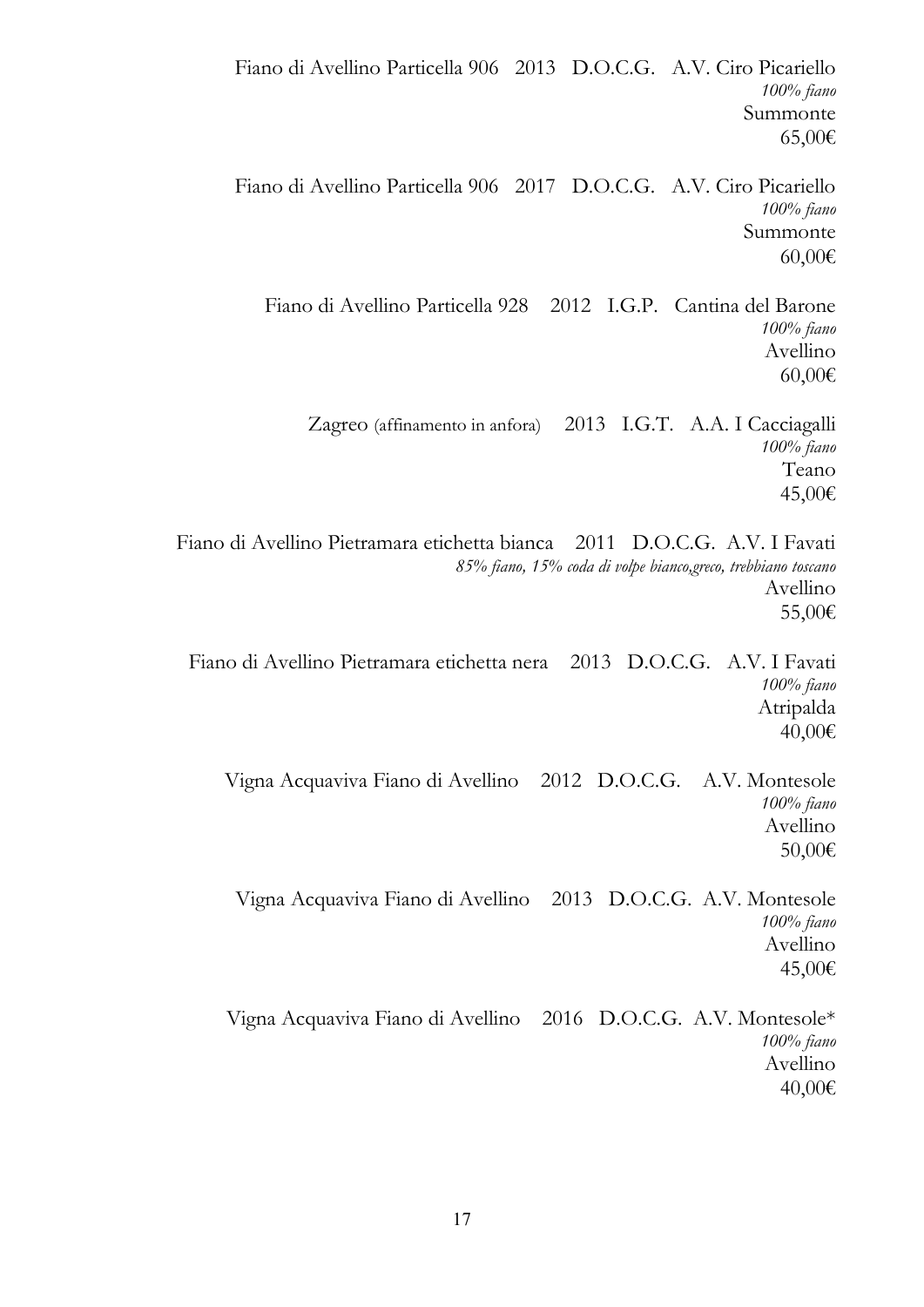Greco di Tufo 2010 D.O.C.G A.A. Benito Ferarra\* *100% greco* Avellino 60,00€ Greco di Tufo 2012 D.O.C.G. Poggi Reali\* *100% greco di Tufo* Tufo 40,00€ Greco di Tufo 2014 D.O.C.G . Poggi Reali\* *100% greco di Tufo* Tufo 40,00€ Greco di Tufo 2015 D.O.C.G . Poggi Reali *100% greco di Tufo* Tufo 35,00€ Vigna Breccia Greco di Tufo 2012 D.O.C.G. A.V. Montesole\* *100% greco* Avellino 40,00€ Vigna Breccia Greco di Tufo 2013 D.O.C.G. A.V. Montesole *100% greco* Avellino 40,00€ Vigna Breccia Greco di Tufo 2016 D.O.C.G. A.V. Montesole *100% greco* Avellino 35,00€ Greco di Tufo Torre Favale 2012 D.O.P. Cantina Dell'Angelo\* *100% greco* Avellino 45,00€ Greco di Tufo Etichetta Bianca 2011 D.O.C.G. A.V. I Favati\* *100% greco* Montefusco - Tufo 45,00€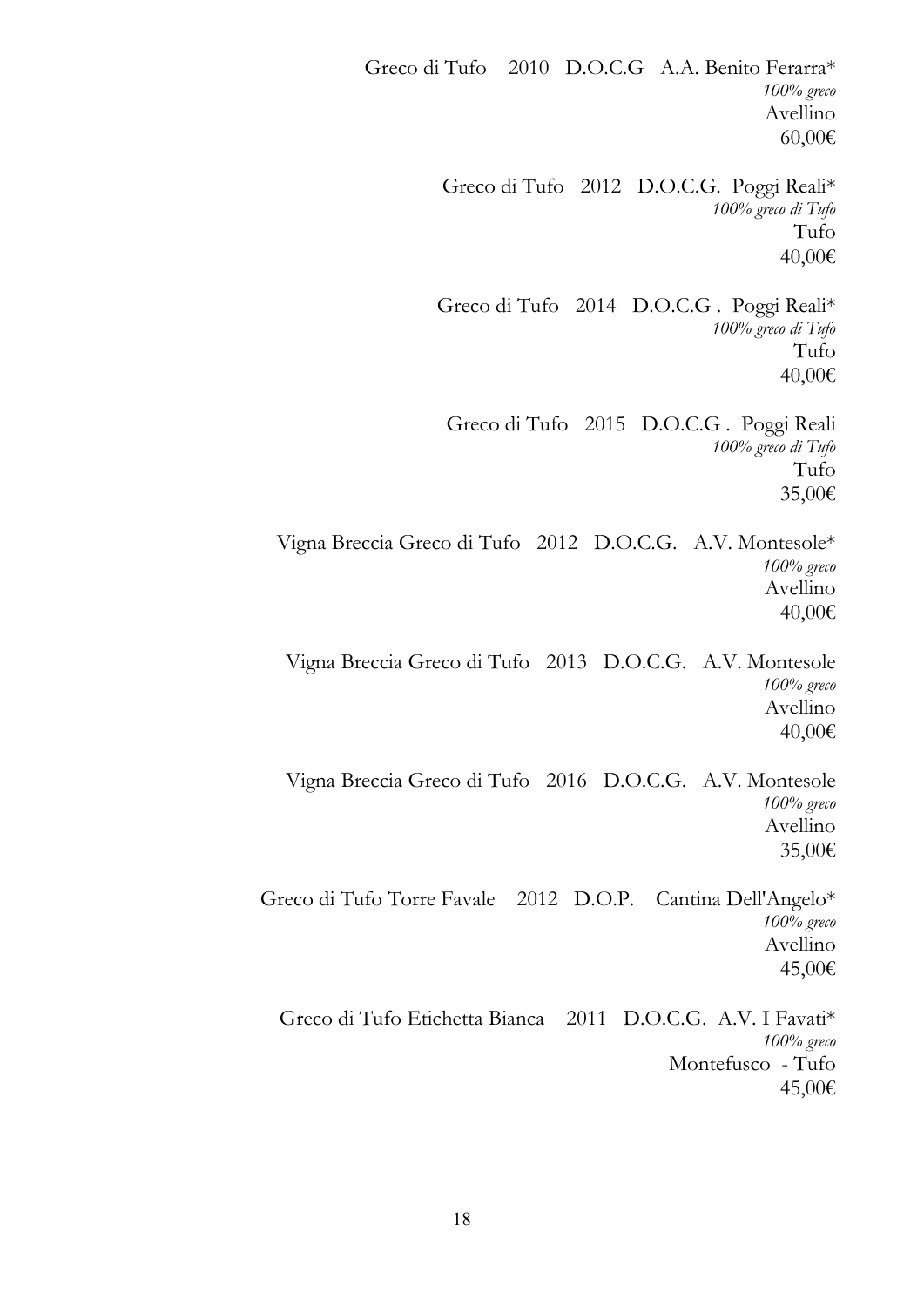4 20 Quattro venti Greco di Tufo 2015 D.O.C.G A.V. Petilia *100% greco* Campo Fiorito 35,00€ Falanghina Via del Campo 2008 D.O.C.G. A.V. Quintodecimo\* *100% falanghina* Mirabella Eclano 65,00€ Falanghina Assenza 2015 D.O.P. A.M. Venditti *100% falanghina* Castelvenere 45,00€ Aorivola 2014 I.G.T. A.A. I Cacciagalli *100% falanghina* Caianello 35,00€ Leneo (macerazione in anfora) 2012 I.G.T. A.A. I Cacciagalli *100% falanghina* Roccamonfina - Teano 35,00€ Falanghina 2012 I.G.T. Poggi Reali *100% falanghina* Avellino 40,00€ Falanghina 2014 I.G.T. Poggi Reali *100% falanghina* Avellino 35,00€ Falanghina 2015 I.G.T. Poggi Reali\* *100% falanghina* Avellino 30,00€ Falanghina dei Campi Flegrei 2011 D.O.P. Contrada Salandra *100% falanghina* Pozzuoli 40,00€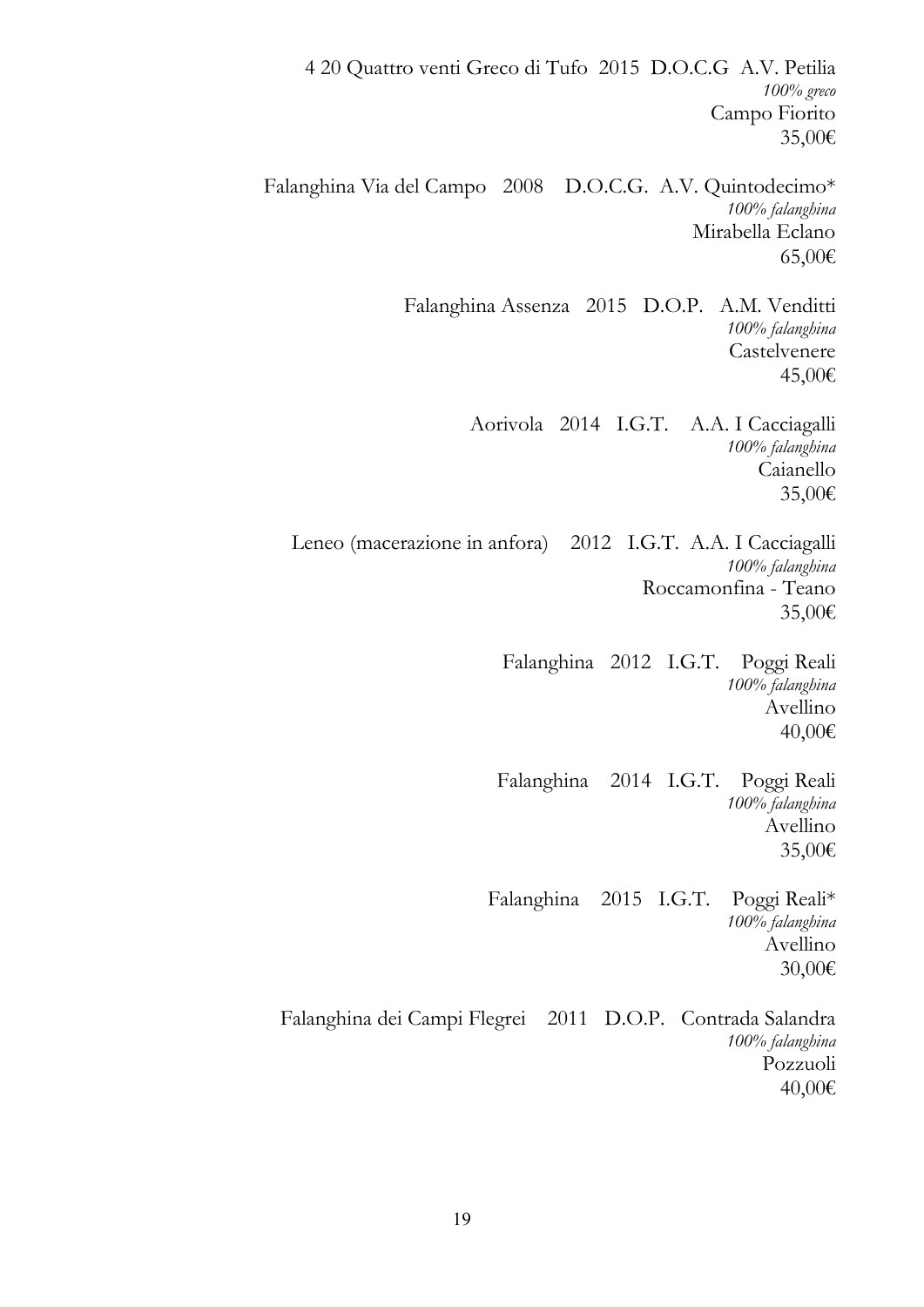Falanghina dei Campi Flegrei Cruna dell'Ago 2013 D.O.C. S.A. La Sibilla\* *100% falanghina* Bacoli 50,00€ Kalimera 2014 D.O.C. A.V. Cenatiempo\* *100% biancolella* Ischia 40,00€ Biancolella d'Ischia Vigna del Lume 2017 D.O.C. Cantina Antonio Mazzella *100% biancolella* Ischia 65,00€ Biancolella d'Ischia Vigna del Lume 2018 D.O.C. Cantina Antonio Mazzella *100% biancolella* Ischia 60,00€ Villa Campagnano 2017 I.G.T. Cantina Antonio Mazzella *50% biancolella, 50% forastera* Ischia

45,00€

### **Friuli Venezia Giulia**

Chardonnay Maurus 2015 D.O.C. A.A. Masùt da Rive *100% chardonnay* Isonzo 45,00€

> Nekaj 2010 I.G.T. A.A. Damijan Podversič *100% friulano* Gorizia 90,00€

Collio Malvasia 2012 D.O.C. Doro Princic *100% Malvasia* Cormons - Gorizia 45,00€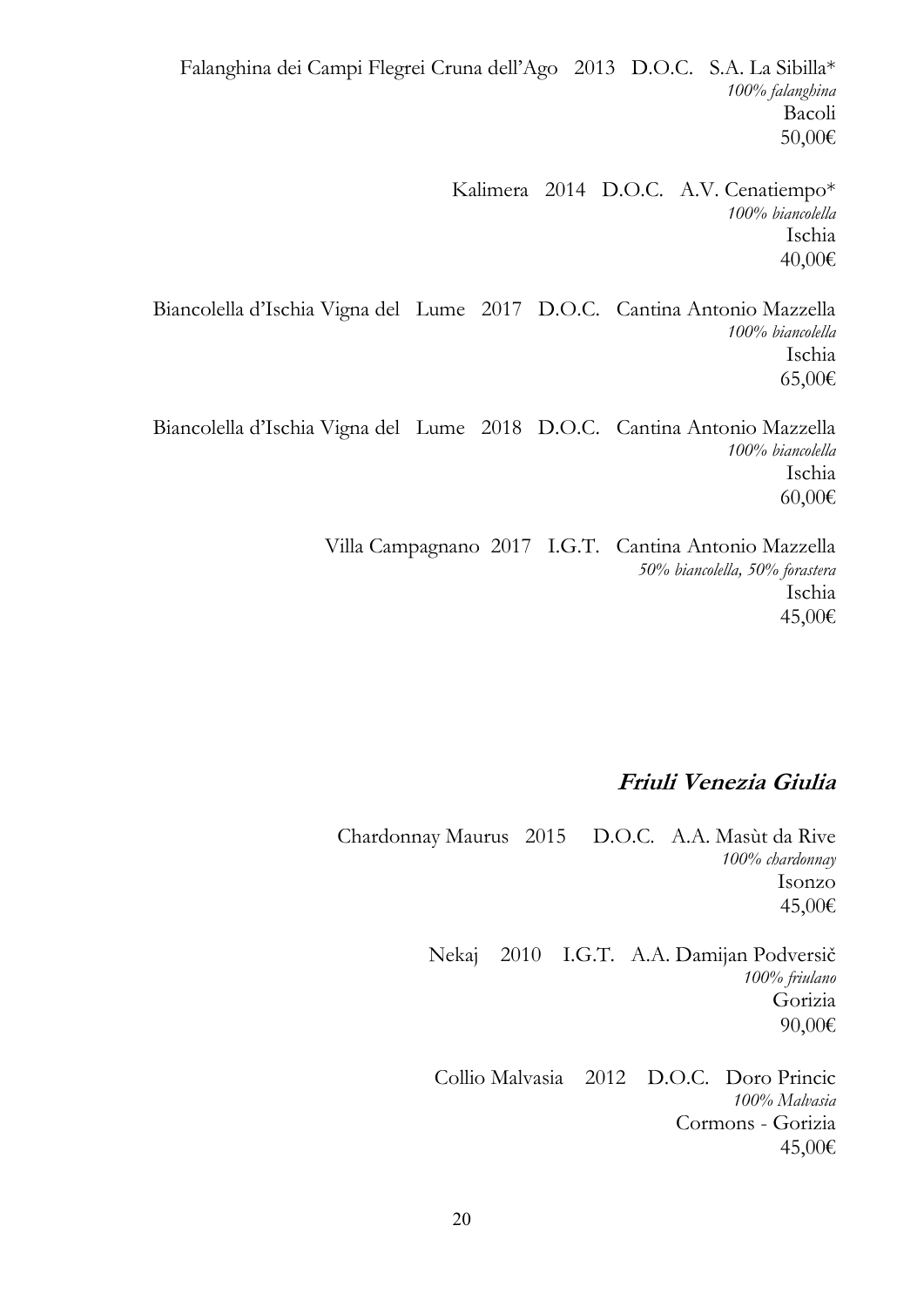Malvasia 2012 I.G.T. A.A. Kante *100% Malvasia* Duino Aurisina 45,00€ Chardonnay 2012 I.G.T. A.A. Kante *100% chardonnay* Duino Aurisina 45,00€ Braide Alte 2016 I.G.T. A.A. Livon *chardonnay, sauvignon, picolit, moscato giallo* Dolegna del Collio 60,00€ Friulano Manditocai 2012 D.O.C. A.A. Livon *100% tocai friulano* Dolegna del Collio 55,00€ Friulano Manditocai 2014 D.O.C. A.A. Livon\* *100% friulano* Dolegna del Collio 50,00€ Selezione Anniversario 50 anni 2014 D.O.C. A.A. Livon *100% tocai friulano* Dolegnano 85,00€ Cavezzo Pinot Bianco 2016 D.O.C. A.A. Livon *100% pinot bianco* Dolegnano 30,00€ Ribolla Gialla 2018 D.O.C. A.A. Livon *100% ribolla gialla* Dolegnano 35,00€ Friulano 2014 D.O.C. A.A. Masùt da Rive\* *100% friulano* Isonzo 30,00€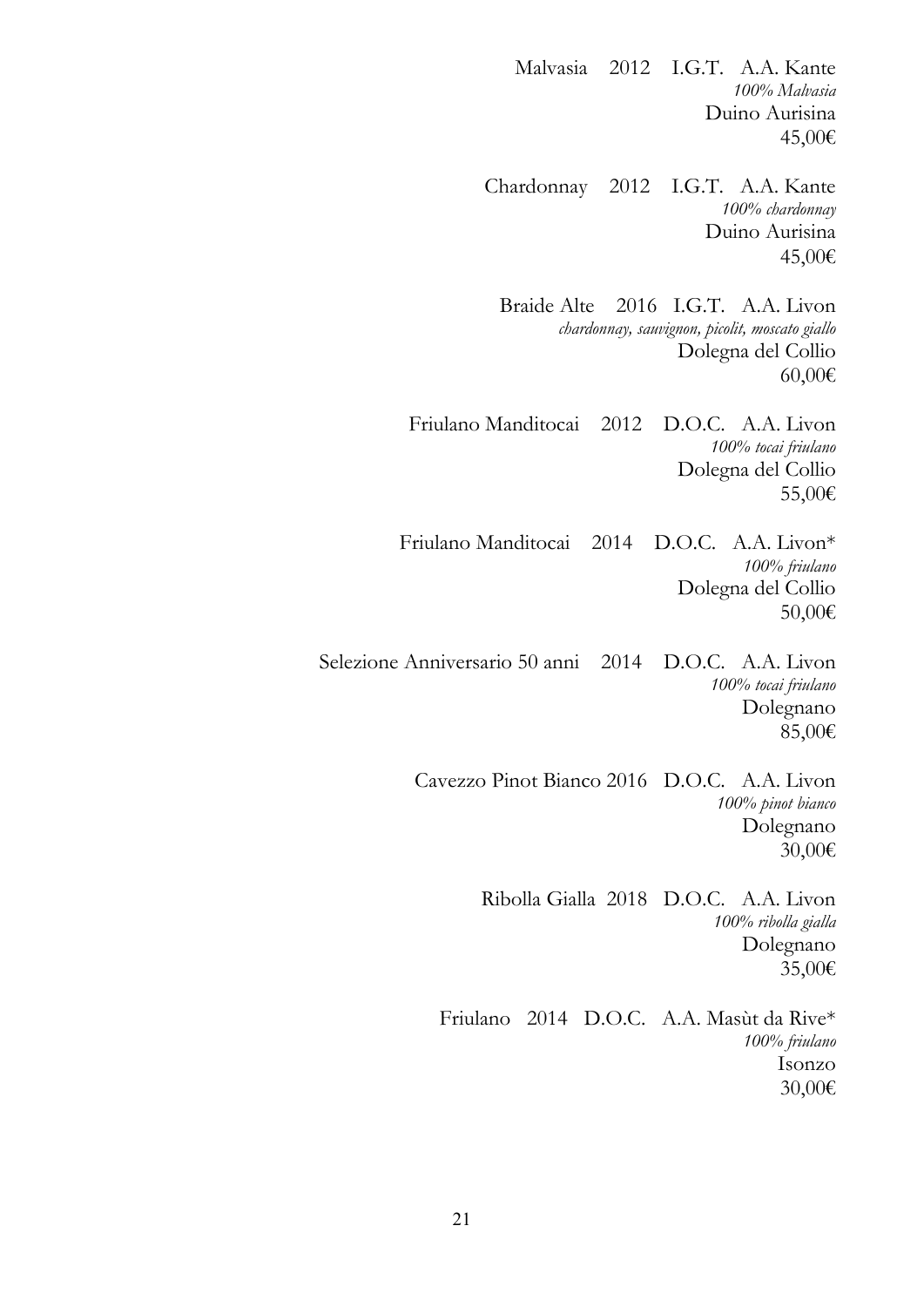Ribolla Gialla 2011 I.G.T. A.A. Damijan Podversič\* *100% ribolla gialla* Gorizia 90,00€

> Sacrisassi 2009 D.O.C. Le Due Terre\* *70% friulano, 30% ribolla gialla* Prepotto 50,00€

> Sacrisassi 2011 D.O.C. Le Due Terre *70% friulano, 30% ribolla gialla* Prepotto 50,00€

Sharis 2015 I.G.T. A.A. Livio Felluga *Chardonnay, ribolla gialla* Brazzano 30,00€

Abbazia di Rosazzo 2013 D.O.C.G. A.A. Livio Felluga *friulano, pinot bianco, sauvignon, malvasia, ribolla gialla* Brazzano 75,00€

> Illivio 2014 D.O.C. A.A. Livio Felluga *pinot bianco, chardonnay, picolit* Brazzano 45,00€

> Lis 2013 I.G.T. A.A. Lis Neris *40% pinot grigio, 30% chardonnay, 30% sauvignon blanc* San Lorenzo Isontino 60,00€

Confini 2012 I.G.T. A.V. Lis Neris *40% gewurztraminer, 40% pinot grigio, 20% riesling* San Lorenzo - Corona 55,00€

Gris 2014 D.O.C. A.V. Lis Neris *100% pinot grigio* San Lorenzo Isontino 45,00€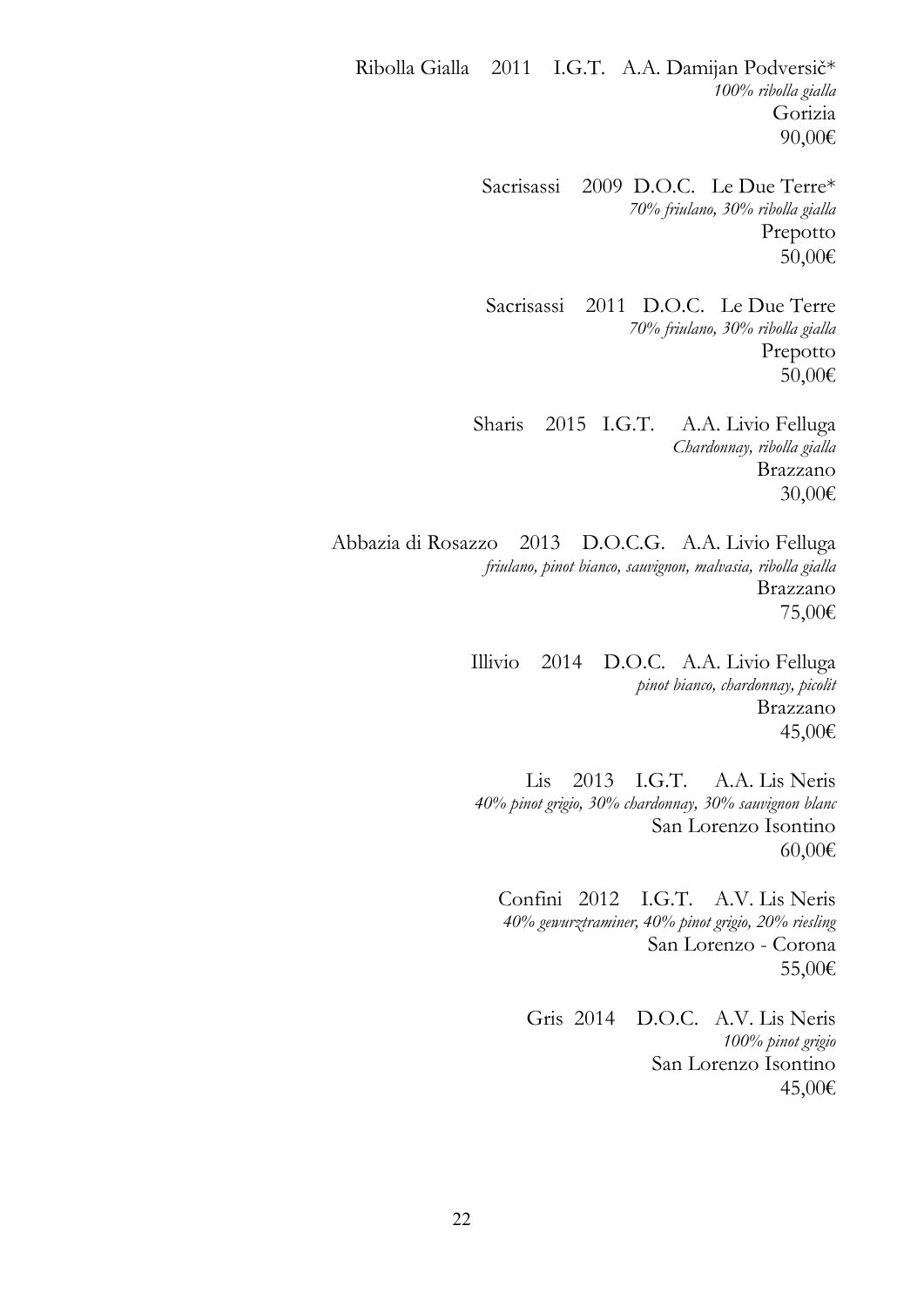## **Valle d'Aosta**

Petite Arvine 2007 D.O.C. A.V. Elio Ottin *100% petite arvine* Aosta 55,00€

Petite Arvine 2009 D.O.C. A.V. Elio Ottin\* *100% petite arvine* Aosta 45,00€

Petite Arvine 2010 D.O.C. A.V. Elio Ottin\* *100% petite arvine* Aosta 40,00€

### **Veneto**

Massifitti 2012 I.G.T. A.A. Suavia *100% trebbiano di soave* Soave 35,00€

Massifitti 2013 I.G.T. A.A. Suavia *100% trebbiano di soave* Soave 30,00€

Massifitti 2016 I.G.T. A.A. Suavia *100% trebbiano di soave* Soave 30,00€

23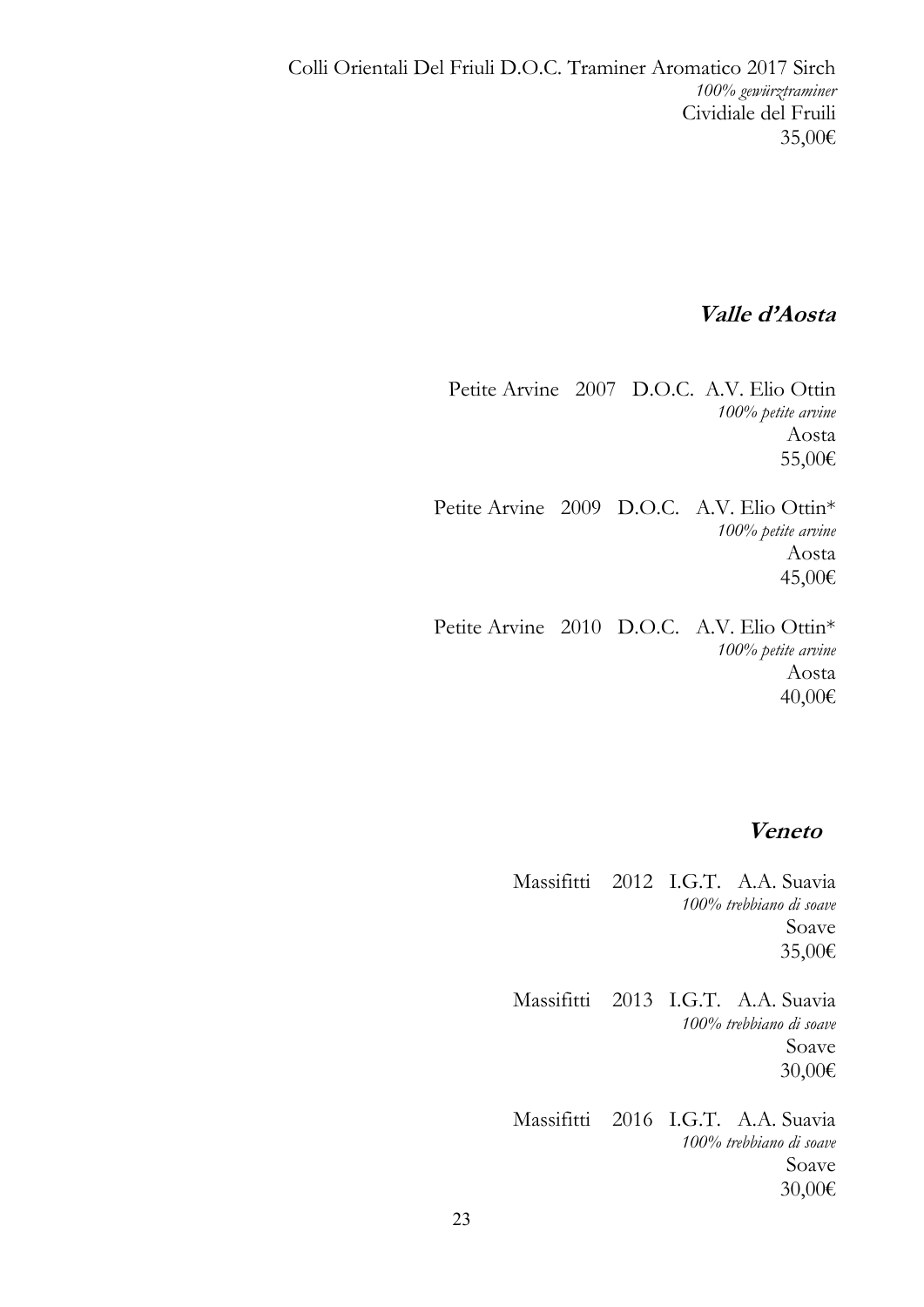Monte Carbonare 2013 D.O.C. A.A. Suavia *100% garganega* Soave 45,00€ Monte Carbonare 2014 D.O.C. A.A. Suavia\* *100% garganega* Soave 40,00€ Monte Carbonare 2015 D.O.C. A.A. Suavia\* *100% garganega* Soave 38,00€ Monte Carbonare 2016 D.O.C. A.A. Suavia *100% garganega* Soave 35,00€ Soave Classico 2012 D.O.C. A.A. Suavia\* *100% garganega* Soave 30,00€ Soave Classico 2018 D.O.C. A.A. Suavia *100% garganega* Soave 28,00€ Villa Cordevigo 2013 I.G.T. A.A. Villa Cordevigo *garganega, sauvignon blanc* Cavaion Veronese 40,00€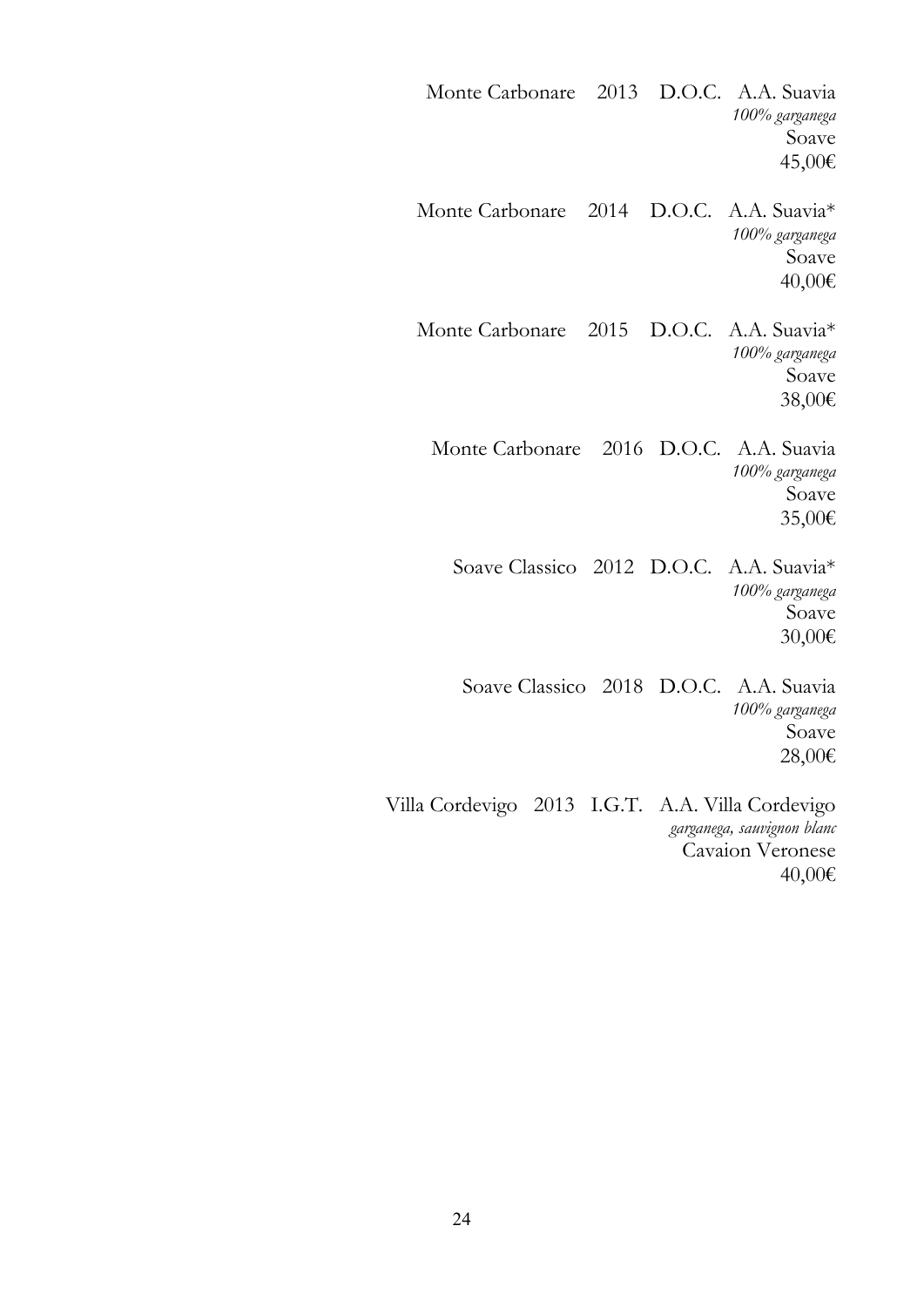## **Trentino Alto Adige**

Tannenberg 2012 D.O.C. A.V. Manincor *100% sauvignon blanc* Caldarno 65,00€ Sauvignon Mock 2012 D.O.C. Cantina St.Magdalena *100% sauvignon* Bolzano 65,00€ Arlevo 2013 I.G.T. A.A. Eredi di Cobelli Aldo *100% chardonnay* Sorni in Lavio 35,00€ Lowengang Chardonnay I Masi 2011 D.O.C. Tenuta Alois Lageder *100% chardonnay* Magrè 35,00€ Sophie 2012 D.O.C. A.V. Manincor *93% chardonnay, 4% viognier, 3% sauvignon blanc* Caldarno 55,00€ Weissburgunder Pinot Bianco Dellago 2011 D.O.C. Cantina St. Magdalena *100% pinot bianco* Bolzano 45,00€ Weissburgunder 2013 D.O.C. Cantina Bozen *100% pinot bianco* Bolzano 30,00€ Gess Gewürtztraminer 2015 D.O.C. A.A. Eredi di Cobelli Aldo *100% gewürtztraminer* Sorni in Lavio 45,00€

Gewürtztraminer Plon 2014 D.O.C. A.A. Bellutti *100% gewürtztraminer* Termeno 45,00€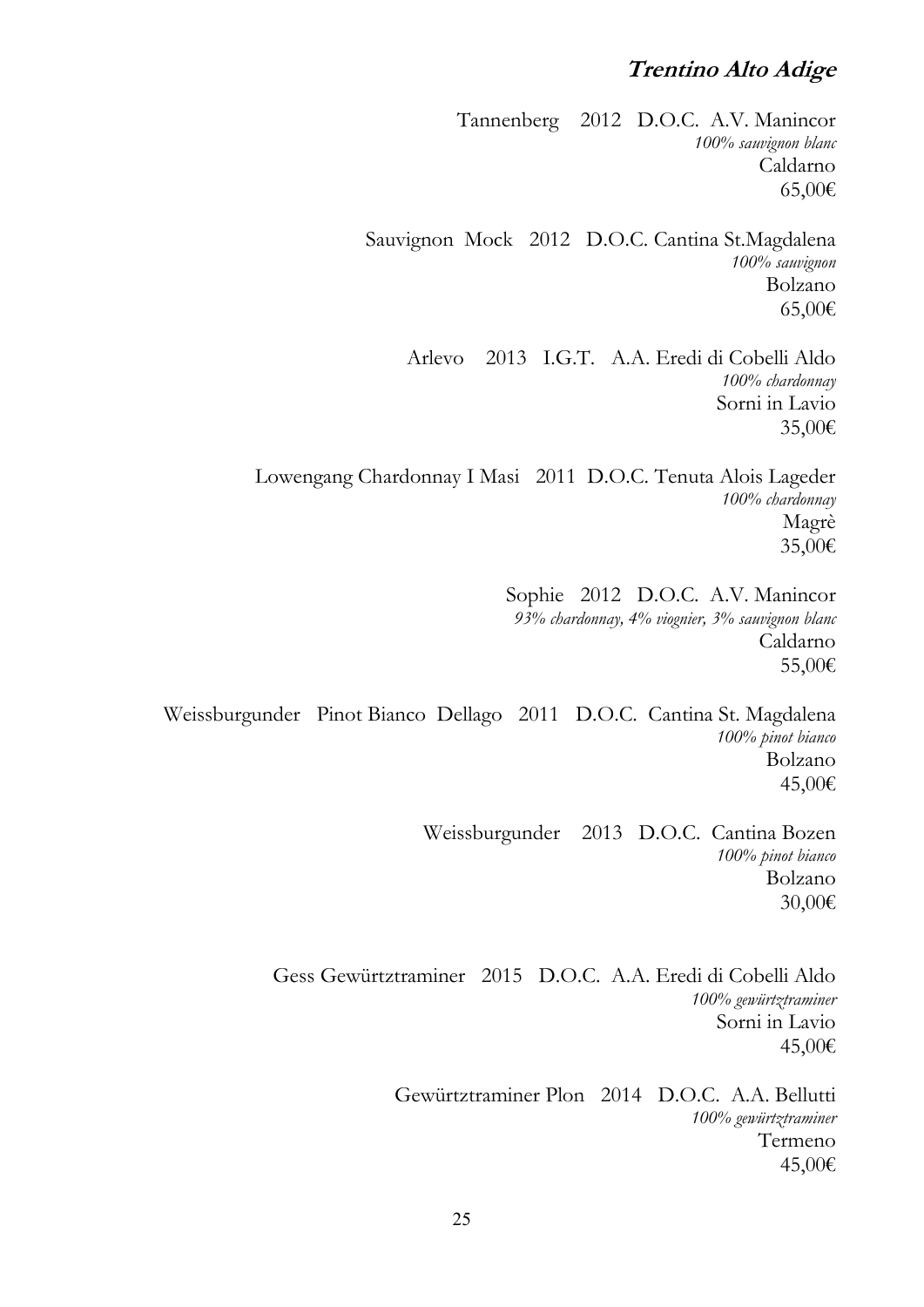Gewürtztraminer Plon 2016 D.O.C. A.A. Bellutti *100% gewürtztraminer* Termeno 40,00€ Gewürtztraminer Valle Isarco 2016 D.O.C. A.A. Strasserhof *100% gewürtztraminer* Varna 30,00€ Kerner Valle Isarco 2013 D.O.C. A.A. Strasserhof *100% kerner* Varna 35,00€ Riesling Valle Isarco 2014 D.O.C. A.A. Strasserhof *100% riesling* Varna 35,00€ Muller Thurgau Valle Isarco 2017 D.O.C. A.A. Strasserhof *100% muller* Varna 35,00€ Riesling Valle Isarco 2016 D.O.C. A.A. Strasserhof *100% riesling* Varna 30,00€ De Vite 2017 I.G.T. Tenuta J. Hofstätter *Pinot Bianco, Müller Thurgau, Sauvignon, Riesling* Bolzano 33,00€ Weissburgunder 2017 D.O.C. Tenuta J. Hofstätter *100% pinot bianco* Bolzano 33,00€ Pinot Grigio 2017 D.O.C. Tenuta J. Hofstätter *100% pinot grigio* Bolzano 30,00€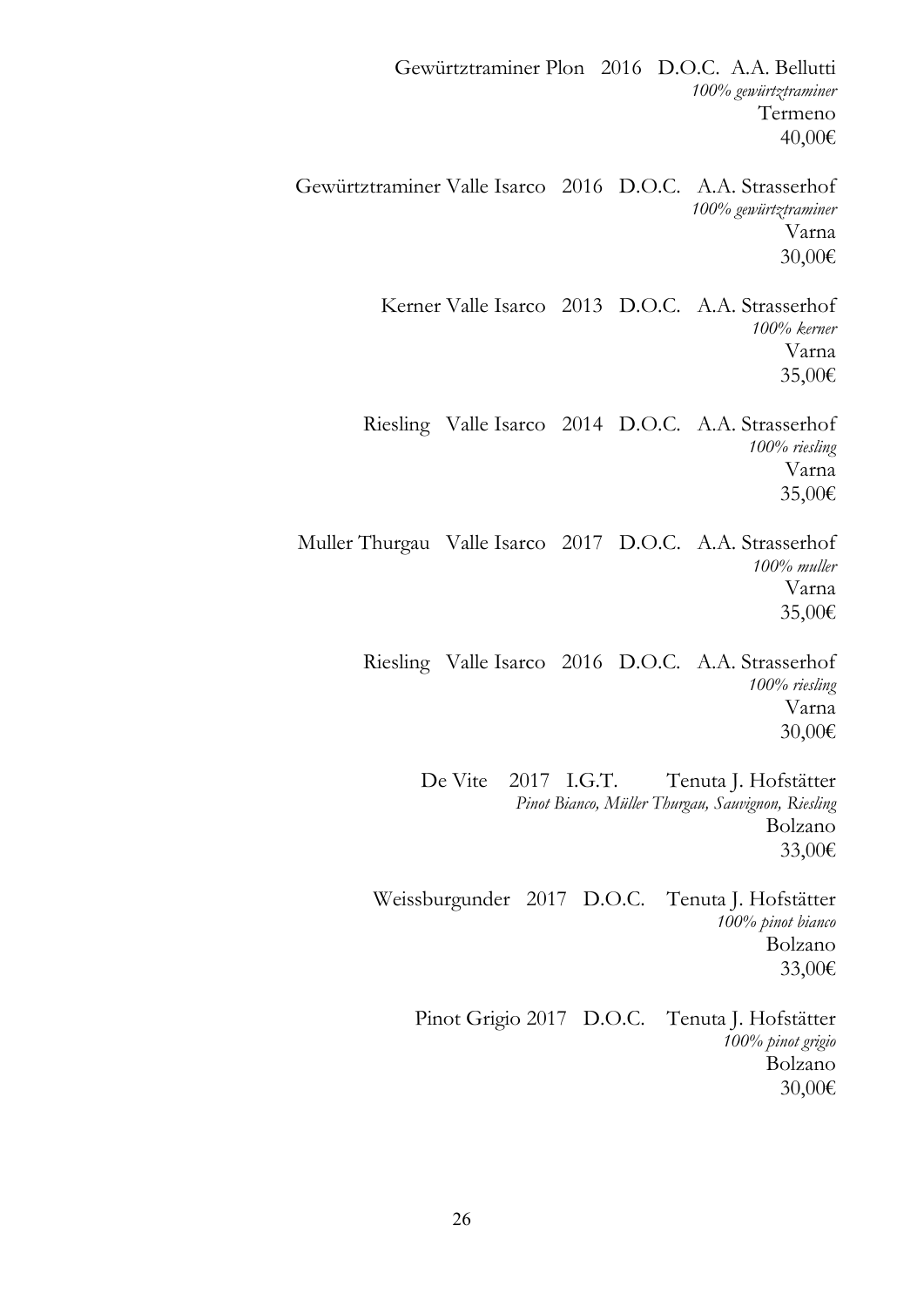Müller-Thurgau 2017 I.G.T Tenuta J. Hofstätter *100% müller-thurgau*  Bolzano 30,00€

 Barthenau Vigna S. Michele Pinot Bianco Riserva 2015 D.O.C. Tenuta J. Hofstätter *100% pinot bianco* Bolzano 55,00€

### **Piemonte**

- Langhe Bianco 2015 D.O.C . A.A.Parusso\* *100% sauvignon* Monteforte d'Alba 23,00€
	- Langhe Bianco 2016 D.O.C . A.A.Parusso *100% sauvignon* Monteforte d'Alba 33,00€
	- Langhe Bianco 2017 D.O.C . A.A.Parusso *100% sauvignon* Monteforte d'Alba 30,00€
- Roero Arneis Camestri 2015 D.O.C.G. Agricola Marco Porello *100% arneis* Cuneo 38,00€
- Roero Arneis Camestri 2016 D.O.C.G. Agricola Marco Porello *100% arneis* Cuneo 33,00€
- Roero Arneis Camestri 2018 D.O.C.G. Agricola Marco Porello *100% arneis* Cuneo 30,00€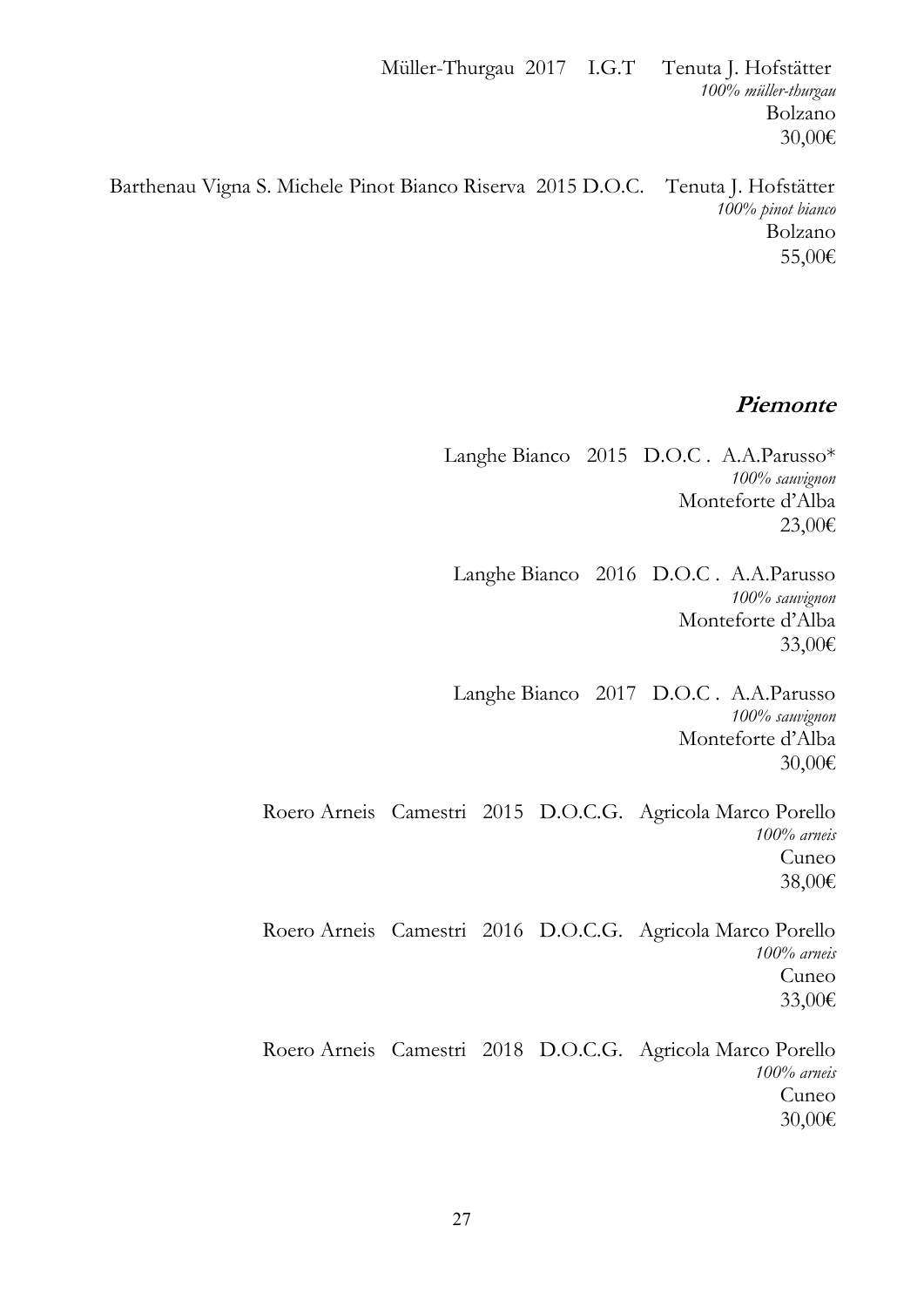Derthona Timorasso 2012 D.O.C. A.A. F.lli Massa *100% timorasso* Monleale 40,00€ Derthona Timorasso 2016 D.O.C. A.A. F.lli Massa *100% timorasso* Monleale 38,00€ Costa del Vento Timorasso 2011 D.O.C. A.A. F.lli Massa *100% timorasso* Monleale 80,00€ Filagnotti Gavi 2011 D.O.C.G. A.A. Cascina degli Ulivi – Stefano Bellotti\* *100% cortese* Novi Ligure 50,00€ Gavi Marne Bianco 2013 D.O.C.G. A.V. Le Marne *100% cortese*

Parodi Ligure 30,00€

#### **Lombardia**

Il Bandito 2011 D.O.C. Cantine Giorgi *100% riesling* Canneto Pavese 33,00€

#### **Toscana**

Costanza Toscana Bianco 2013 I.G.T. S.A. Castello Romitorio *80% vermentino, 20% chardonnay* Montalcino 30,00€

Fosso di Corsano Colli di Luni 2016 D.O.C. A.A. Terenzuola *100% vermentino* Fosdinovo 35,00€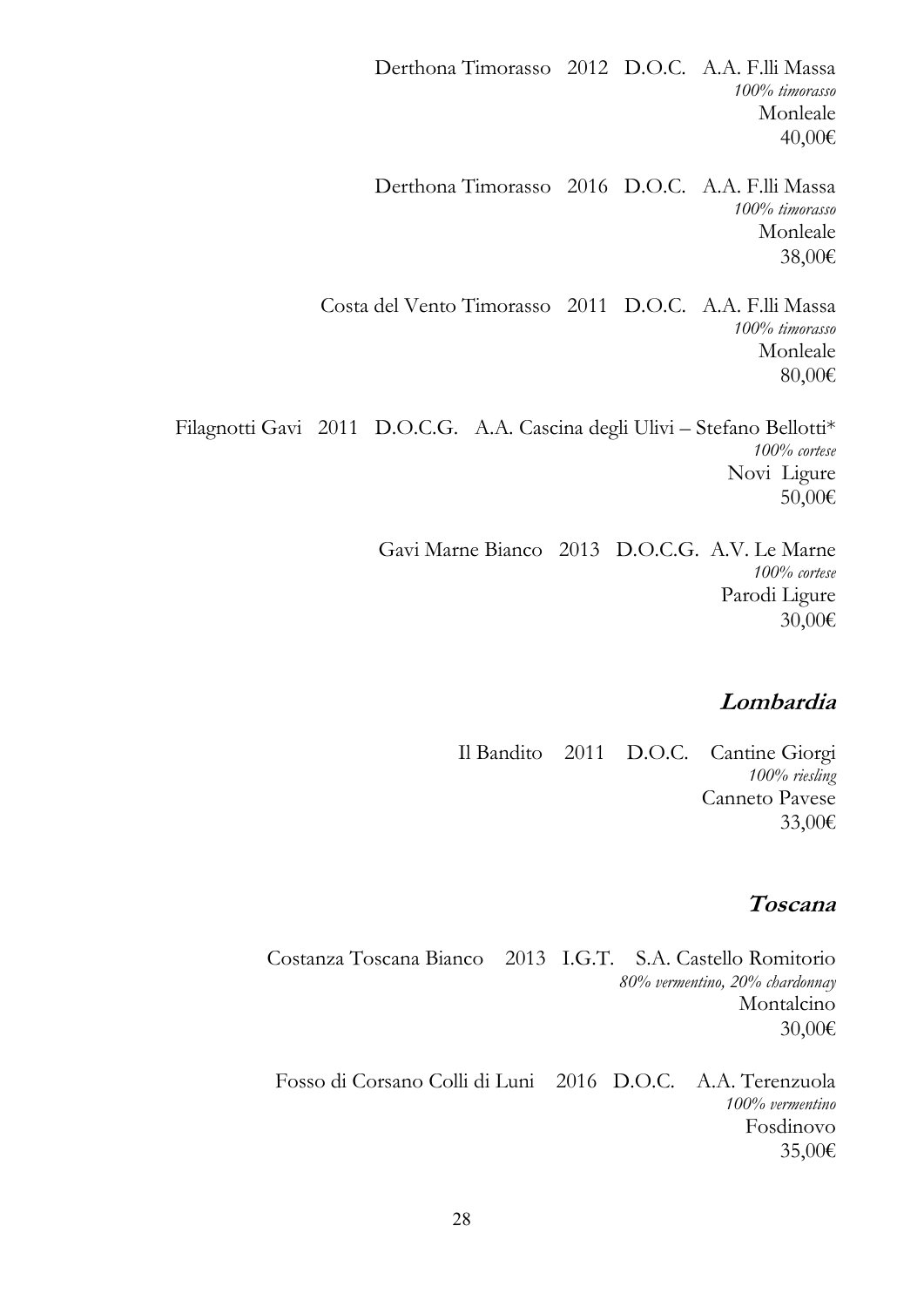Criseo Bolgheri Bianco D.O.C. 2016 Guado al Melo *Vermentino, fiano, verdicchio, incrocio Manzoni, petit manseng* Castagneto Carducci 45,00€

L'Airone Toscana Bianco I.G.T. 2018 Guado al Melo *100% vermentino* Castagneto Carducci 25,00€

#### **Marche**

Le Oche Verdicchio Castelli di Jesi 2012 D.O.C. Fattoria San Lorenzo *100% verdicchio* Montecarotto 33,00€

Le Oche Verdicchio Castelli di Jesi 2013 D.O.C. Fattoria San Lorenzo *100% verdicchio* Montecarotto 33,00€

Campo alle oche Verdicchio Castelli di Jesi 2013 D.O.C. Fattoria San Lorenzo *100% verdicchio* Montecarotto 45,00€

> Vigna …Di Gino Verdicchio 2017 D.O.C. Fattoria San Lorenzo *100% verdicchio* Montecarotto 28,00€

Verdicchio Castelli di Jesi Classico Superiore 2013 D.O.C. A.A. Bucci\* *100% verdicchio* Ostra Vetere 40,00€

Verdicchio Castelli di Jesi Classico Superiore 2014 D.O.C. A.A. Bucci *100% verdicchio* Ostra Vetere 38,00€

Verdicchio Castelli di Jesi Riserva Villa Bucci 2007 D.O.C. A.A. Bucci *100% verdicchio* Ostra Vetere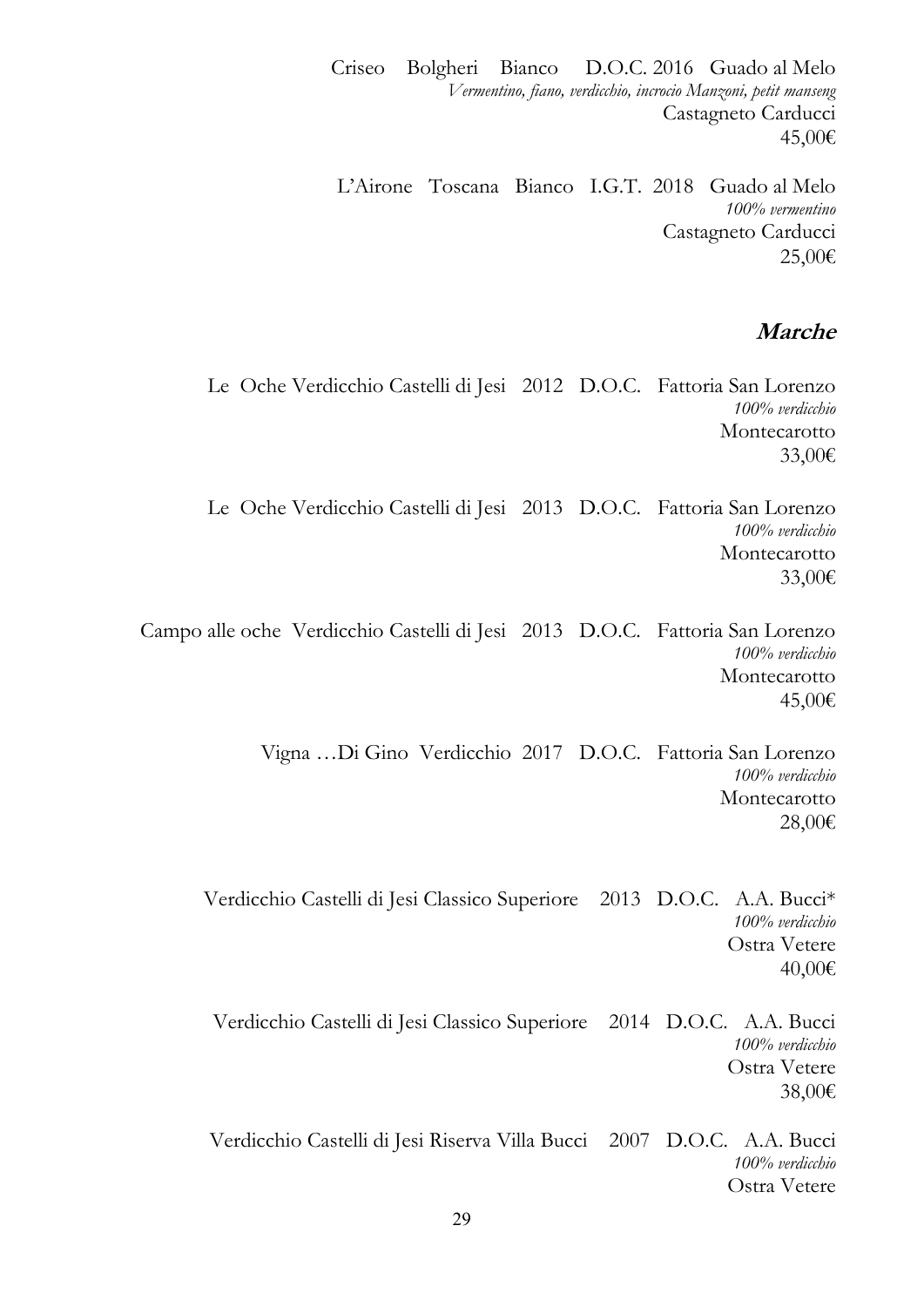#### 90,00€

Verdicchio Castelli di Jesi Riserva Villa Bucci 2013 D.O.C. A.A. Bucci *100% verdicchio* Ostra Vetere 80,00€

> Tralivio 2016 D.O.C. S.A.Santarelli *100% verdicchio* Poggio San Marcello 30,00€

Impero Blanc de Pinot Noir 2012 I.G.T. Fattoria Mancini *100% pinot noir* Pesaro 50,00€

Ciprea Offida Pecorino 2013 D.O.C.G. Poderi Capecci San Savino *100% pecorino* San Savino Ripatransone 35,00€

### **Umbria**

Cervaro della Sala 2013 I.G.T. Marchesi Antinori *85%chardonnay, 15% grechetto* Ficulle 80,00€

Cervaro della Sala 2017 I.G.T. Marchesi Antinori *85%chardonnay, 15% grechetto* Ficulle 85,00€

Conte della Vipera 2018 I.G.T. Marchesi Antinori *100% sauvignon blanc* Ficulle 85,00€

#### **Abruzzo**

Pecorino delle Colline Abbruzzesi 2015 I.G.T. Fattoria La Valentina *100% pecorino* Pescara 33,00€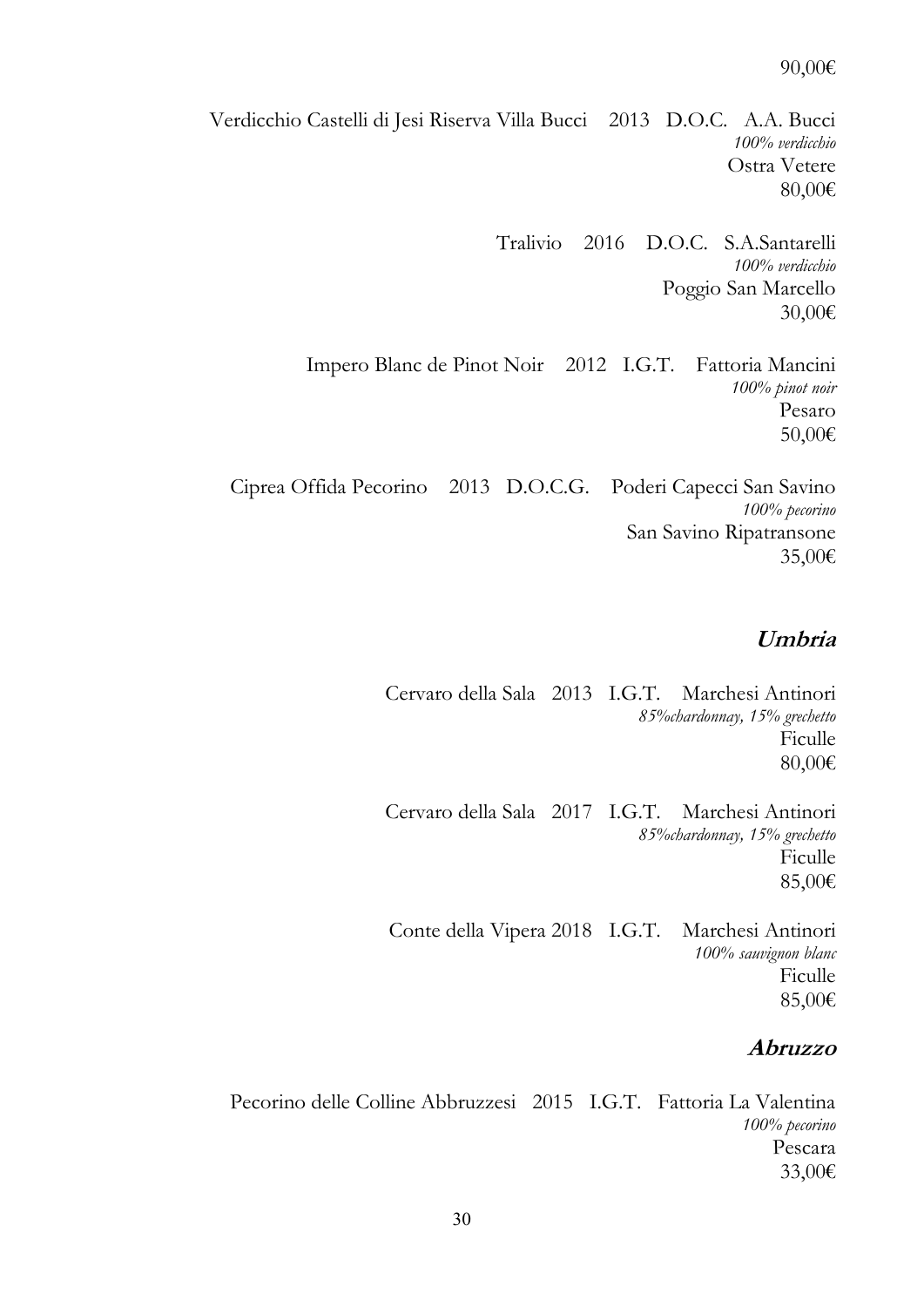Pecorino d'Abruzzo 2017 I.G.T. Cirelli- La Collina Biologica *100% pecorino* Atri-Teramo 30,00€

Trebbiano d'Abruzzo 2016 D.O.C. Cirelli- La Collina Biologica *100% trebbiano* Atri-Teramo 30,00€

> Trebbiano d'Abruzzo 2012 D.O.C. A.V. Emidio Pepe *100% trebbiano* Torano Nuovo 70,00€

Trebbiano d'Abruzzo 2014 D.O.C. A.V. Emidio Pepe\* *100% trebbiano* Torano Nuovo 65,00€

#### **Lazio**

Tellus 2016 I.G.P. A.A. Falesco *100% chardonnay* Montefiascone 30,00€

> Ferentano I.G.P. A.A. Falesco *100% roscetto* Montefiascone 40,00€

### **Calabria**

Neostòs bianco 2017 I.G.T. S.A. Spiriti Ebbri *Pecorello, greco bianco, malvasia, trebbiano, sauvignon* Celico 45,00€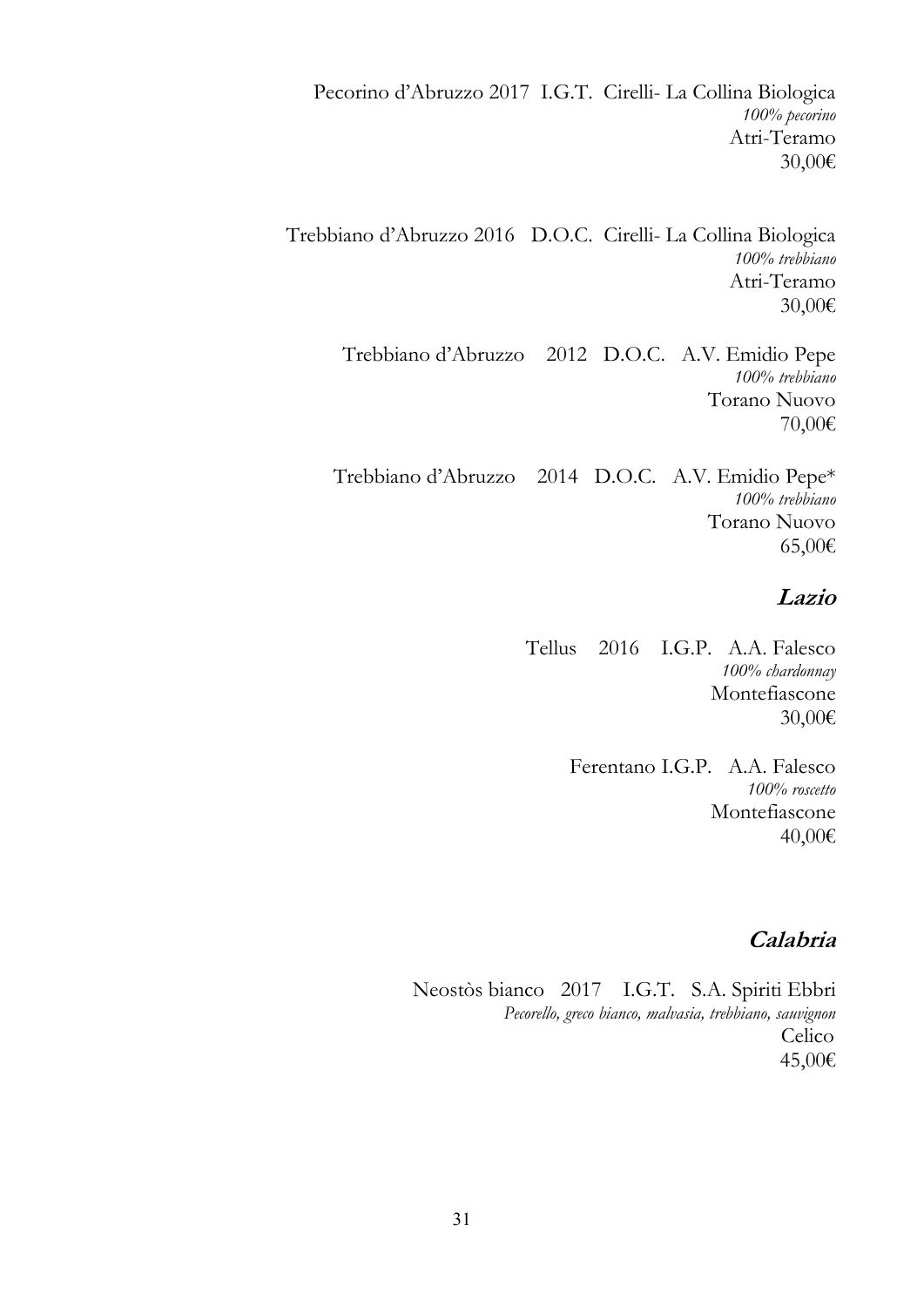## **Puglia**

Pietrabianca 2013 D.O.C. A.V. Tormaresca *90% chardonnay, 10% fiano* Minervino Murge 35,00€

### **Sardegna**

Dettori Bianco 2013 I.G.T. Tenute Alessandro Dettori\* *100% vermentino* Sennori 45,00€

Dettori Bianco 2015 I.G.T. Tenute Alessandro Dettori *100% vermentino* Sennori 40,00€

### **Sicilia**

Archineri Etna Bianco da vigne pre phylloxera 2011 D.O.C. A.A. Pietradolce\* *100% carricante* Solicchiata-Castiglione di Sicilia 85,00€

Archineri Etna Bianco da vigne pre phylloxera 2012 D.O.C. A.A. Pietradolce *100% carricante* Solicchiata-Castiglione di Sicilia 80,00€

Archineri Etna Bianco da vigne pre phylloxera 2015 D.O.C. A.A. Pietradolce *100% carricante* Solicchiata-Castiglione di Sicilia 80,00€

> Carjcanti 2010 I.G.T. A.A. Gulfi *95% carricante, 5% albanello* Chiaramonte Gulfi 50,00€

Carjcanti 2011 I.G.T. A.A. Gulfi\* *95% carricante, 5% albanello* Chiaramonte Gulfi 45,00€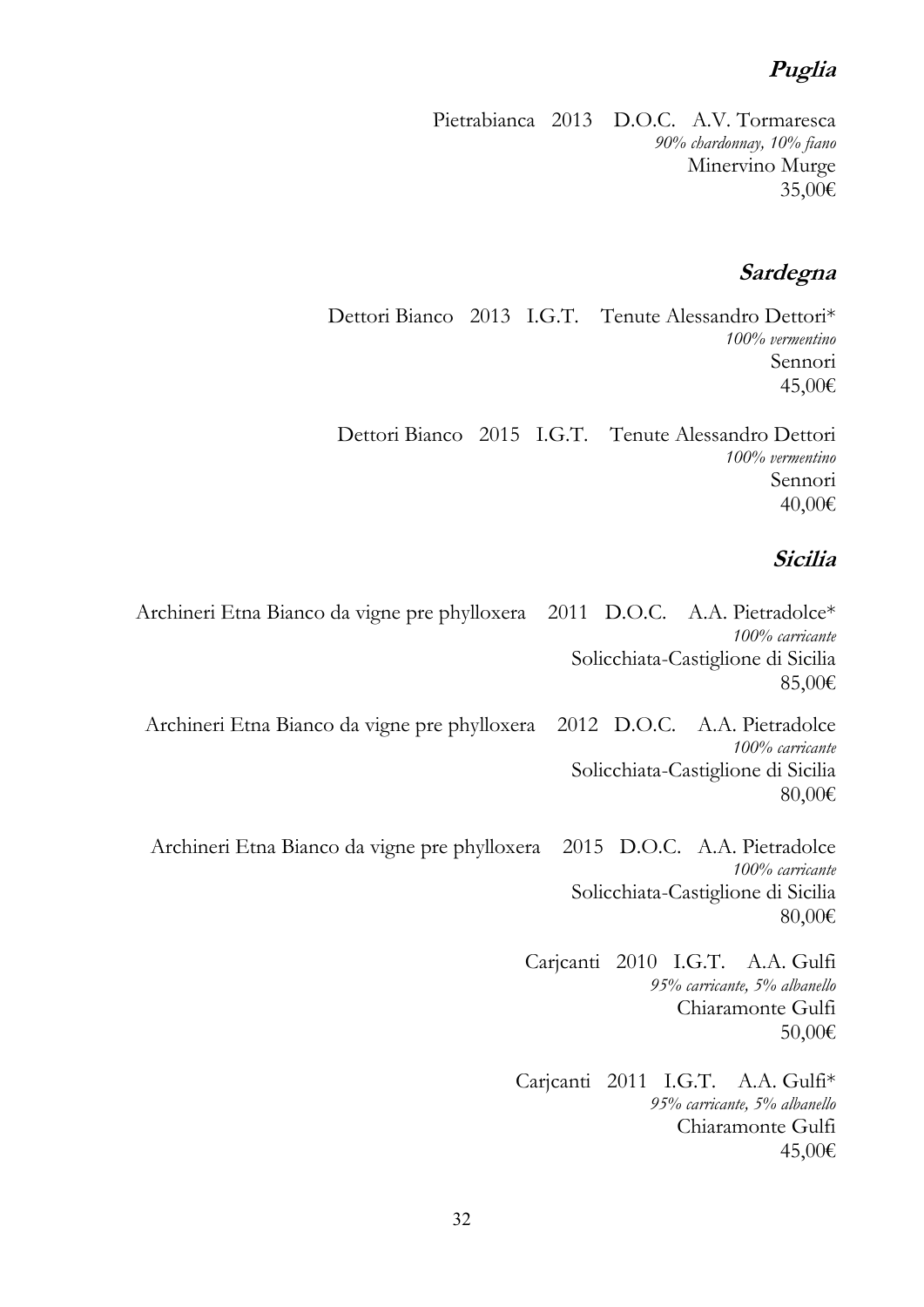Valcanzjria 2011 I.G.T. A.A. Gulfi *60% chardonnay, 40%% carricante* Chiaramonte Gulfi 45,00€ SP68 2013 I.G.T. A.A. Arianna Occhipinti *albanello, moscato di Alessandria* Vittoria 45,00€ SP68 2016 I.G.T. A.A. Arianna Occhipinti *albanello, moscato di Alessandria* Vittoria 40,00€ Grillo Vigna della Timpa 2014 D.O.C. C.V. Feudo Montoni *100% grillo* Cammarata 30,00€ Porta del Vento Catarratto 2015 I.G.P. A.A. Marco Sferlazzo *100% catarratto* Camporeale 45,00€ Catarratto Vigna del Masso 2014 D.O.C. C.V. Feudo Montoni *100% catarratto* Cammarata 33,00€ Catarratto Vigna del Masso 2015 D.O.C. C.V. Feudo Montoni *100% catarratto* Cammarata 30,00€ Muscatedda 2014 D.O.C. S.A. Marabino *100% moscato di Noto* Noto 38,00€ Incanto 2015 I.G.T. Tenuta Enza La Fauci *100% grecanico dell'Etna* Contrada Mezzana 45,00€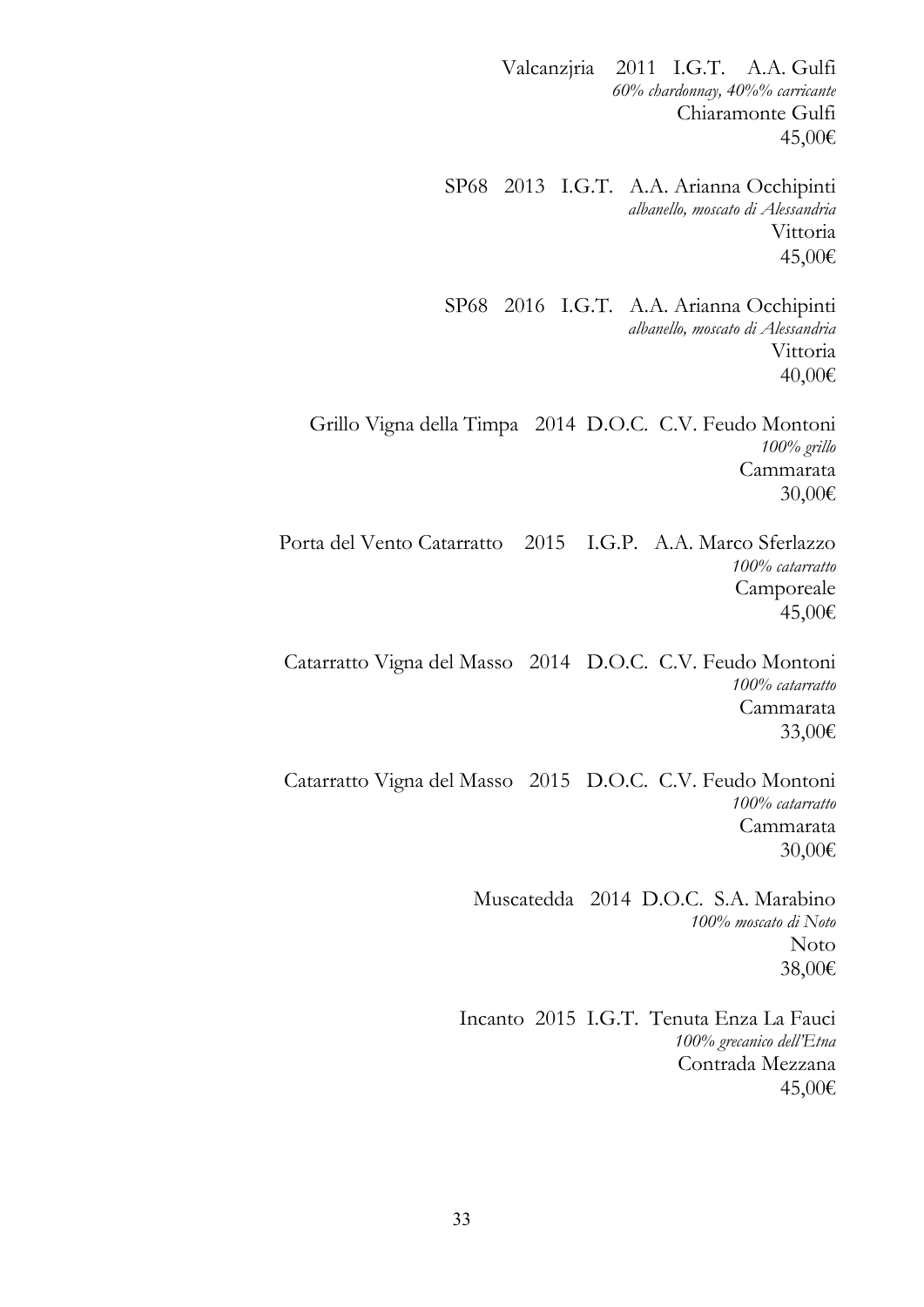Bianco Pomice 2014 I.G.P. Tenuta di Castellaro *60% malvasia delle Lipari, 40% carrricante* Lipari 55,00€ Serragghia Bianco Secco 2014 I.G.T. A.A. Serragghia Gabrio Bini *100% zibibbo* Serragghia - Isola di Pantelleria 90,00€ Eruzione 1614 Carricante Sicilia 2016 D.O.C. A.V. Planeta *90% carricante , 10% riesling* Castiglione di Sicilia 40,00€ Cometa Sicilia Menfi 2016 D.O.C. Planeta *100% fiano* Menfi 45,00€ Chardonnay Sicilia Menfi 2015 D.O.C. Planeta *100% chardonnay* Menfi 35,00€ Didacus 2014 D.O.C. Planeta\* *100% chardonnay* Menfi 120,00€ Sole e Vento 2016 I.G.T. Marco De Bartoli *70%zibibbo, 30% grillo*  Marsala- Pantelleria 35,00€ Grappoli del Grillo 2015 I.G.T. Marco De Bartoli *100% grillo*  Marsala- Pantelleria 35,00€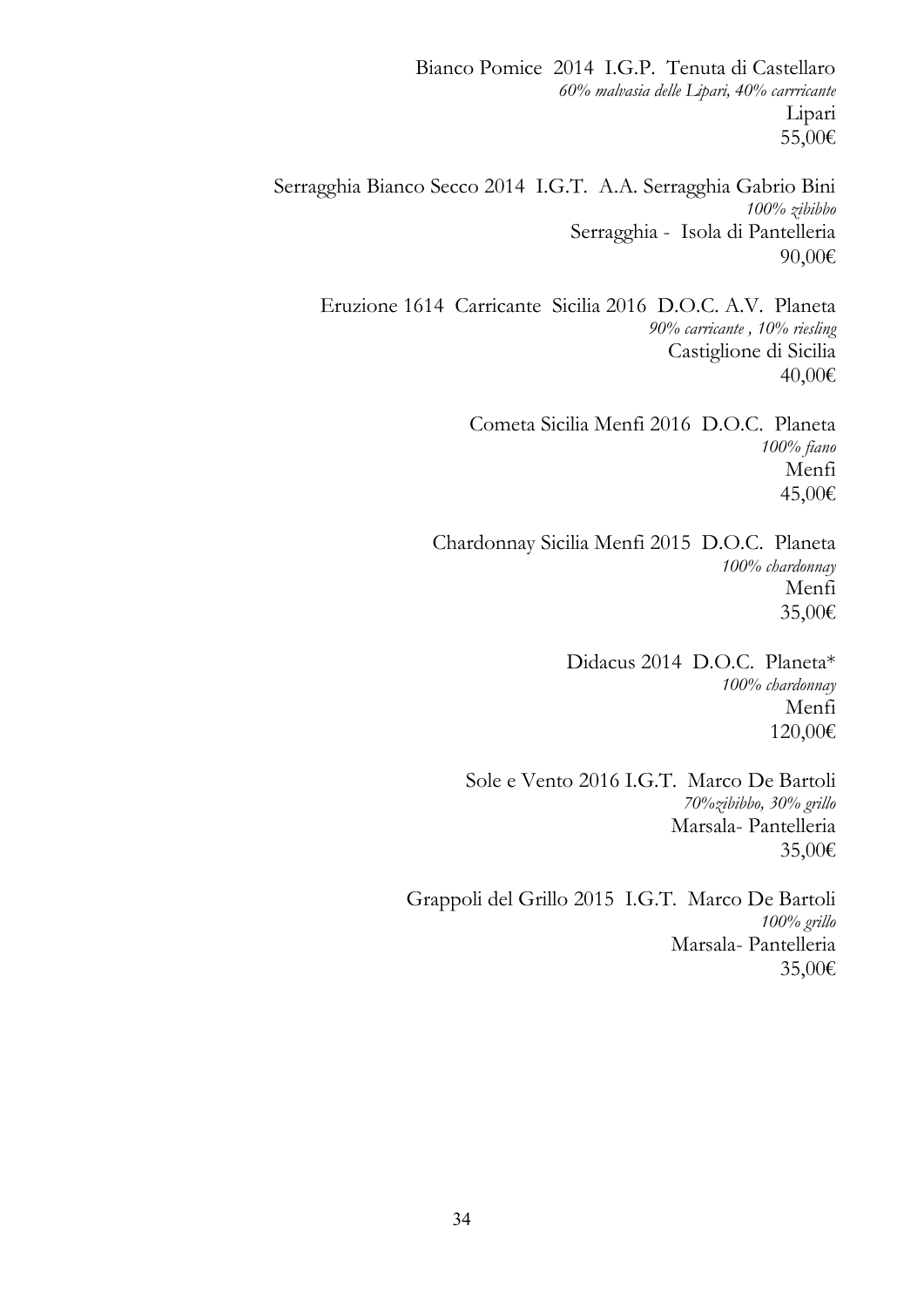# **Vini Rossi Italiani - Italian Red Wine Campania**

Aglianico Gioviano 2009 D.O.P. A.V. Il Cancelliere *100% aglianico* Montemarano 35,00€

Aglianico Gioviano 2015 D.O.P. A.V. Il Cancelliere *100% aglianico* Montemarano 33,00€

Aglianico Sairus 2008 D.O.C. A.V. Montesole *100% aglianico* Avellino 35,00€

> Core 2013 I.G.T. A.A. Montevetrano *100% aglianico* San Cipriano Vicentino 35,00€

Nero Nè Taurasi 2006 D.O.C.G. A.V. Il Cancelliere\* *100% aglianico* Montemarano 90,00€

Nero Nè Taurasi 2009 D.O.C.G. A.V. Il Cancelliere\* *100% aglianico* Montemarano 80,00€

Nero Nè Taurasi 2012 D.O.C.G. A.V. Il Cancelliere *100% aglianico* Montemarano 70,00€

Taurasi Vigna Cinque Querce 2008 D.O.C.G. A.V. Salvatore Molettieri *100% aglianico* Montemarano 90,00€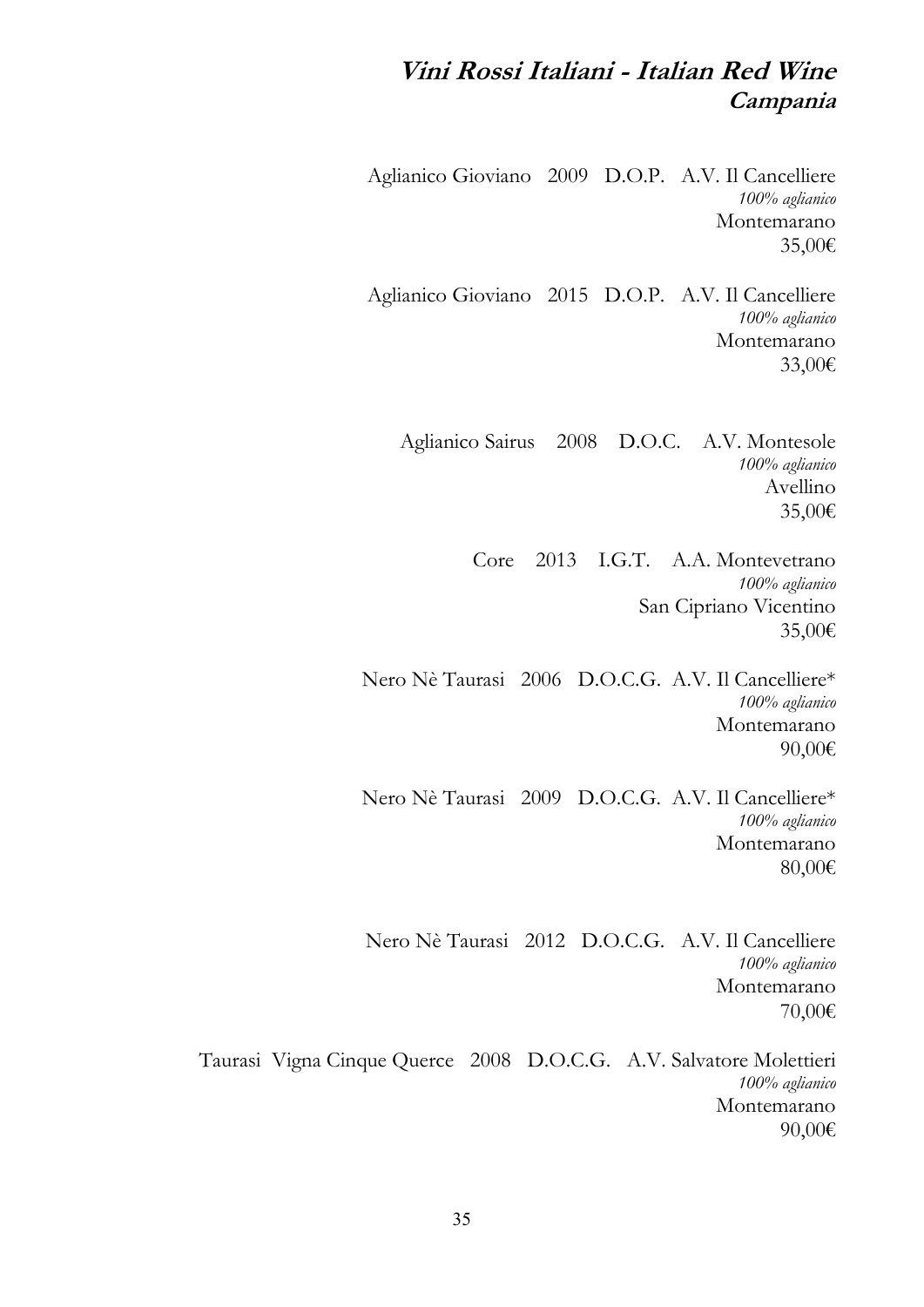Taurasi Poliphemo 2009 D.O.C.G. Luigi Tecce\* *100% aglianico* Paternopoli 95,00€ Vigna Vinieri Taurasi 2008 D.O.C.G. A.V. Montesole *100% aglianico* Paternopoli 70,00€ Vigna Vinieri Taurasi 2010 D.O.C.G. A.V. Montesole *100% aglianico* Paternopoli 55,00€ Masseria Cacciaggalli 2011 I.G.T. A.A. Cacciagalli *90% aglianico, 10% pallagrello* San Cipriano Piacentino 50,00€ Montevetrano Colli di Salerno 2008 I.G.T. A.A. Montevetrano\* *cabernet sauvignon, merlot, aglianico* San Cipriano Piacentino 100,00€ Per'é Palummo 2017 D.O.C. Cantine Antonio Mazzella\* *100% piedirosso* Ischia 30,00€ Marsiliano 2010 I.G.T. S.A. La Sibilla\* *80% marsigliese, 20% varietà autoctone* Bacoli 40,00€ Piedirosso dei Campi Flegrei 2016 D.O.C. S.A. La Sibilla *100% piedirosso* Bacoli 44,00€ Piedirosso dei Campi Flegrei 2010 D.O.P. Contrada Salandra *100% piedirosso* Pozzuoli 38,00€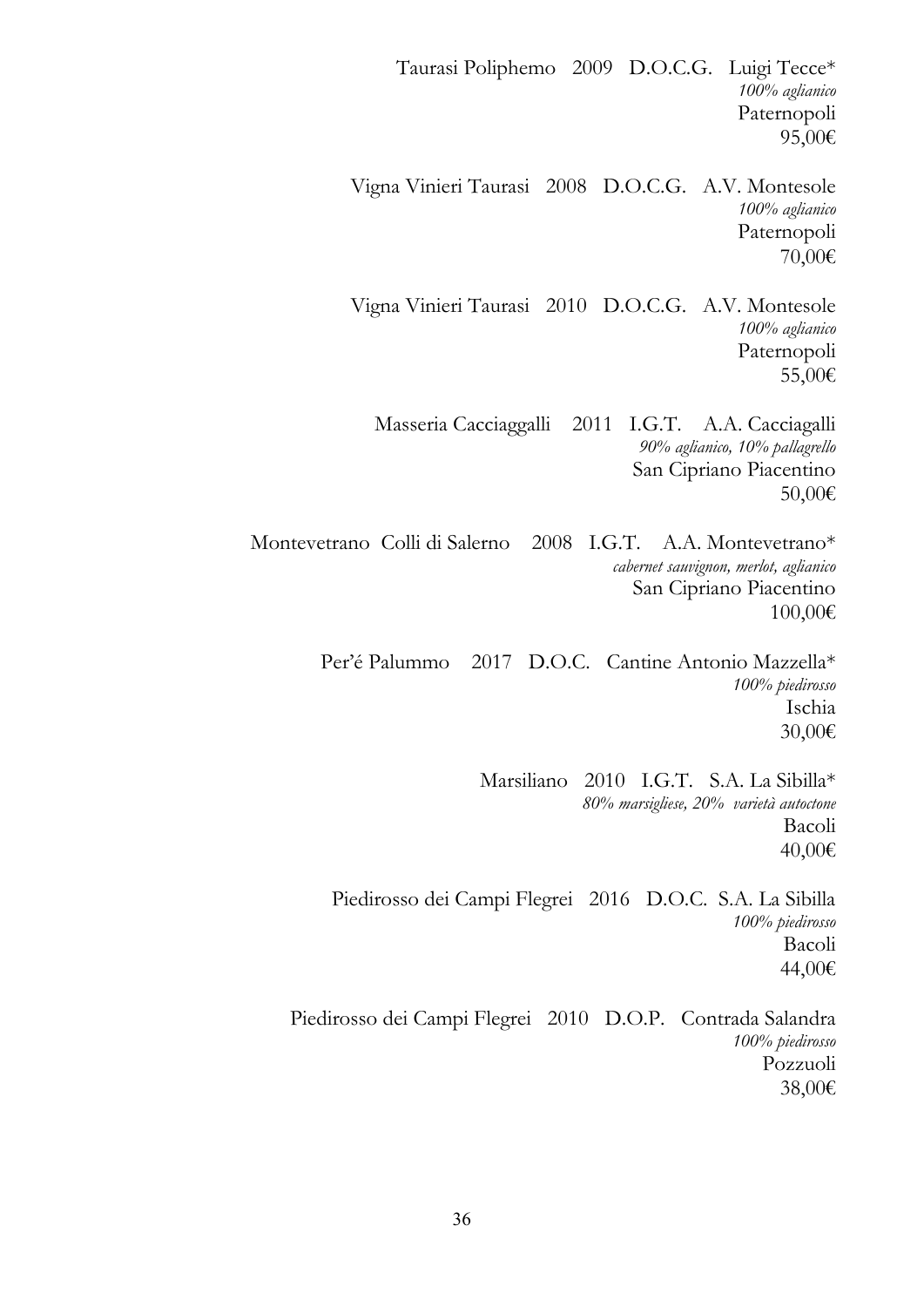Per'é Palummo 2016 D.O.C. A.V. Cenatiempo *60% piedirosso* Ischia 35,00€

> Màvros 2013 I.G.T. A.V. Cenatiempo *60% piedirosso, 40% altri vitigni* Ischia 35,00€

Sabbie di Sopra il Bosco 2009 I.G.T. Nanni Copè\* *85% pallagrello nero, 12% aglianico, 3% casavecchia* Castel Campagnano 85,00€

> Terra di Lavoro 2006 I.G.T. Galardi *80% aglianico, 20% piedirosso* Roccamonfina, Sessa Aurunca 85,00€

Sphaeranera 2013 I.G.T. A.A. I Cacciagalli *100% pallagrello nero* Teano 55,00€

Terzarulo 2013 I.G.T. Cantine di Lisandro\* *50% pallagrello, 50% casavecchia* Casolle 38,00€

> Assenza 2015 D.O.P. A.M. Venditti *100% barbera del sannio* Castelvenere 50,00€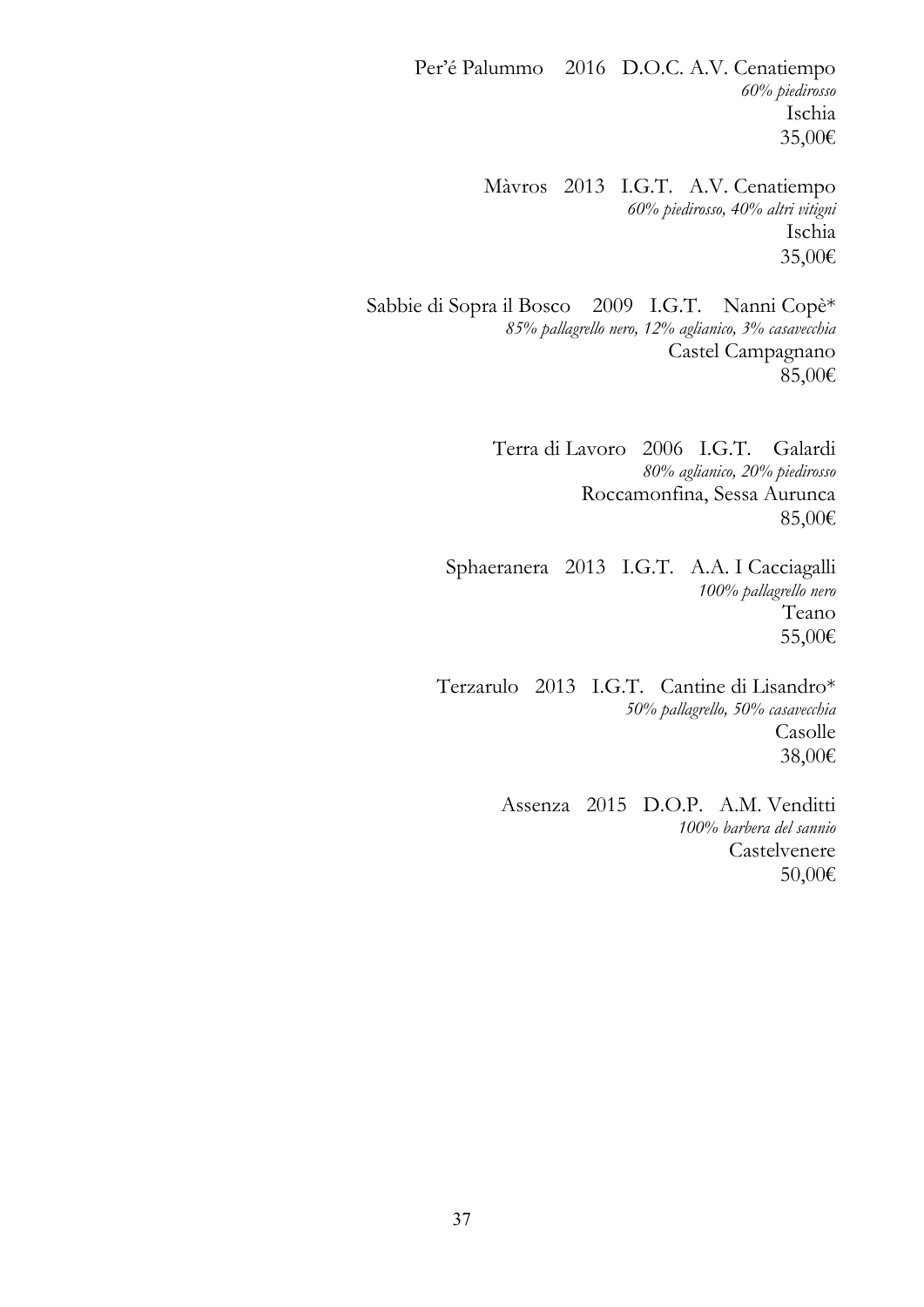#### **Friuli Venezia Giulia**

TiareBlù 2010 D.O.C. A.A. Livon *50% cabernet sauvignon, 50% merlot* Colli Orielntali del Friuli 55,00€

TiareBlù 2015 D.O.C. A.A. Livon *50% cabernet sauvignon, 50% merlot* Colli Orielntali del Friuli 50,00€

Cabernet Sauvignon 2014 I.G.T. A.V. Lis Neris *100% cabernet sauvignon* San Lorenzo Isontino 45,00€

> Eldoro 2011 D.O.C. A.A. Livon *100% pignolo* Dolegnano 40,00€

Sacrisassi 2012 D.O.C. A.A. Le Due Terre *50% schioppettino, 50% refosco* Prepotto 55,00€

Operaviva Rosso Dieciannate 2000-2010 I.G.T. A.A. Kante *Cebernet sauvignon, merlot, pinot noir, terrano* Duino Aurisina 75,00€

> Pinot Nero 2011 D.O.C. Masùt da Rive\* *100% pinot nero* Isonzo 35,00€

Pinot Nero 2011 Maurus D.O.C. A.A. Masùt da Rive\* *100% pinot nero* Isonzo 65,00€

> Nuarè 2013 I.G.T. A.A. Livio Felluga *pinot nero, merlot* Brazzano 38,00€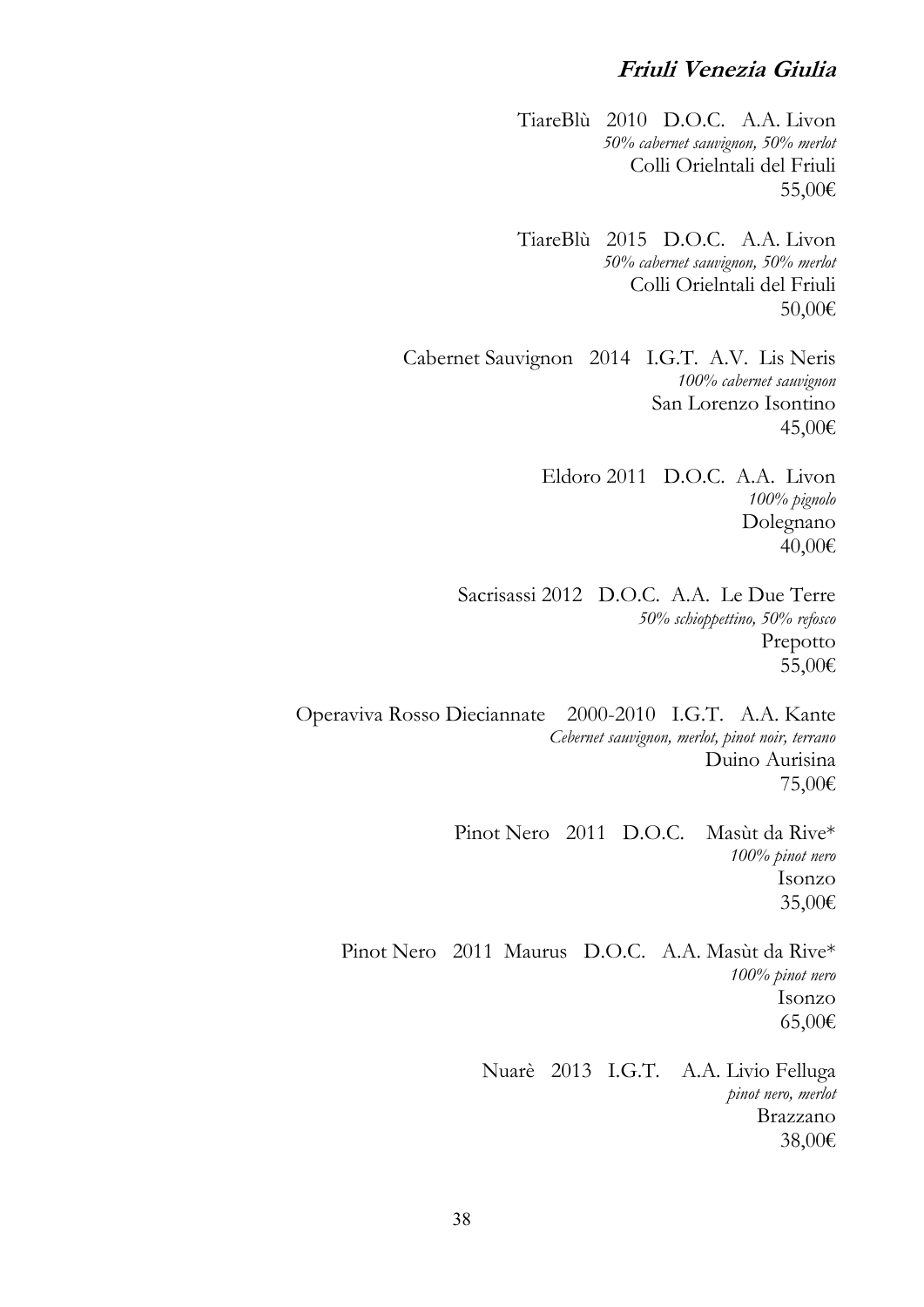Refosco dal Peduncolo Rosso 2012 D.O.C. A.A. Livio Felluga *100% refosco dal peduncolo rosso* Brazzano 35,00€

> Schioppettino 2015 D.O.C. A.A. Bressan *100% schioppettino (ribolla nera)* Farra d'Isonzo 75,00€

Colli Orientali Del Friuli D.O.C. Schioppettino 2015 Sirch *100% schioppettino (ribolla nera)* Cividiale del Fruili 35,00€

## **Valle d'Aosta**

Pinot Noir 2014 D.O.C. Elio Ottin *100% pinot nero* Aosta 45,00€

Pinot Noir 2016 D.O.C. Elio Ottin *100% pinot nero* Aosta 40,00€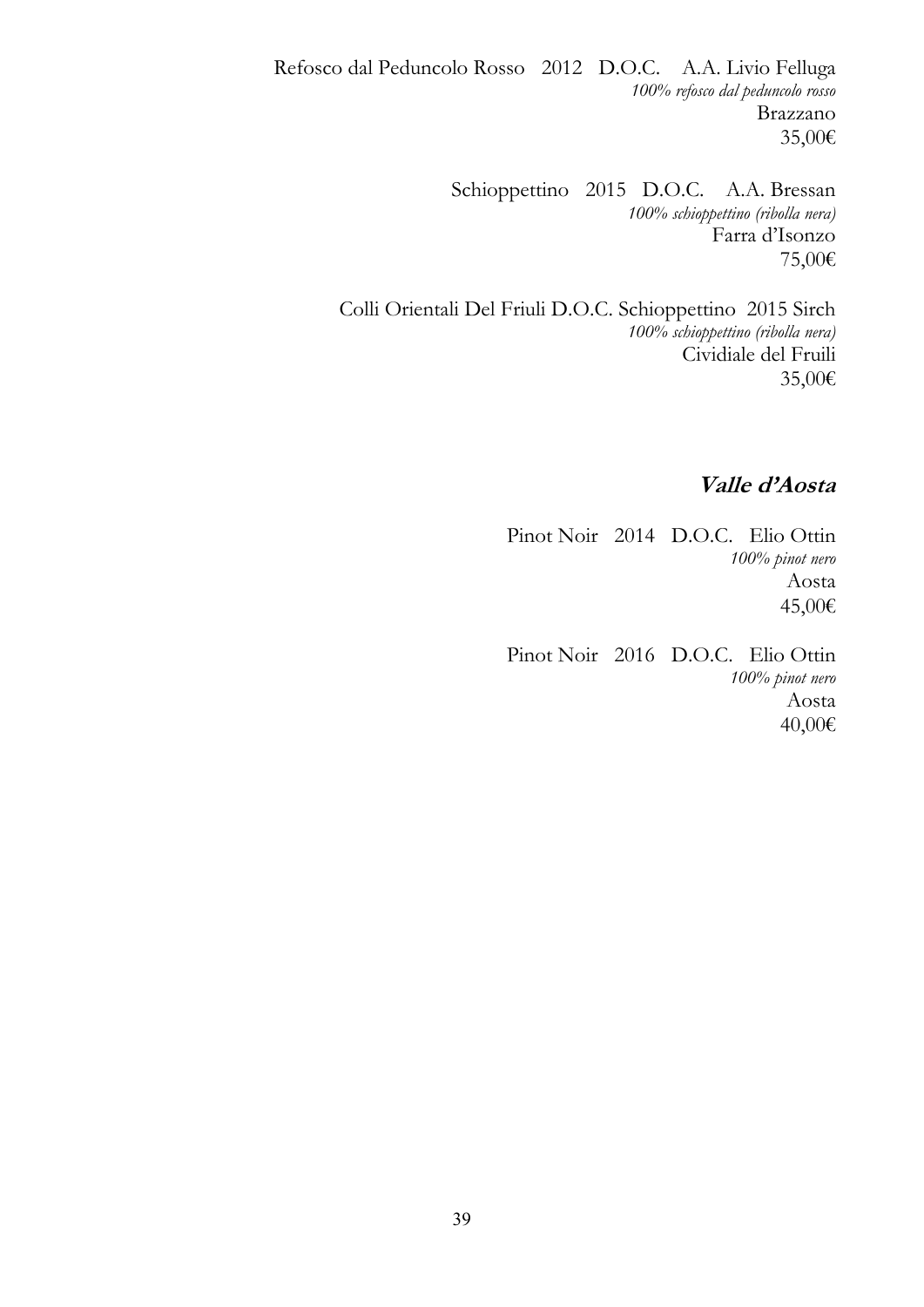#### **Veneto**

Valpolicella Camporenzo 2013 D.O.C. A.A. Monte dall'Ora *40% corvina, 30% corvinone, 20% rondinella, 10% oseleta e molinara* San Pietro Cariano 40,00€

Saseti Valpolicella classico 2017 D.O.C. A.A. Monte dall'Ora *40% corvina, 30% corvinone, 20% rondinella, 10% molinara* San Pietro Cariano 45,00€

Castalberti Amarone della Valpolicella 2006 D.O.C. A.A.A. Filippi\* *corvina veronese, corvinone, rondinella* Valpolicella 110,00€

> Amarone della Valpolicella 2008 D.O.C. A.V. Santa Sofia\* *corvina veronese, rondinella* Valpolicella 110,00€

Amarone della Valpolicella 2013 D.O.C. A.V. Santa Sofia *corvina veronese, rondinella* Valpolicella 90,00€

Amarone della Valpolicella della casa dei Bepi 2008 D.O.C. A.A. Viviani *75%corvina veronese, 20% rondinella, 5% molinara* Negrar, Valpolicella 140,00€

Amarone della Valpolicella della casa dei Bepi 2011 D.O.C. A.A. Viviani *75%corvina veronese, 20% rondinella, 5% molinara* Negrar, Valpolicella 120,00€

Valpolicella Classico Superiore Campo Morar 2010 D.O.C. A.A. Viviani\* *75%corvina veronese, 20% rondinella, 5% molinara* Negrar, Valpolicella 60,00€

Valpolicella Classico Superiore Campo Morar 2015 D.O.C. A.A. Viviani *75%corvina veronese, 20% rondinella, 5% molinara* Negrar, Valpolicella 50,00€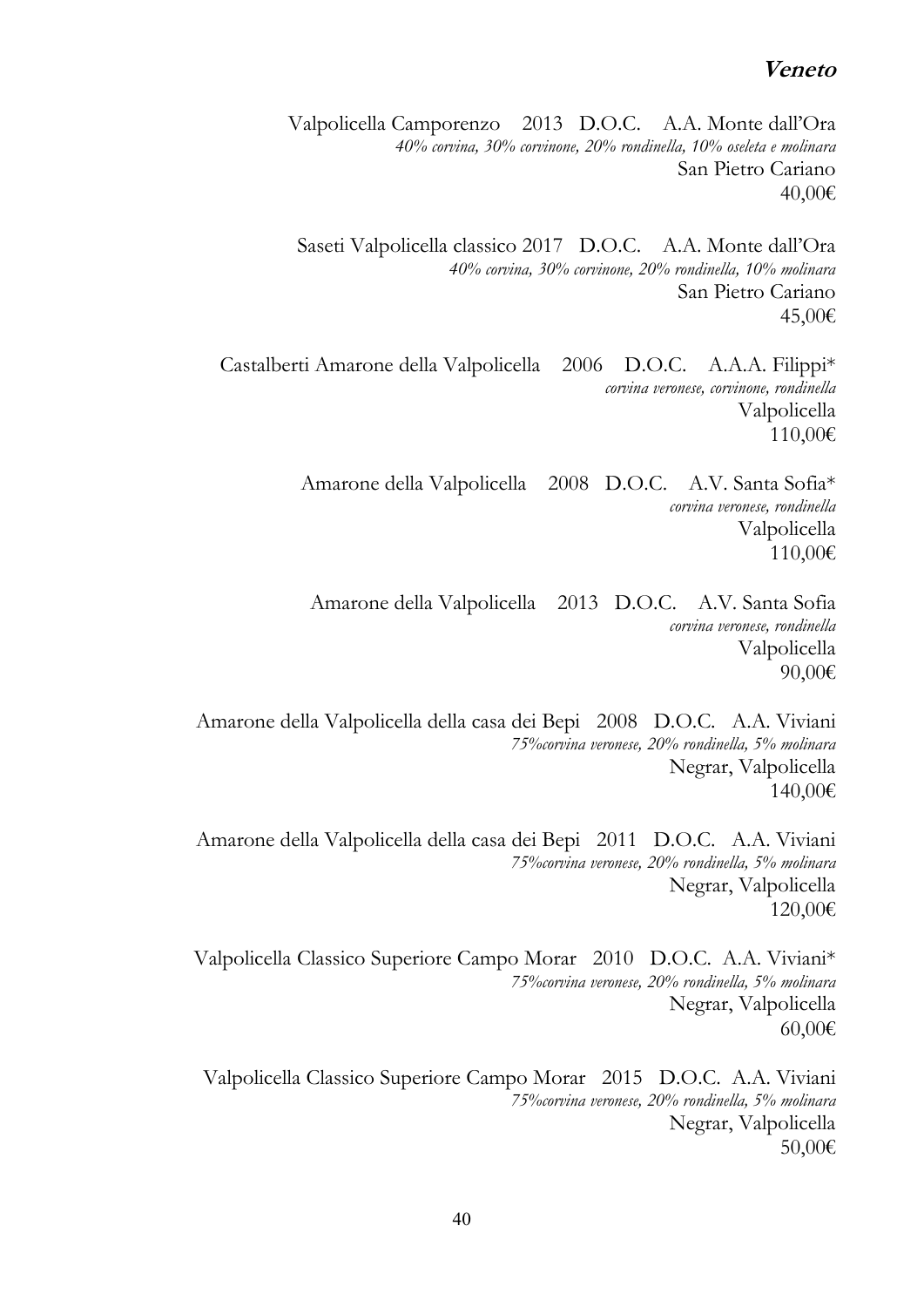Ripasso della Valpolicella 2010 D.O.C. A.A. Viviani *75%corvina veronese, 20% rondinella, 5% molinara* Negrar, Valpolicella 45,00€

Ripasso della Valpolicella 2015 D.O.C. A.A. Viviani *75%corvina veronese, 20% rondinella, 5% molinara* Negrar, Valpolicella 35,00€

Amarone della Valpolicella Fracastoro Riserva 2007 D.O.C. A.A. Villabella *70% corvina, 20% rondinella, 10% corvinone* Bardolino 80,00€

> Villa Cordevigo 2010 I.G.T. A.A. Villa Cordevigo *corvina, cabernet sauvignon, merlot* Cavaion Veronese 80,00€

> > Merlot 2012 I.G.T. S.A. Villa Minelli *100% merlot* Ponzano Veneto 30,00€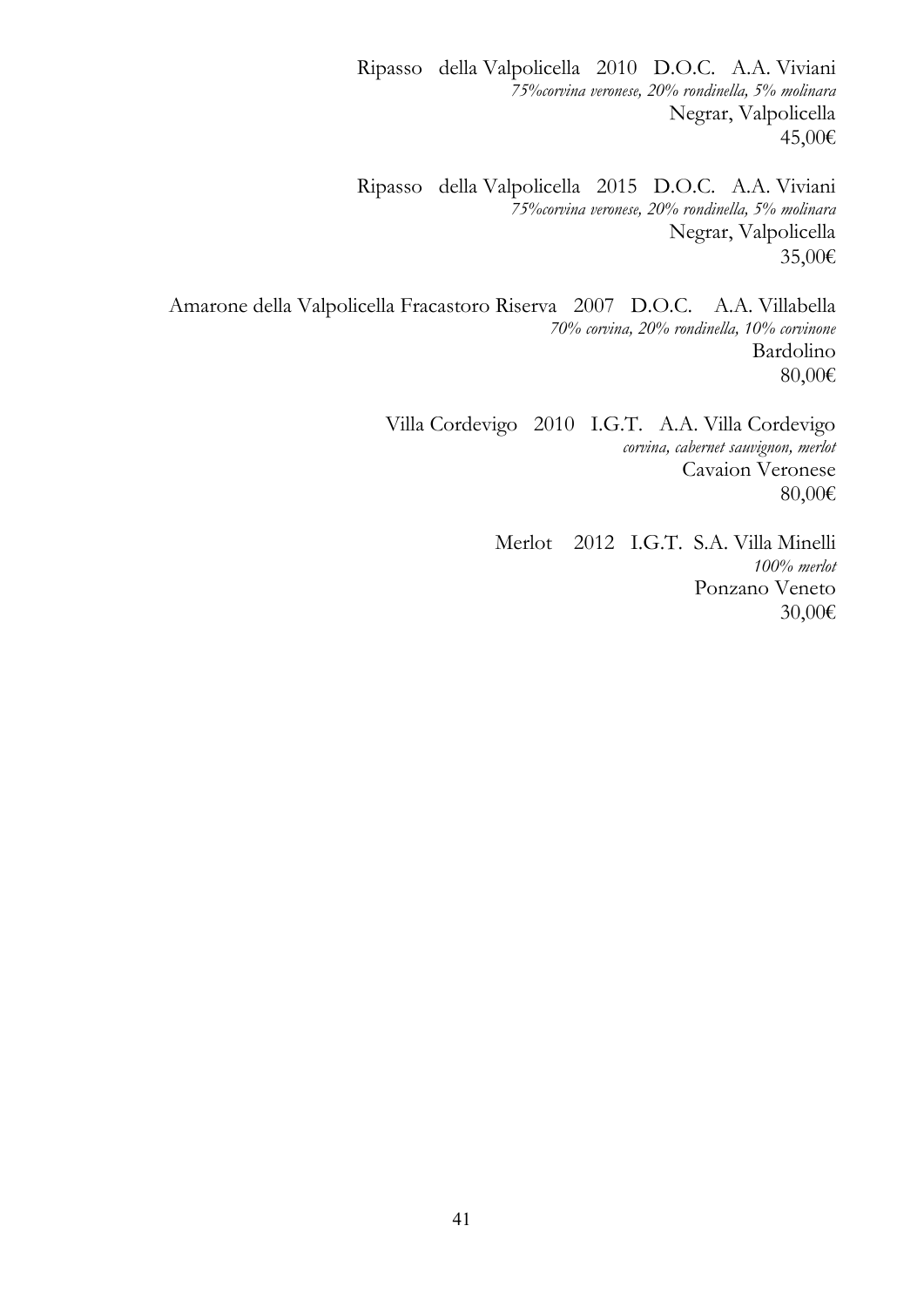## **Trentino Alto Adige**

Mason 2011 D.O.C. A.V. Manincor *100% pinot nero* Caldarno 68,00€ Lagrein 2012 D.O.C. Tenute Alois Lageder *100% lagrein* Magrè 33,00€ Lagrein Understoan 2013 D.O.C. A.A. Bellutti *100% lagrein* Termeno 55,00€ Kaltersee Auslese Eicholz 2013 D.O.C. A.A. Bellutti *95% schiava rossa, 5% lagrein* Termeno 30,00€ Lagrein 2016 D.O.C. Tenuta J. Hofstätter *100% lagrein* Bolzano 30,00€ Riserva Mazon Pinot Nero 2014 D.O.C. Tenuta J. Hofstätter *100% pinot nero* Bolzano 60,00€ Cabernet Sauvignon 2016 D.O.C. Tenuta J. Hofstätter *100% Cabernet Sauvignon*  Bolzano 30,00€ Blauburgunder 2014 D.O.C. Tenuta Ploner *100% pinot nero* Marlengo 33,00€ Grill teroldego 2012 I.G.T. A.A. Eredi di Cobelli Aldo *100% teroldego* Sorni in Lavio 40,00€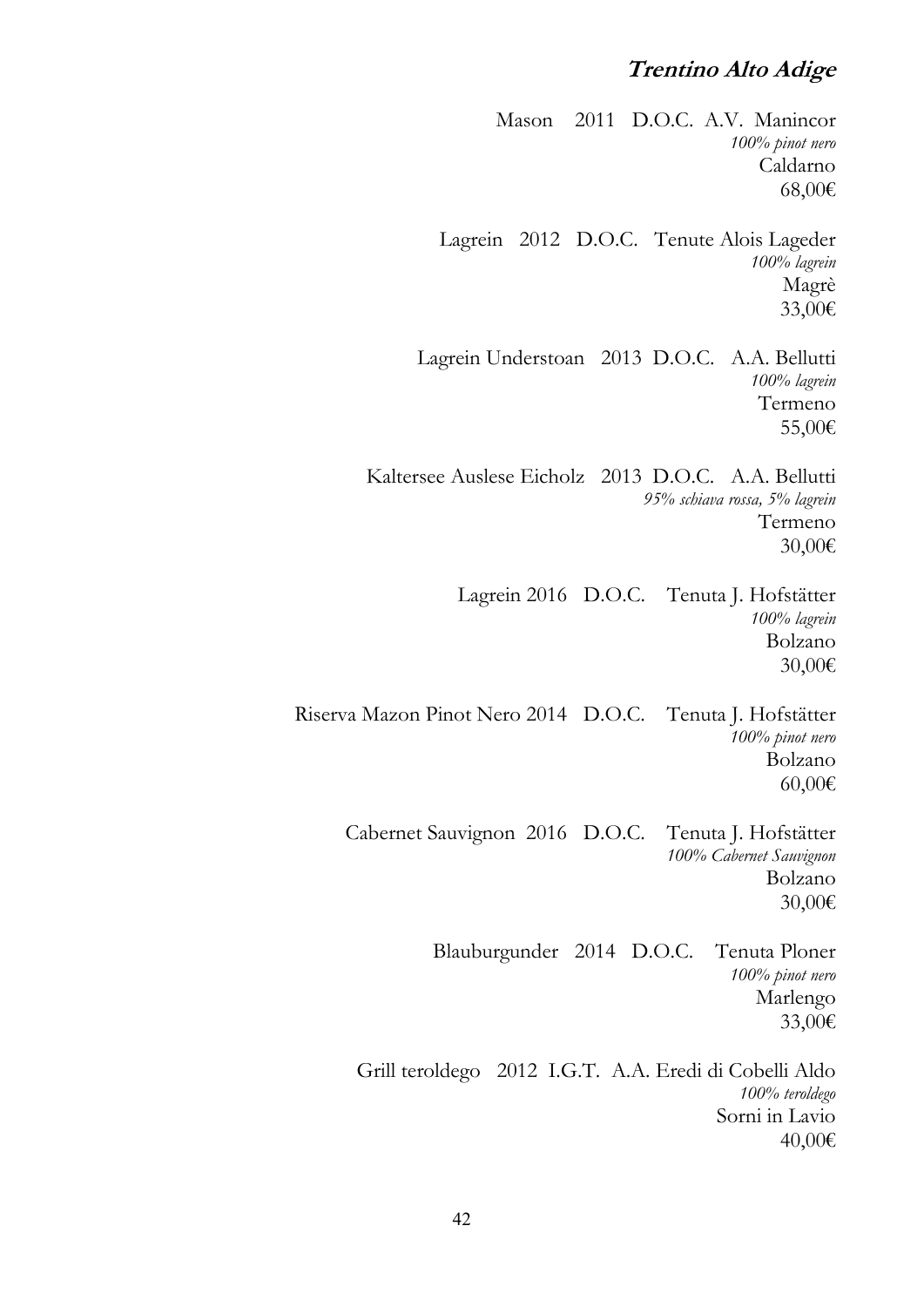#### **Piemonte**

Barolo 2011 D.O.C. A.V. Parusso *100% nebbiolo* Monteforte d'Alba 100,00€ Barbaresco Ovello Vigna Loreto 2010 D.O.C.G. A.V. Albino Rocca *100% nebbiolo* Barbaresco 95,00€ Barbaresco Ovello Vigna Loreto 2011 D.O.C.G. A.V. Albino Rocca *100% nebbiolo* Barbaresco 90,00€ Barbaresco Ronchi 2010 D.O.C.G. A.V. Albino Rocca *100% nebbiolo* Barbaresco 95,00€ Barbaresco Ronchi 2011 D.O.C.G. A.V. Albino Rocca *100% nebbiolo* Barbaresco 90,00€ Gattinara 2006 D.O.C.G. A.V. Luigi Nervi *100% spanna (nebbiolo)* Gattinara 45,00€ Gattinara 2011 D.O.C.G. A.V. Luigi Nervi *100% spanna (nebbiolo)* Gattinara 40,00€ Gattinara 2013 D.O.C.G. A.V. Luigi Nervi\* *100% spanna (nebbiolo)* Gattinara 38,00€ Gattinara Riserva 2012 D.O.C.G A.V. Travaglini *100% nebbiolo* Gattinara 50,00€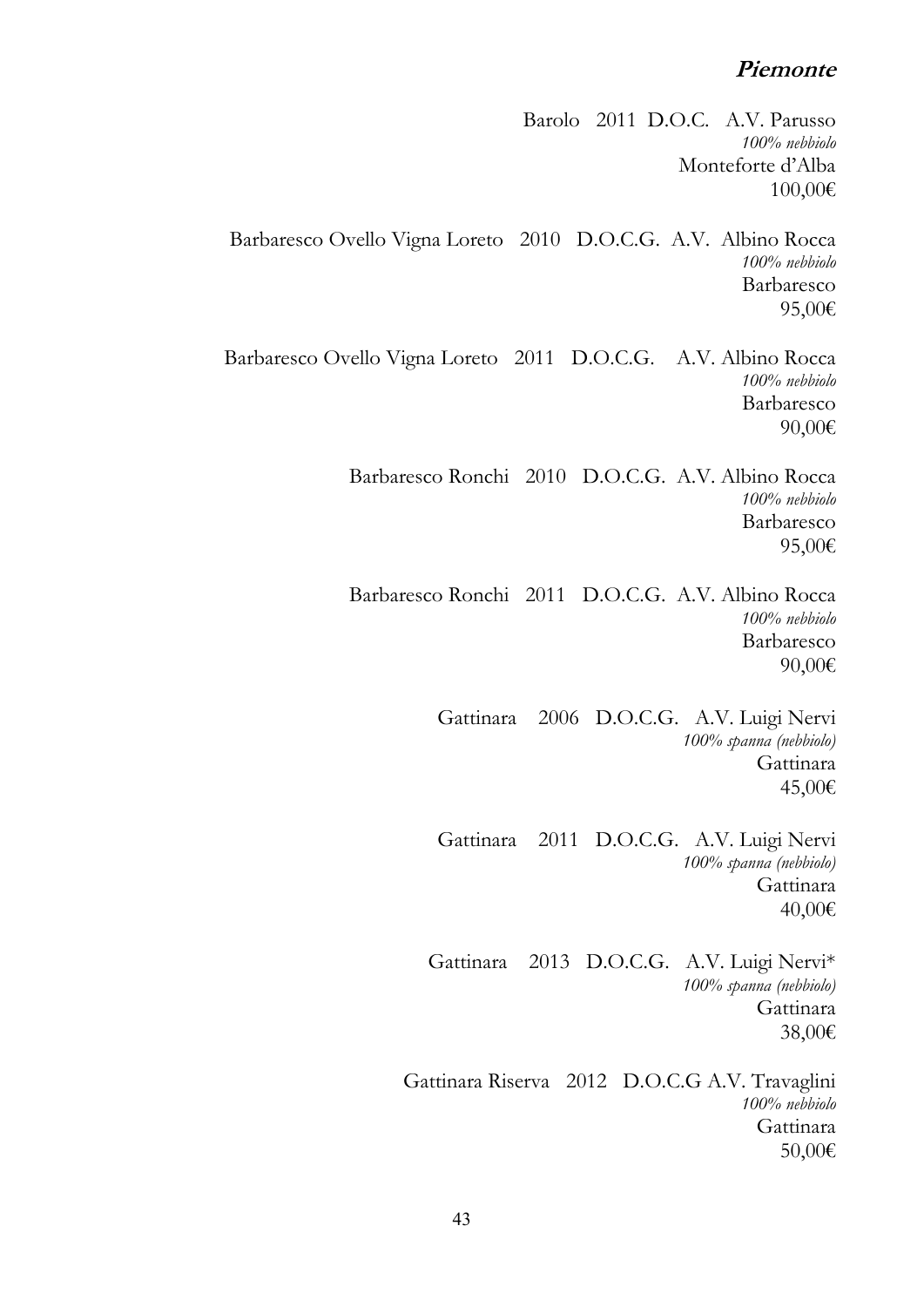Piani Noce Dolcetto d'Alba 2013 D.O.C. A.V. Parusso *100% dolcetto* Alba 30,00€ Nebbiolo Langhe 2012 D.O.C. A.V. Parusso *100% nebbiolo* Langhe 33,00€ Brigante in fuga 2009 D.O.C. A. V. Cascina Baricchi *100% pinot nero* Neviglie 40,00€ Tasmorcan Barbera D'Asti Superiore 2015 D.O.C.G. A.A. Elio Perrone *100% barbera* Castiglione Tinella 30,00€ Barbera Mongovone 1 lt 2013 D.O.C. A.A. Elio Perrone *100% barbera* Castiglione Tinella 45,00€ Barbera Colli Tortonesi Bigolla 2004 D.O.C. A.A. F.lli Massa\* *100% barbera* Monleale 90,00€ Barbera d'Alba 2012 D.O.C. A.V. Cascina Baricchi *100% barbera* Neviglie 40,00€ Occhetti Nebbiolo d'Alba D.O.C. 2016 A.V. Prunotto *100% nebbiolo* Monteu Roero 40,00€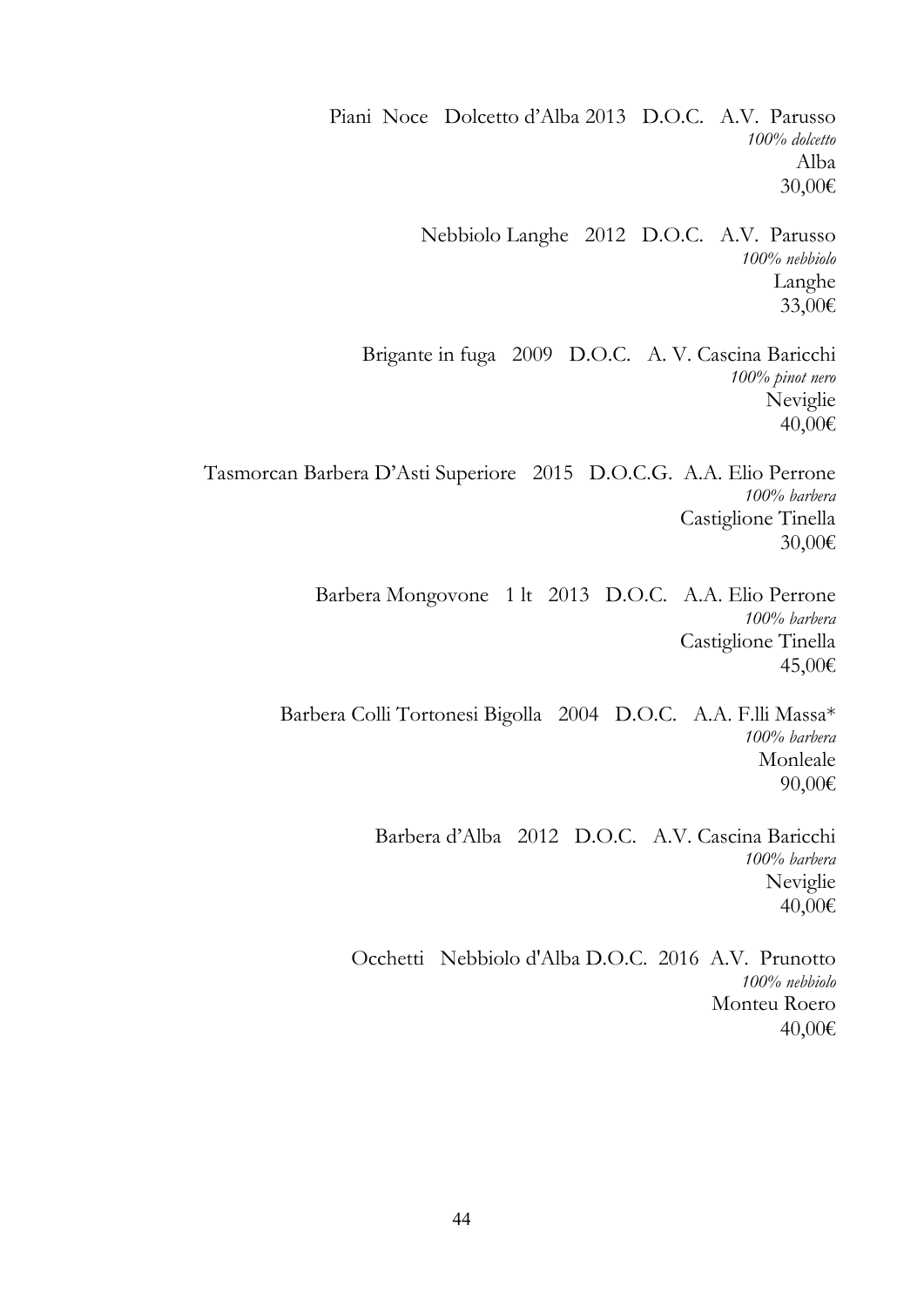### **Lombardia**

Infinito Sforzato della Valtellina 2009 D.O.C.G. Tenuta Vinea *100% nebbiolo (chiavennasca)* Teglio - Tirano 45,00€

> Aplomb cabernet sauvignon I.G.P. 2009 A.V. Monsupello *100% cabernet sauvignon* Torricella Verzate 55,00€

### **Toscana**

Il Bruciato Bolgheri Rosso 2013 D.O.C. Tenuta Guado al Tasso – A.V. M. Antinori *65% cabernet sauvignon, 20%merlot, 15% syrah* San Casciano Val di Pesa 45,00€

Il Bruciato Bolgheri Rosso 2017 D.O.C. Tenuta Guado al Tasso – A.V. M. Antinori *65% cabernet sauvignon, 20%merlot, 15% syrah* San Casciano Val di Pesa 40,00€

Brunello di Montalcino Pian dell'Orino 2010 D.O.C.G. A.A. Pian dell'Orino\* Caroline Pobitzer *100% sangiovese*  Montalcino 290,00€

> Brunello di Montalcino 2006 D.O.C.G. A.A. La Rasina\* *100% sangiovese grosso* Montalcino 95,00€

Brunello di Montalcino 2007 D.O.C.G. A.A. La Rasina\* *100% sangiovese grosso* Montalcino 90,00€

Brunello di Montalcino 2009 D.O.C.G. A.A. La Rasina *100% sangiovese grosso* Montalcino 85,00€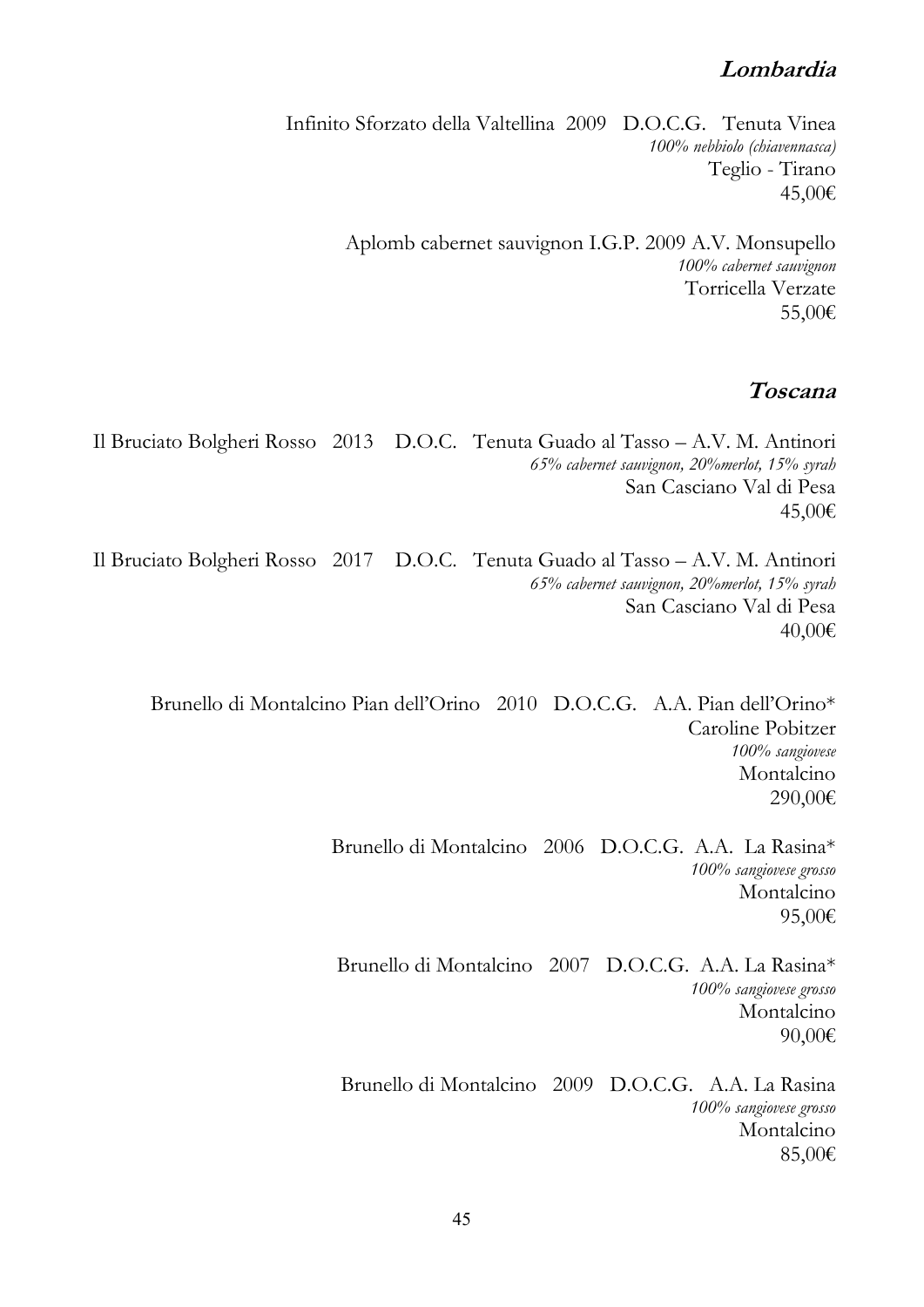Brunello di Montalcino 2010 D.O.C.G. A.A. La Rasina *100% sangiovese grosso* Montalcino 80,00€ Rosso di Montalcino 2012 D.O.C. La Rasina *100% sangiovese grosso* Montalcino 33,00€ Brunello Valdicava 2010 D.O.C.G. C.S. Tenuta Valdicava *100% sangiovese* Montalcino 150,00€ Rosso di Montalcino 2012 D.O.C. C.S. Tenuta Valdicava *100% sangiovese* Montalcino 60,00€ Chianti Lucarello Riserva 2011 D.O.C.G. A.A. Borgo Salcetino *95% sangiovese, 5% canaiolo* Radda in Chianti 70,00€ Chianti Classico 2011 D.O.C.G. A.A. Borgo Salcetino *95% sangiovese, 5% canaiolo* Chianti 65,00€ Chianti Classico Riserva 2008 D.O.C.G. Badia a Coltibuono\* *sangiovese, canaiolo* Coltibuono 85,00€ Chianti Classico Riserva 2009 D.O.C.G. Badia a Coltibuono\* *sangiovese, canaiolo* Coltibuono 80,00€ Chianti Classico Riserva D.O.C.G. 2014 A.V. Marchese Antinori *90 % sangiovese, 10% cabernet franc*  San Casciano in Val di Pesa 55,00€ Bolgheri Rosso Superiore 2014 D.O.C. Tenuta Guado al Tasso- A.V. M. Antinori

*62% cabernet sauvignon, 18% merlot, 18% cabernet franc, 2% petit verdot*  San Casciano in Val di Pesa 190,00€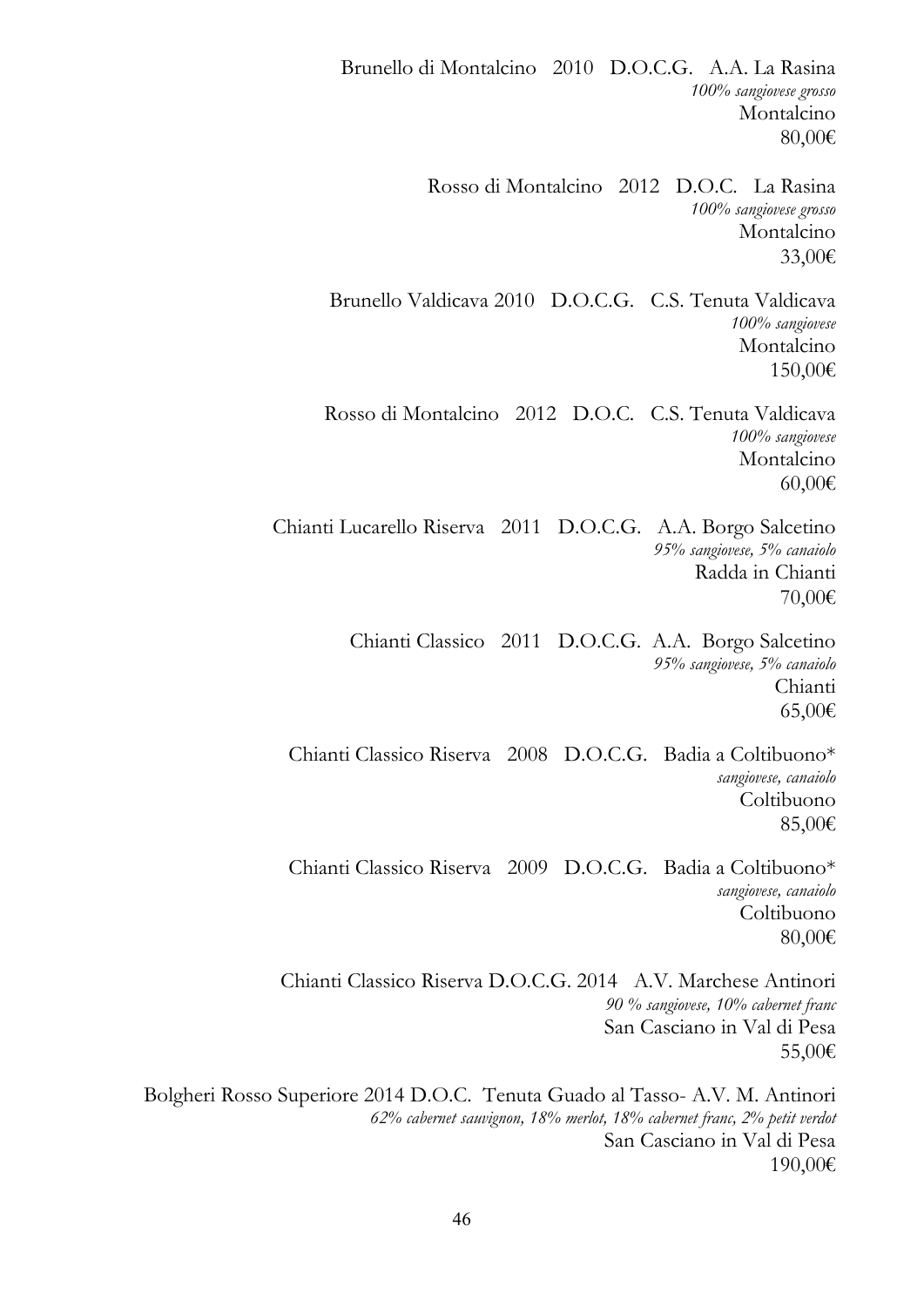Tignanello Toscana Rosso 2014 I.G.T. A.V. Marchese Antinori *80 % sangiovese, 15% cabernet sauvignon, 5% cabernet franc*  San Casciano in Val di Pesa 150,00€

Tignanello Toscana Rosso 2016 I.G.T. A.V. Marchese Antinori *80 % sangiovese, 15% cabernet sauvignon, 5% cabernet franc*  San Casciano in Val di Pesa 140,00€

Morellino di Scansano 2013 D.O.C. S.A. Castello Romitorio *85% sangiovese, 15% cabernet sauvignon* Scansano 40,00€

Morellino di Scansano 2014 D.O.C. S.A. Castello Romitorio *85% sangiovese, 15% cabernet sauvignon* Scansano 35,00€

> Il Toro 2009 I.G.T. S.A. Castello Romitorio *cabernet sauvignon, syrah, petit verdot* Montalcino 35,00€

> Il Toro 2011 I.G.T. S.A. Castello Romitorio *cabernet sauvignon, syrah, petit verdot* Montalcino 30,00€

Botrosecco 2012 D.O.C.. A.A. Le Mortelle *60% cabernet sauvignon, 40% cabernet franc* Ampio - Tirli 40,00€

Atis Bolgheri Superiore 2013 D.O.C.. A.A. Guado al Melo *cabernet sauvignon, cabernet franc, merlot* Castagneto Carducci 65,00€

> Jassarte Ed. Speciale 2008 I.G.T A.A. Guado al Melo *30 vitigni diversi* Castagneto Carducci 75,00€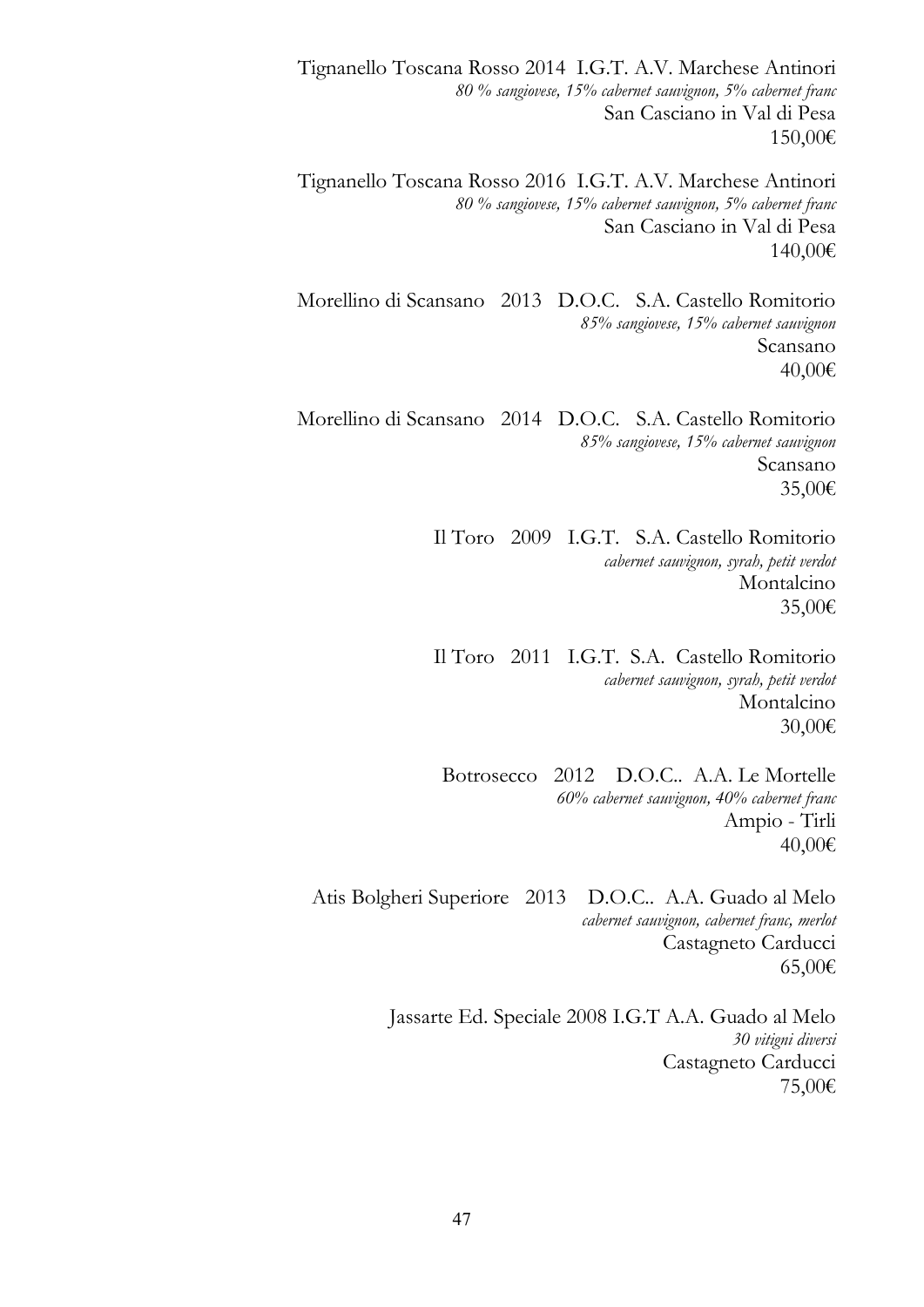Vie Cave 2011 I.G.T. Fattoria Aldobrandesca *100% malbèc* Sorano - Grosseto 35,00€

Vermentino Nero 2015 I.G.T. A.A. Terenzuola *85% vermentino nero, 15% altri vitigni* Fosdinovo 35,00€

## **Marche**

Pongelli Rosso Piceno 2012 D.O.C. A.A. Bucci *50% Montepulciano, 50% sangiovese* Pongelli 45,00€

> Pongelli Rosso Piceno 2013 D.O.C. Bucci *50% Montepulciano, 50% sangiovese* Pongelli 40,00€

Focara Pinot Noir 2012 D.O.C. Fattoria Mancini *100% pinot noir* Pesaro 55,00€

Focara Pinot Noir Rive 2011 D.O.C. Fattoria Mancini *100% pinot noir* Pesaro 65,00€

Fedus Marche Sangiovese 2012 I.G.P. Poderi Capecci *100% sangiovese* San Savino 45,00€

# **Umbria**

Montefalco Rosso 2009 D.O.C. Fattoria ColSanto *sangiovese, sagrantino, merlot, montepulciano* Montefalco 35,00€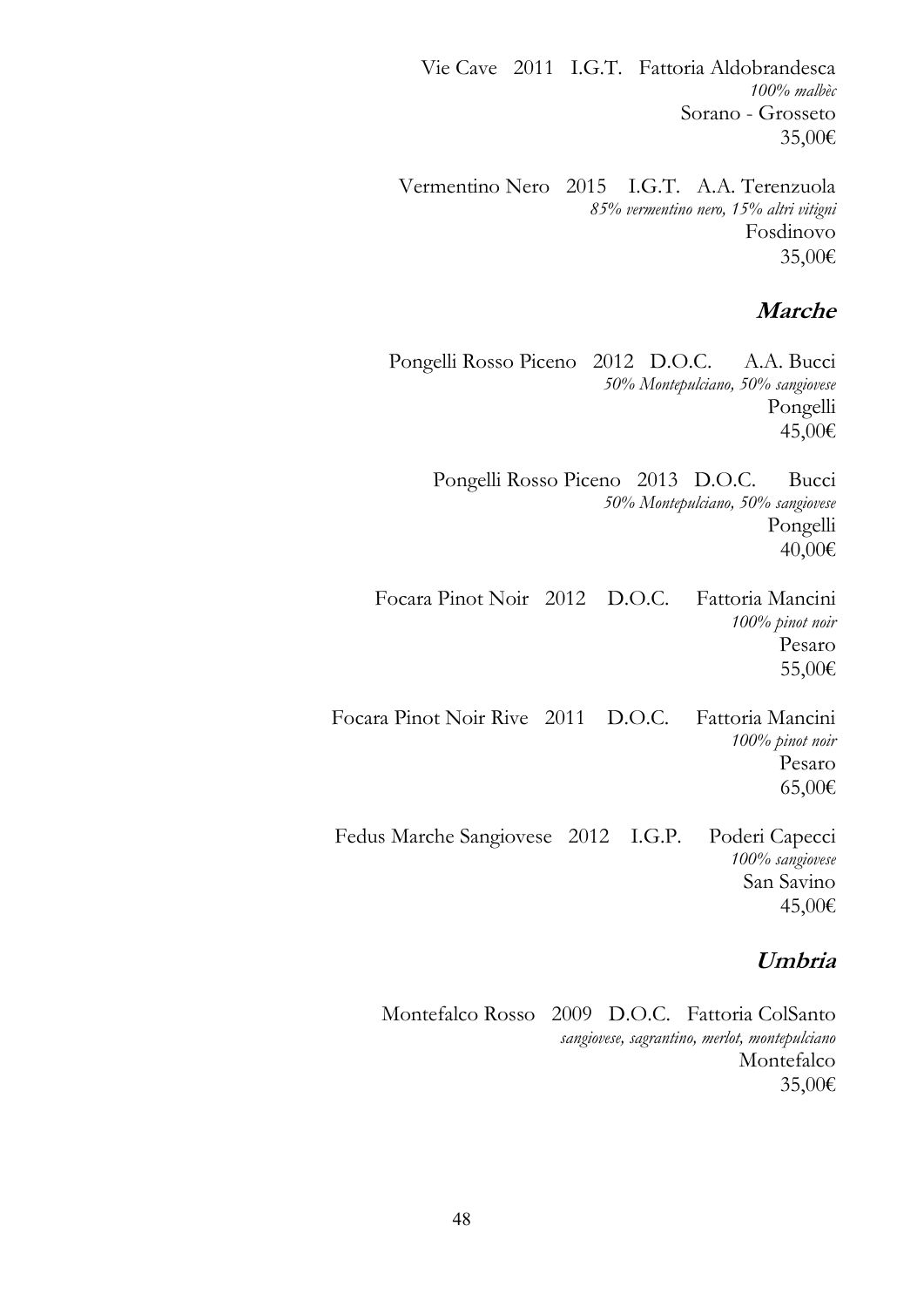Sagrantino di Montefalco 2008 D.O.C.G. Fattoria ColSanto *100% sagrantino* Montefalco 40,00€

#### **Abruzzo**

Bellovedere 2007 D.O.C. A.V. Fattoria La Valentina\* *100% Montepulciano riserva* Spoltore 85,00€

> Binomio 2007 D.O.C. A.A. Binomio *100% Montepulciano riserva* Spoltore 95,00€

Binomio 2009 D.O.C. A.A. Binomio\* *100% Montepulciano riserva* Spoltore 80,00€

Montepulciano d'Abruzzo Marina Cvetic 2009 D.O.C. T.A. Masciarelli *100% Montepulciano d'Abruzzo* Spoltore 55,00€

> Montepulciano d'Abruzzo 2010 D.O.C. A.V. Emidio Pepe\* *100% Montepulciano d'Abruzzo* Torano Nuovo 75,00€

> Montepulciano d'Abruzzo 2013 D.O.C. A.V. Emidio Pepe *100% montepulciano* Torano Nuovo 65,00€

Spelt Montepulciano d'Abruzzo 2009 D.O.C. A.V. Fattoria La Valentina *100% Montepulciano d'Abruzzo* Spoltore 50,00€

Montepulciano d'Abruzzo 2017 D.O.C. Cirelli- La Collina Biologica *100% montepulciano d'Abruzzo* Atri-Teramo 30,00€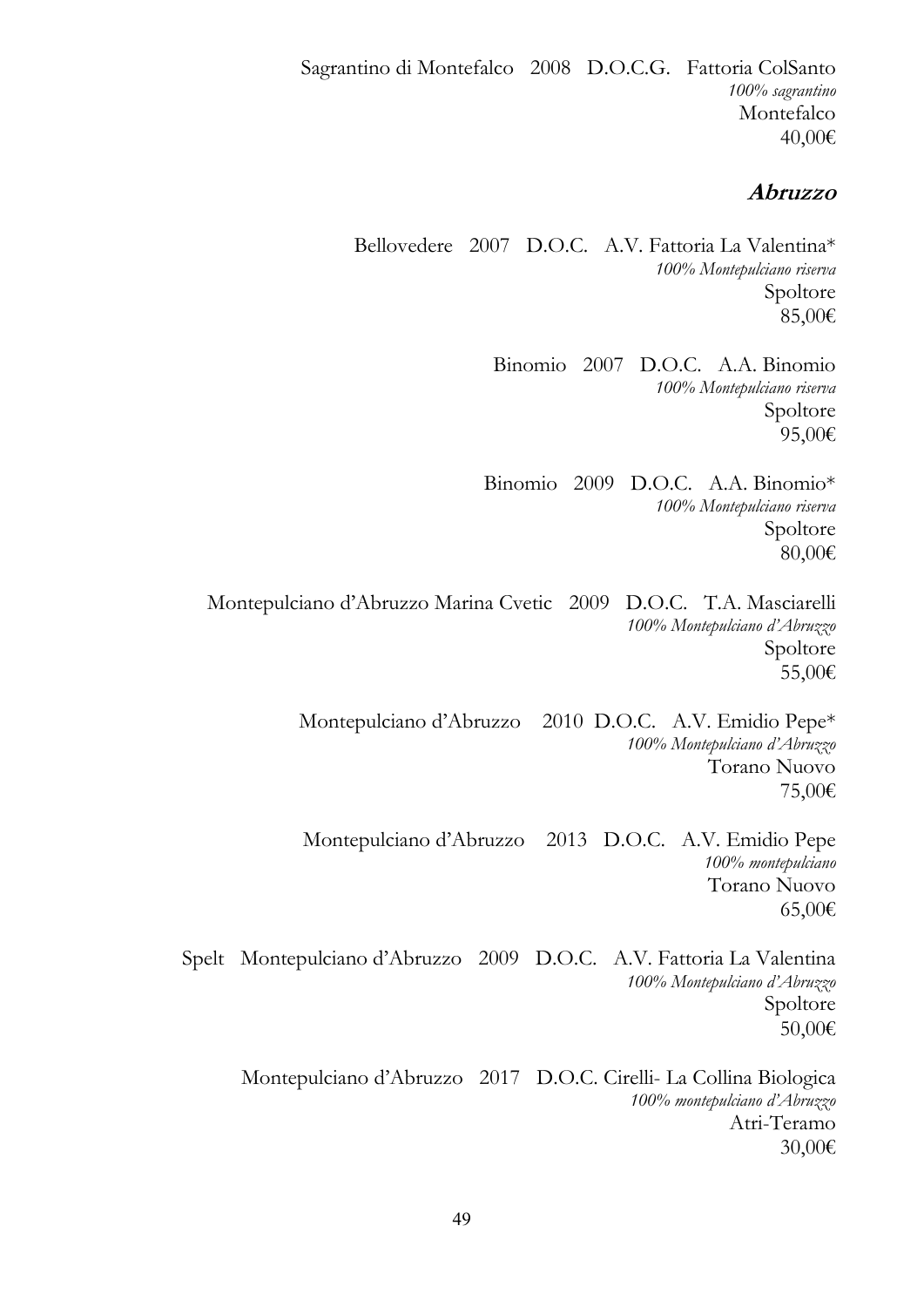## **Lazio**

Tellus 2015 I.G.P. A.A. Falesco *100% syrah* Tuscia 33,00€

Montiano 2013 I.G.P. A.A. Falesco *100% merlot* Montecchio 75,00€

Montiano 2015 I.G.P. A.A. Falesco *100% merlot* Montecchio 65,00€

> Sodale 2016 I.G.T A.V. Cotarella *100% merlot* Montecchio 40,00€

# **Puglia**

Torcicoda 2012 I.G.T. A.V. Tormaresca *100% primitivo* Minervino Murge 37,00€

# **Sardegna**

Turriga 2012 I.G.T . A.V. Argiolas\* *85% cannonau,5% carignano, 5% bovale, 5% malvasia nero* Serdiana 140,00€

Tuderi 2007 I.G.T . Tenute Alessandro Dettori *100% cannonau* Badde Nigolosi - Sennori 60,00€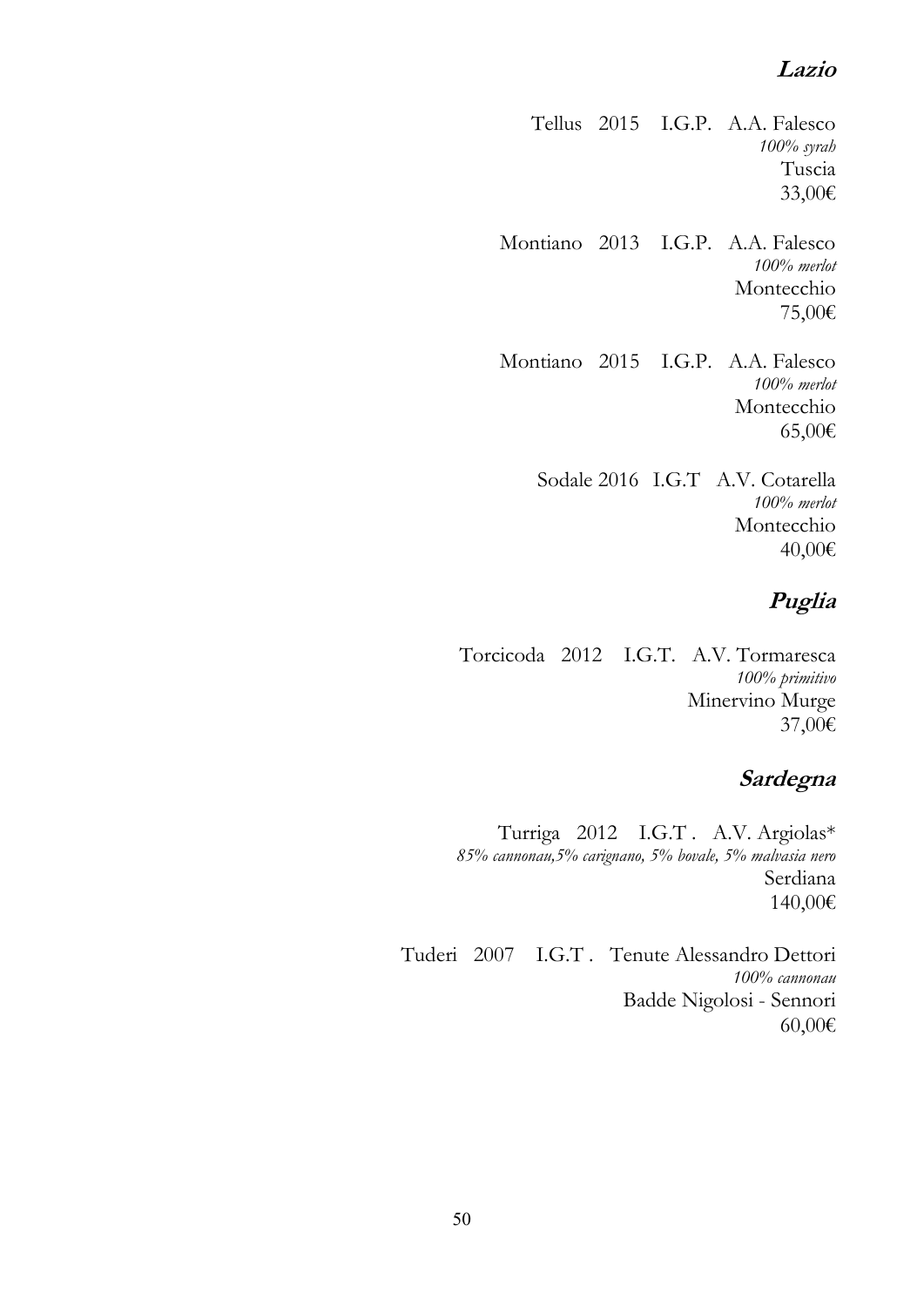#### **Sicilia**

Archineri Etna Rosso 2009 D.O.C. A.A Pietradolce\* *100% nerello mascalese* Solicchiata-Castiglione di Sicilia 90,00€

Pietradolce Etna Rosso 2013 D.O.C. A.A. Pietradolce *100% nerello mascalese* Solicchiata - Castiglione di Sicilia 45,00€

Perricone Vigna del Core 2013 I.G.T. C.V. Feudo Montoni *100% perricone* Cammarata 35,00€

San Lorenzo Etna Rosso 2012 D.O.C. A.V. Girolamo Russo *nerello mascalese, nerello cappuccio* Contrada San Lorenzo - Randazzo 70,00€

Feudo Etna Rosso 2012 D.O.C. A.V. Girolamo Russo *nerello mascalese, nerello cappuccio* Contrada Feudo - Randazzo 70,00€

> Oblì Faro 2012 D.O.C. Tenuta Enza La Fauci *nerello mascalese, nocera, nerello cappuccio, nero d'Avola* Contrada Mezzana - Messina 60,00€

Il Frappato 2011 I.G.T. A.A. Arianna Occhipinti\* *100% frappato di Vittoria* Vittoria 70,00€

> Nerojbleo 2010 I.G.T. A.A, I Gulfi *100% nero d'avola* Chiaramonte Gulfi 80,00€

Nerobaronj 2010 I.G.T. A.A. I Gulfi *100% nero d'avola* Chiaramonte Gulfi 80,00€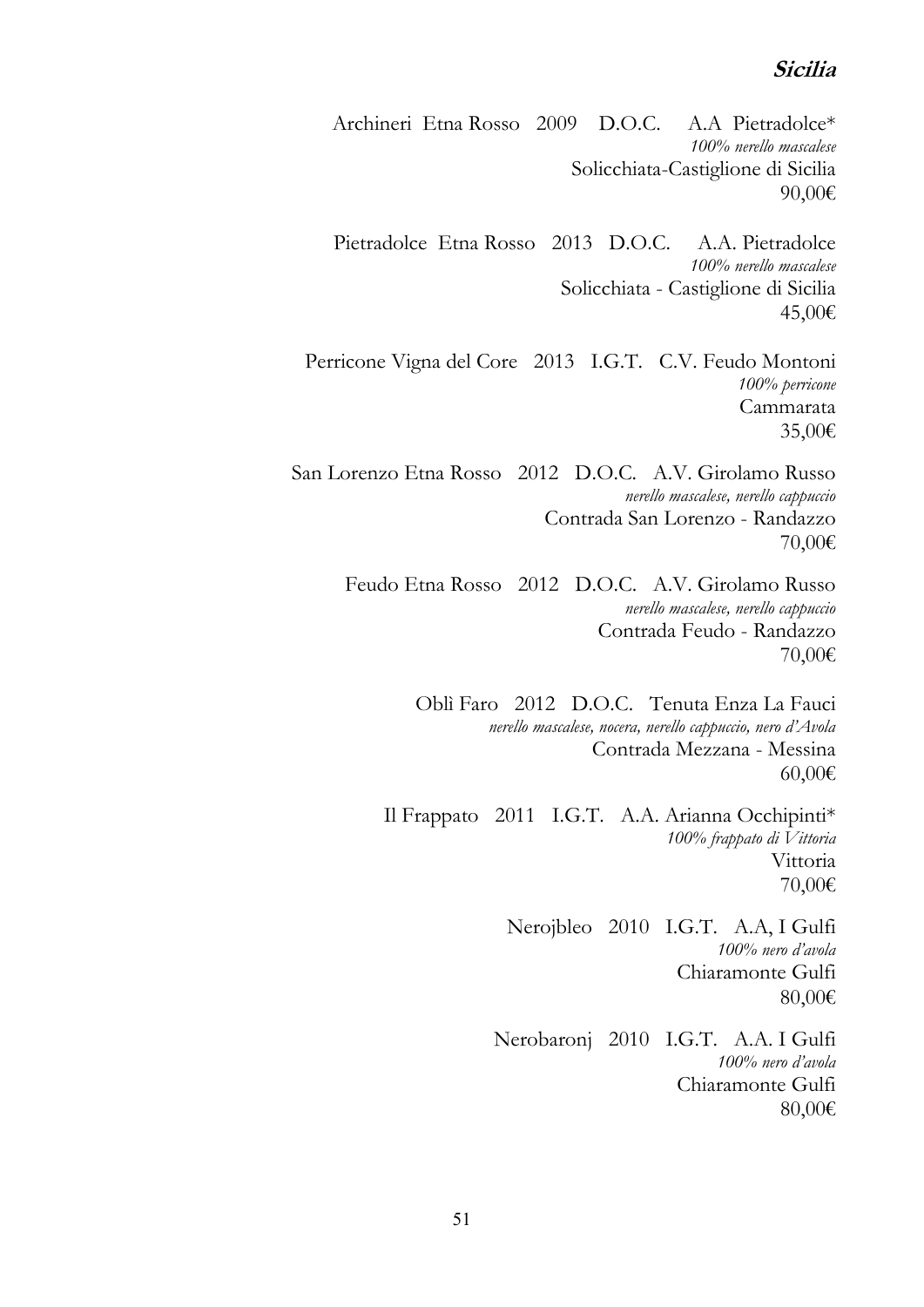Nerobufaleffi 2009 I.G.T. A.A. I Gulfi *100% nero d'avola* Chiaramonte Gulfi 80,00€ Nerosanlorè 2009 I.G.T. A.A. I Gulfi *100% nero d'avola* Chiaramonte Gulfi 80,00€ Neromaccarj 2009 I.G.T. A.A. I Gulfi *100% nero d'avola* Chiaramonte Gulfi 80,00€ Vrucara 2009 I.G.T. C.V. Feudo Montoni *100% nero d'avola* Cammarata 75,00€ SP68 2016 I.G.T. A.A. Arianna Occhipinti *nero d'avola, frappato* Vittoria 40,00€ Noto Nero d'Avola 2012 D.OC. S.A. Marabino\* *nero d'avola, frappato* Vittoria 35,00€ Serragghia Rosso Fanino - Catarratto - Pignatello 2012 I.G.T. A.A Serragghia Gabrio Bini *100% pinot noir* Serragghia - Isola di Pantelleria 90,00€ Eruzione 1614 Sicilia D.O.C. A.V. Planeta *90% nerello mascalese , 10% nerello cappuccio*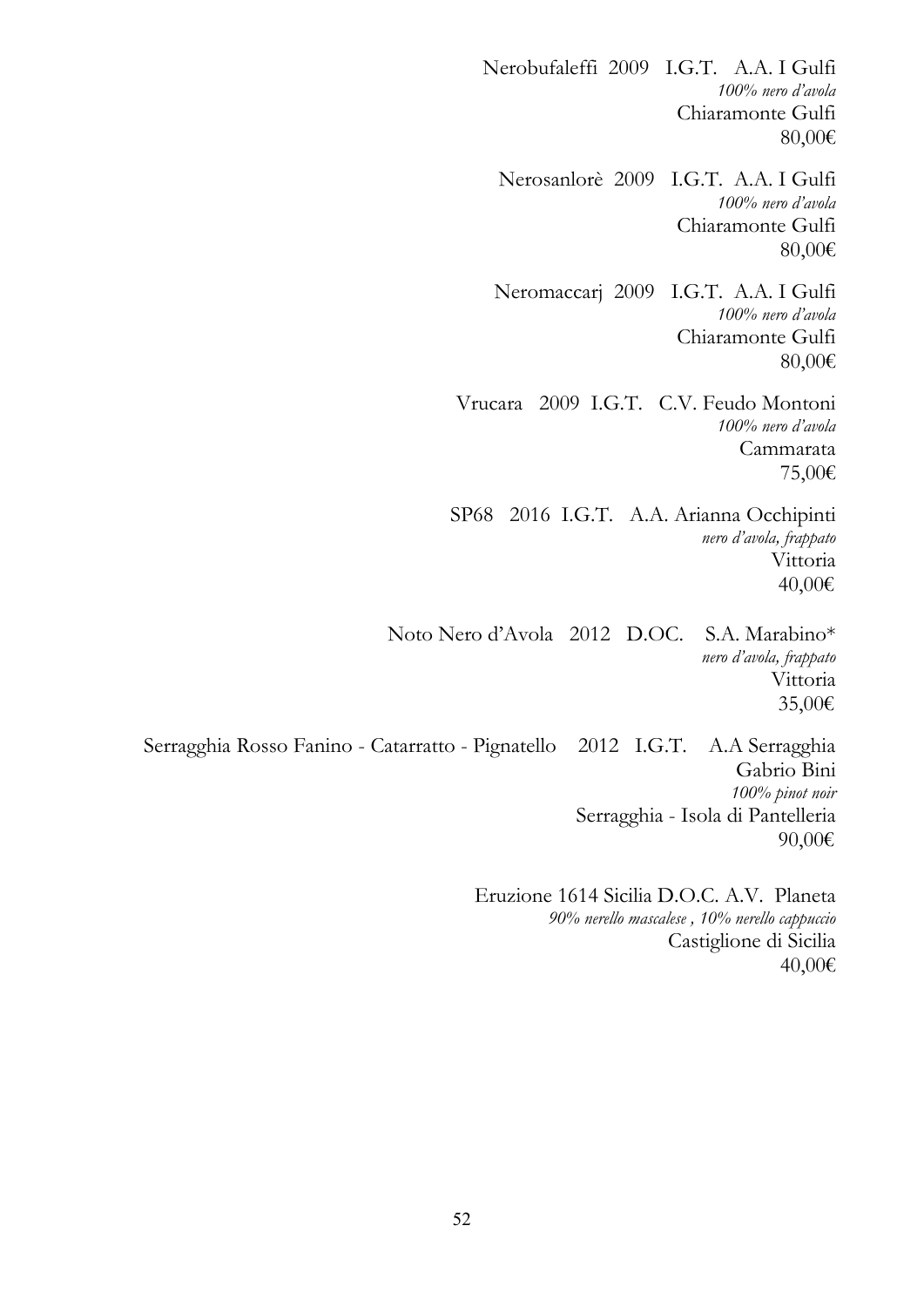# **Vini Rosè Italiani - Italian Rosè Wine**

### **Campania**

 Ros'Aura Irpinia Rosato 2015 D.O.C. Feudi di San Gregorio *100% aglianico* Sorbo Serpico 30,00€

> Campania Rosato 850 SS 2014 I.G.T A.V. Petilia *100% aglianico* Campo Fiorito 30,00€

### **Piemonte**

Paruss Rosato 2014 D.O.C. Parusso\* *100% nebbiolo* Monteforte d'Alba 30,00€

### **Trentino Alto Adige**

Lagrein Rosè 2014 D.O.C. Tenuta Alois Lageder *100% lagrein* Magré 30,00€

Lagrein Rosè 2017 D.O.C. . Tenuta J. Hofstätter *100% lagrein* Bolzano 30,00€

#### **Toscana**

Scalabrone 2014 I.G.T. Marchesi Antinori *40%cabernet sauvignon, 30% merlot,30% syrah* San Casciano Val di Pesa 30,00€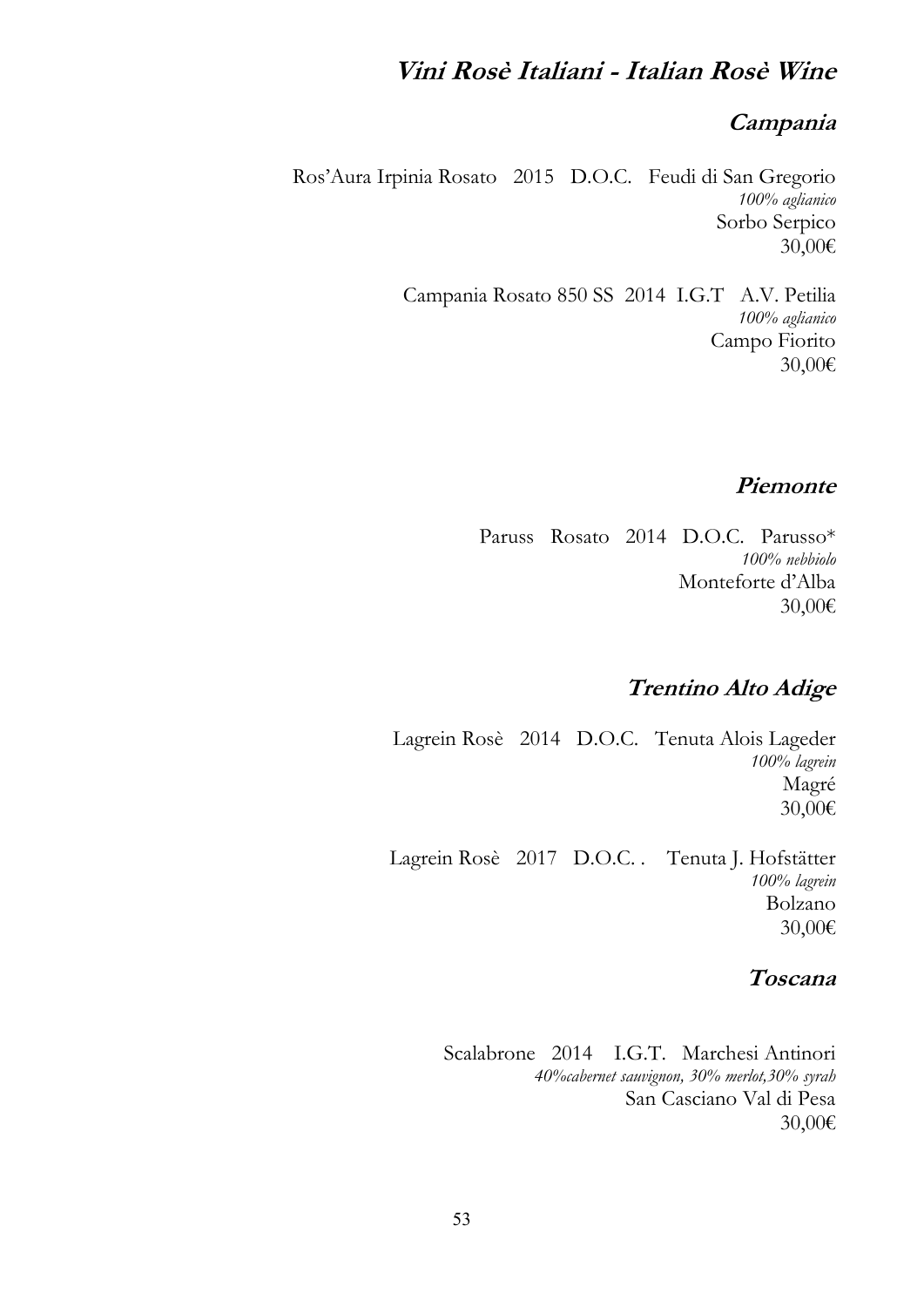#### **Abruzzo**

Cerasuolo d'Abruzzo 2016 D.O.C. A.V. Cirelli- La Collina Biologica *100% montepulciano d'Abruzzo* Atri-Teramo 28,00€

#### **Sicilia**

Pietradolce 2011 I.G.T. A.A. Pietradolce *100% nerello mascalese* Solicchiata-Castiglione di Sicilia 35,00€

Etna Rosato 2014 D.O.C. A.V. Girolamo Russo *nerello mascalese, nerello cappuccio* Randazzo 35,00€

Rosa Nera Eloro Rosato 2013 D.O.C. S.A. Marabino *100% nero d'Avola* Noto 30,00€

> Rosà 2014 D.O.P. A.A. I Gulfi *100% nero d'Avola* Chiaramonte Gulfi 30,00€

Terre Siciliane rosato 2017 I.G.T. A.A. Bonavita *nerello mascalese, nerello cappuccio, nocera* Faro Superiore 28,00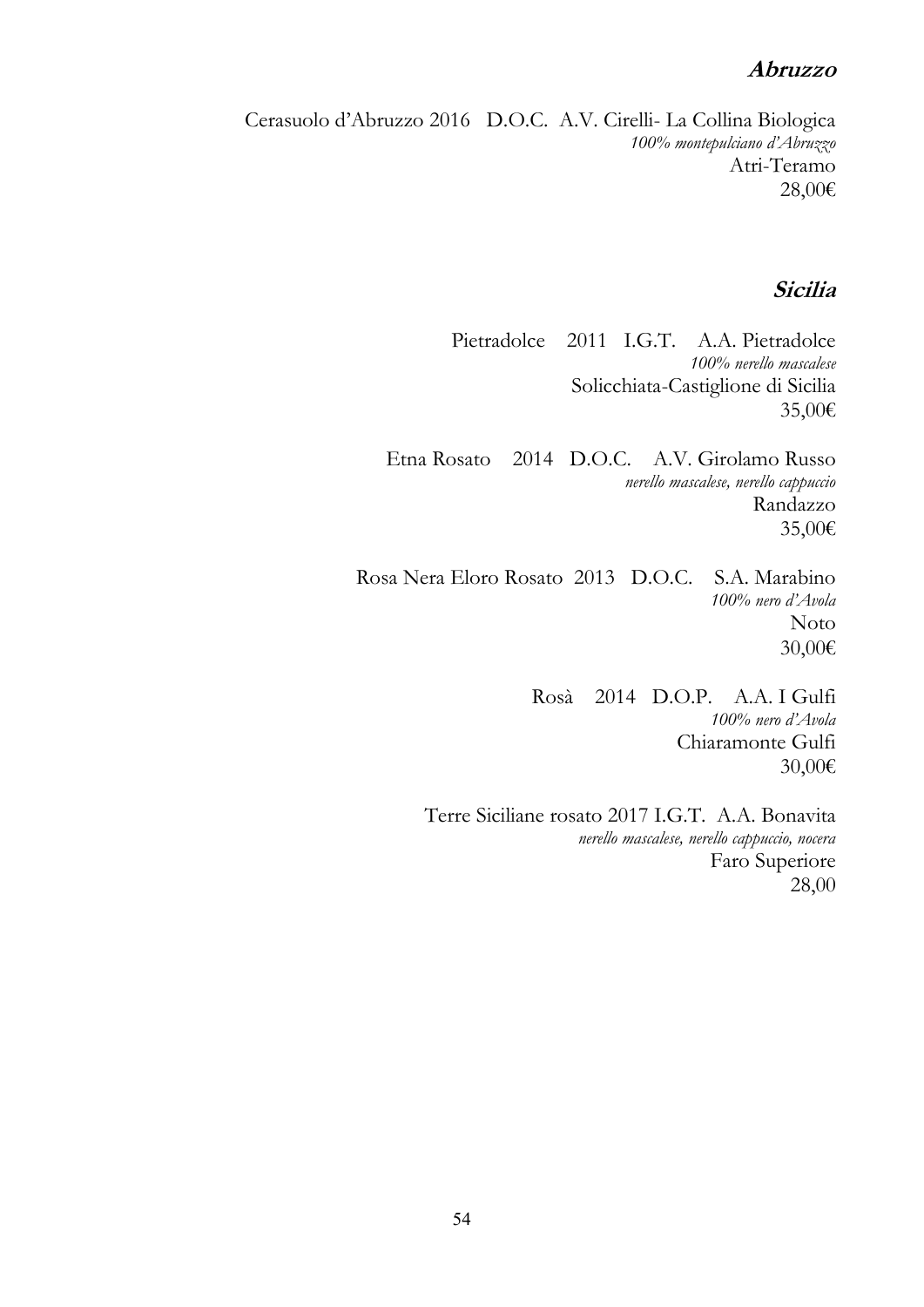# **Vini Bianchi Francesi - French White Wines**

**Alsace**

Alsace 2010 A.O.C . Domaine Marcel Deiss *100% riesling* Bergheim 50,00€

Alsace 2012 A.O.C. Domaine Marcel Deiss *100% riesling* Bergheim 40,00€

Rotenberg 1er Cru 2005 A.O.C. Domaine Marcel Deiss *Riesling, pinot grigio, moscato* Bergheim 145,00€

> Katzental 2012 A.O.C. A.e C. Binner *100% riesling* Ammerschwihr 80,00€

Altenberg de Bergheim Grand Cru 2007 A.O.C. Domaine Marcel Deiss *riesling, pinot noir, gewurztraminer* Bergheim 200,00€

> Pinot D'Alsace 2011 A.O.C. Domaine Marcel Deiss *100% pinot blanc* Bergheim 40,00€

Pinot Gris Les Princes Abbés 2013 A.O.C. Domaines Schlumberger *100% pinot gris Guebwiller* 50,00€

Grand Cru Schoenenbourg 2009 A.O.C. Domaine Marcel Deiss *riesling, pinot gris, gewurztraminer* Bergheim 190,00€

> Vignoble du Rêveur 2016 A.O.C. Vibrations *100% riesling* Bergheim 38,00€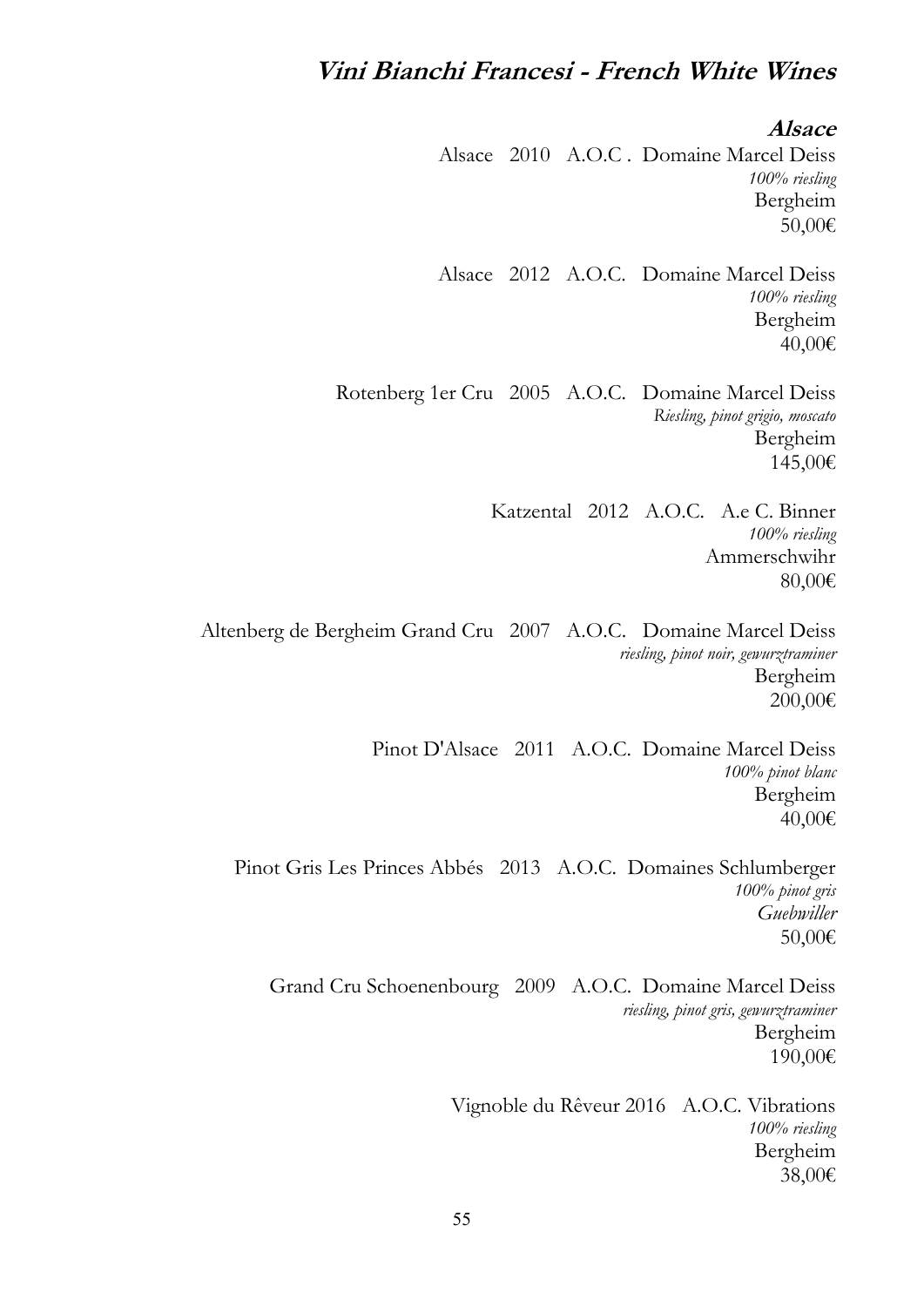#### **Reims**

Le Mesnil Coteaux Champenoise 2010 A.O.C. Bruno Paillard *100% chardonnay* Reims 160,00€

#### **Provance**

Chateau de Sarrins Blanc Cotes de Provance 2012 A.O.C. Domaine de Sarrins *rolle in prevalenza* St. Antonin Du Var 45,00€

#### **Bourgogne**

Macon Milly-Lamartine 2010 A.O.C. Les Héritiers du Comte Lafon\* *100% chardonnay* Milly-Lamartine 62,00€

Macon Milly-Lamartine 2013 A.O.C. Les Héritiers du Comte Lafon *100% chardonnay* Milly-Lamartine 55,00€

> Bourgogne blanc 2011 A.O.C. Henri Boillot\* *100% chardonnay* Meursault 75,00€

Bourgogne blanc 2016 A.O.C. Henri Boillot\* *100% chardonnay* Meursault 69,00€

Puligny-Montrachet 1er Cru Clos de la Mouchere 2012 A.O.C. Henri Boillot *100% chardonnay* Meursault 320,00€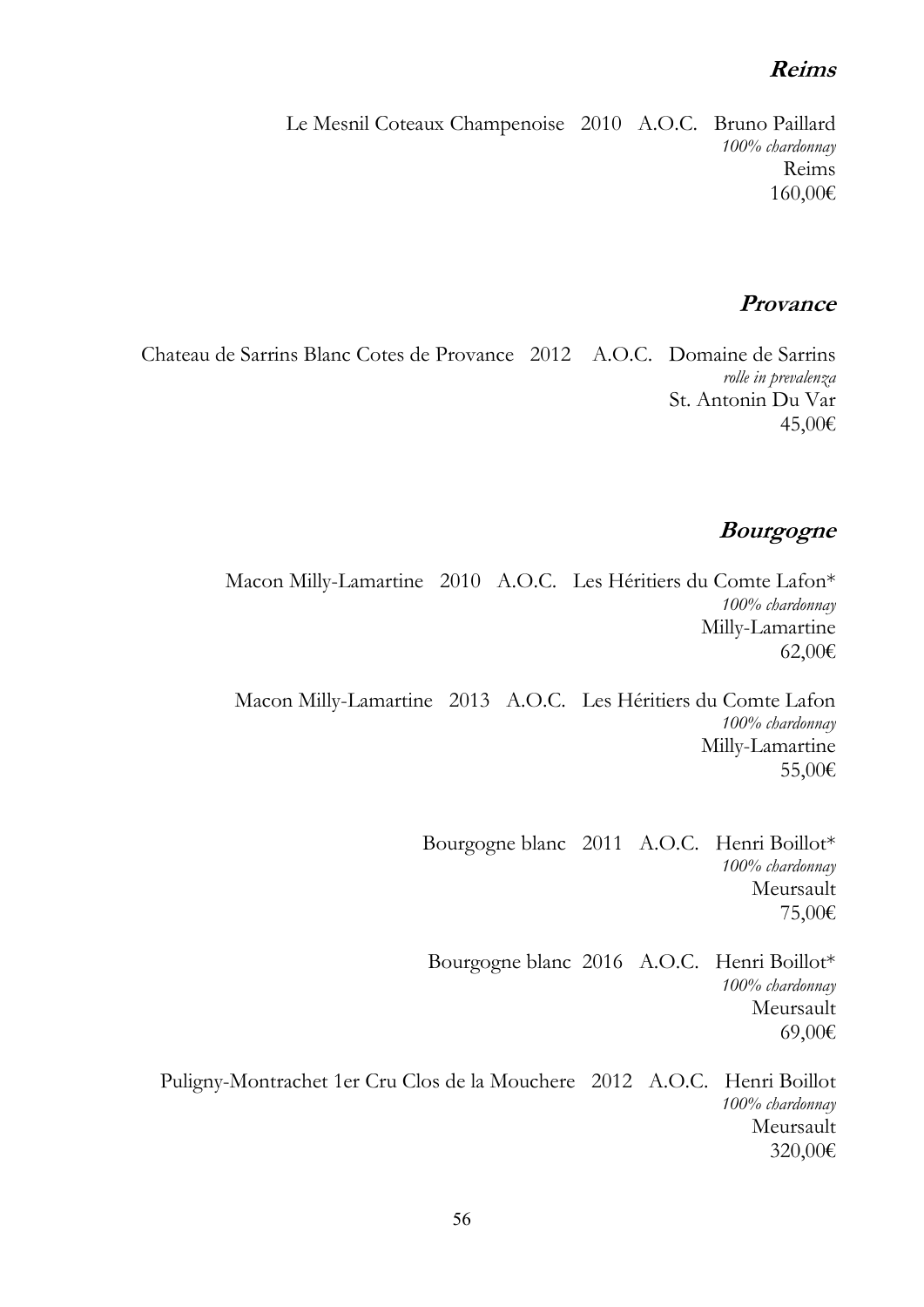Chablis 2011 A.O.C. Daniel Dampt et Fils *100% chardonnay* Milly 60,00€ Chablis 2014 A.O.C. Daniel Dampt et Fils *100% chardonnay* Milly 55,00€ Chablis Premiere Cru Côte de Léchet 2008 A.O.C. Daniel Dampt et Fils\* *100% chardonnay* Milly 190,00€ Chablis Premiere Cru Côte de Léchet 2014 A.O.C. Daniel Dampt et Fils *100% chardonnay* Milly 90,00€ Chablis Premiere Cru Les Fourneaux 2016 A.O.C. Colette Gros *100% chardonnay* Milly 80,00€ Chablis Les Clos Grand Cru 2011 A.O.C. Daniel Dampt et Fils *100% chardonnay* Milly 195,00€ Chablis Mont de Millieu 2014 A.O.C. Albert Pic *100% chardonnay* Poully - sur - Loire 95,00€ Chablis Grand Reignard 2014 A.O.C. Maison Reignard *100% chardonnay* Chablis 95,00€ Chassagne – Montrachet 1er Cru Les Morgeot 2009 A.O.C. Domaine Ramonet\* *100% chardonnay* Chassagne -Montrachet

350,00€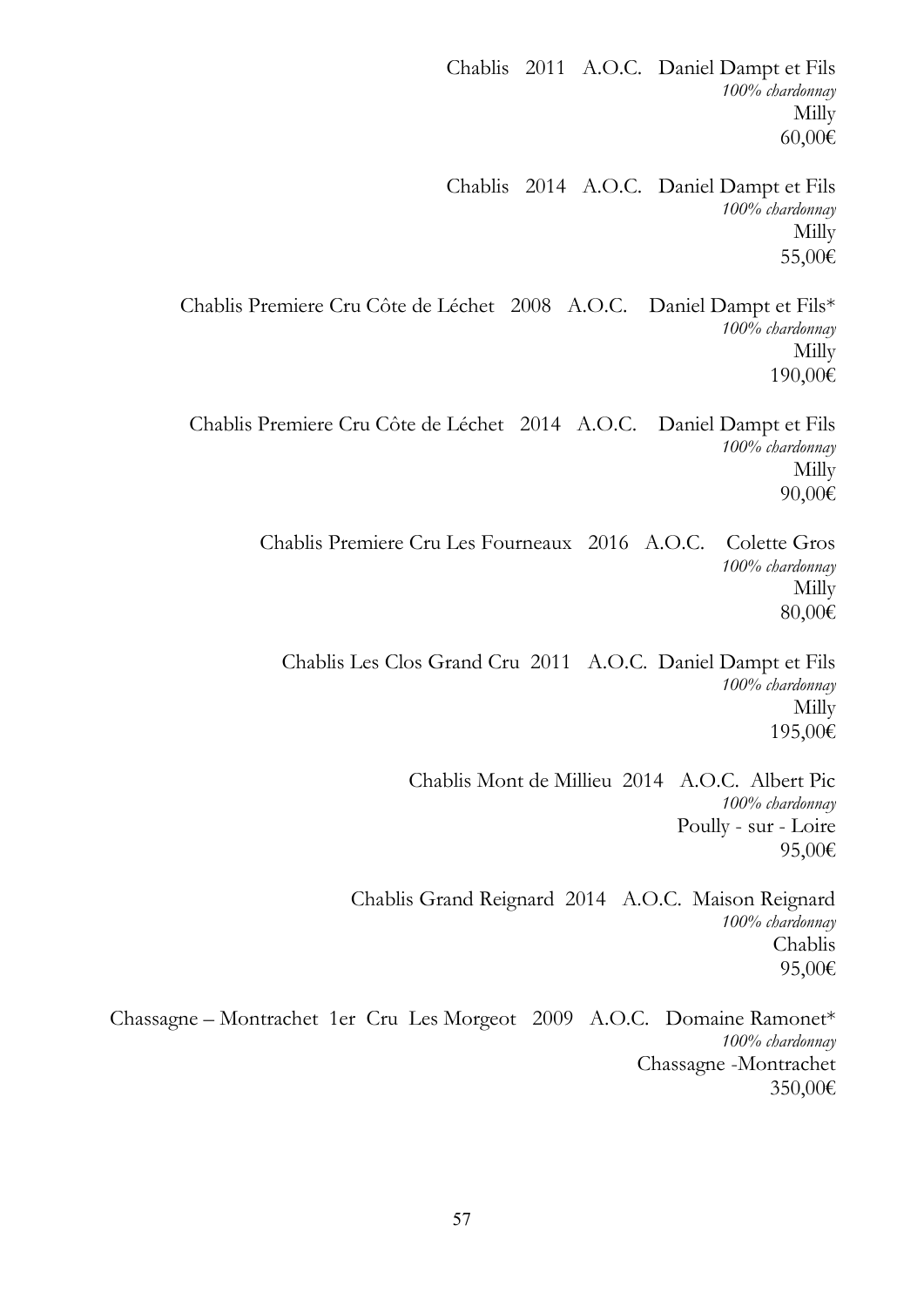Chassagne – Montrachet 1er Cru Les Morgeot 2011 A.O.C. Domaine Ramonet\* *100% chardonnay* Chassagne -Montrachet 330,00€ Chassagne – Montrachet 1er Cru Vielles Vignes 2008 A.O.C. Vincent Girardin *100% chardonnay* Chassagne -Montrachet 280,00€ Bougogne 2009 A.O.C. Vincent Girardin *100% chardonnay* Meursault 95,00€ Meursault Vieilles Vignes 2008 A.O.C. Vincent Girardin *100% chardonnay* Meursault 250,00€ Corton Charlemagne Grand Cru 2011 A.O.C. Vincent Girardin *100% chardonnay* Meursault 450,00€ Meursault Terres Blanches 2011 A.O.C. Maison Reignard *100% chardonnay* Chablis 170,00€ Morey Saint-Denis 1er cru Les Monts Luisants 2009 A.O.C. Domaine Dujac\* *100% chardonnay* Meursault 330,00€ Morey Saint-Denis 1er cru Les Monts Luisants 2011 A.O.C. Domaine Dujac *100% chardonnay* Meursault 310,00€ Melon 2014 A.O.C. Domaine De la Cadette *100% melon* Vézelay 45,00€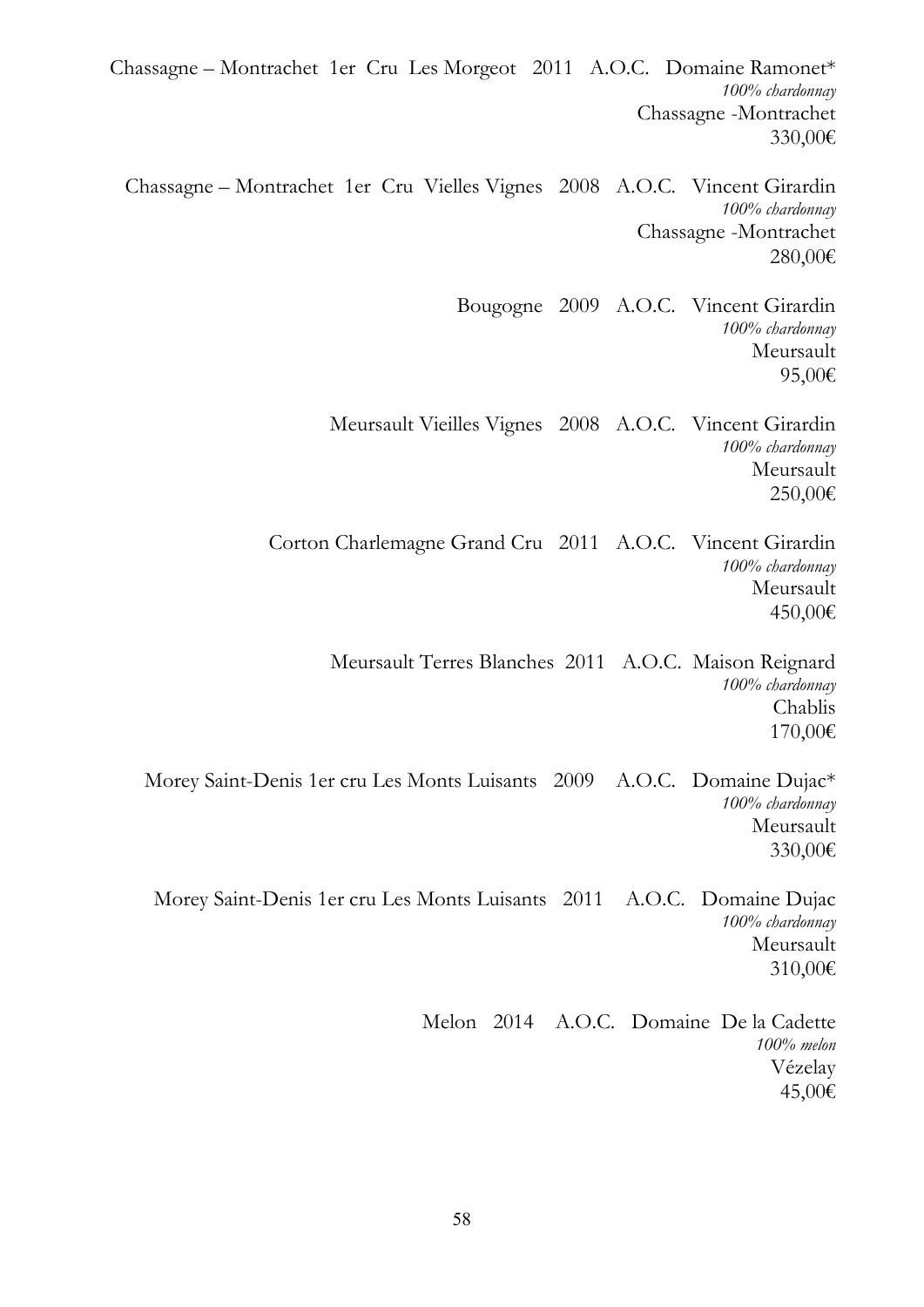#### **Loira**

Pouilly-Fumé Ladoucette 2014 A.O.C. Baron de Ladoucette *100% sauvignon blanc* Poully - sur - Loire 80,00€ Pouilly-Fumé Baron de L 2012 A.O.C. Baron de Ladoucette *100% sauvignon blanc* Poully - sur - Loire 160,00€ Pouilly-Fumé Le Duchesses 2009 A.O.C. Laporte *100% sauvignon* Saint-Satur Sancerre 90,00€ Pouilly-Fumé Le Duchesses 2012 A. O.C. Laporte *100% sauvignon* Saint-Satur Sancerre 80,00€ Sancerre Blanc Domaine Le Rochoy 2010 A.O.C. Laporte *100% sauvignon* Saint-Satur Sancerre 100,00€ Sancerre Blanc Domaine Du Rochoy 2009 A.O.C. Laporte\* *100% sauvignon* Saint-Satur Sancerre 110,00€ Sancerre Blanc Le Rouet A.S.C. 2011 Domaine Sebastien Riffault *100% sauvignon blanc* Sury-en-Vaux Sancerre 80,00€ Clos de la Coulée de Serrant A.O.C. 2012 Nicolas Joly *100% chenin blanc* Sevennières 170,00€ La Dilettante Vouvray Sec A.V.C. 2016 D. Breton *100% chenin blanc* Restigné 45,00€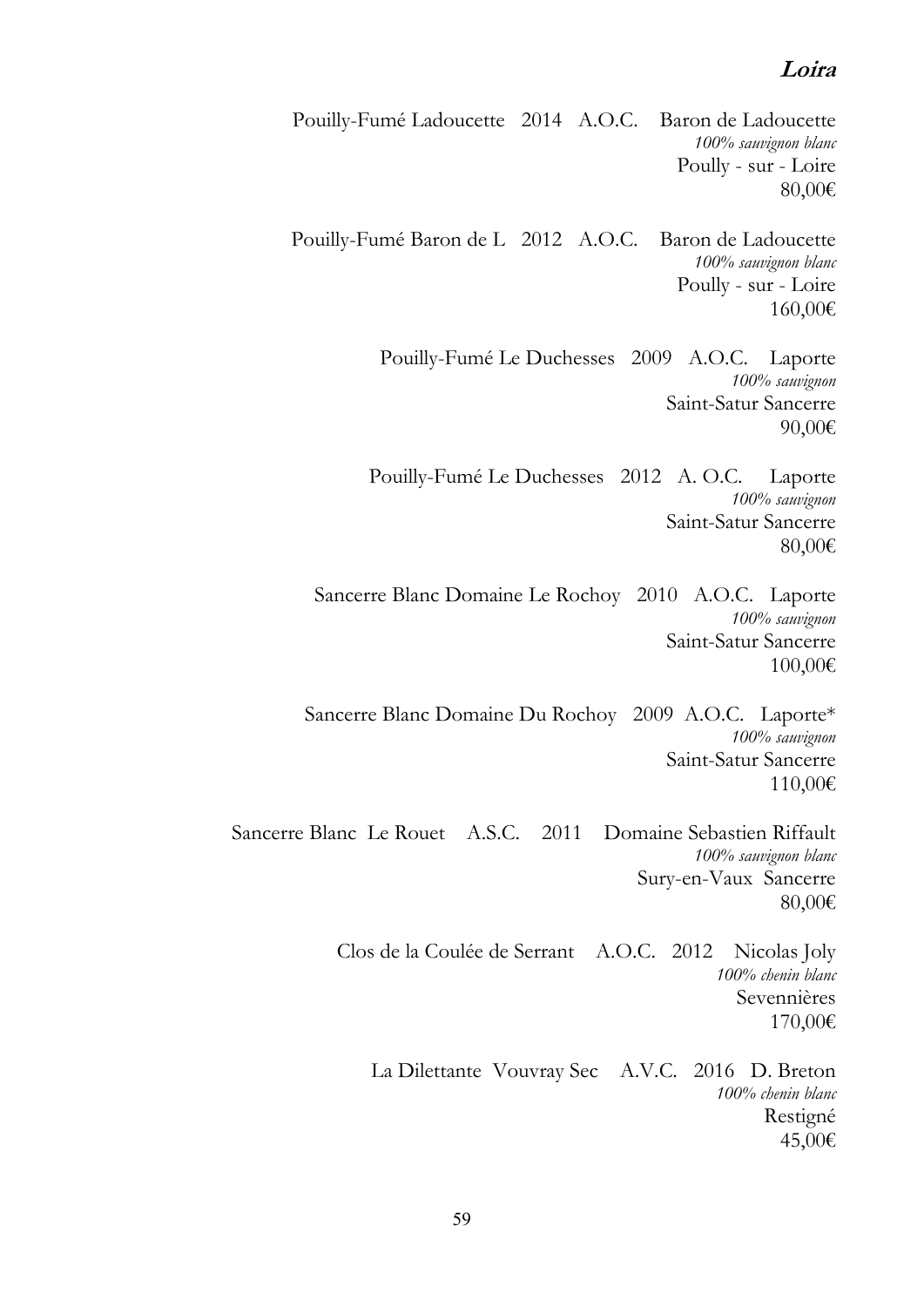Saumur Blanc "L'Insolite" A.S.C. 2013 Domaine des Roches-Neuves\* *100% chenin blanc* Saumur 80,00€ La Roche Bezigon 2013 Jean-Christophe Garnier *100% chenin* Anjou 60,00€ Les Perrières Saumur Blanc 2017 Arnaud Lambert

*100% chenin blanc* St-Just sur Dive 35,00€

### **Cotes du Rhone**

Châteauneuf du Pape Blanc Vieilles Vignes 2013 A.O.C. Tardieu Laurent *45% granache blanc, 35% roussanne, 15% clairette, 5%bourboulenc* Rhône 80,00€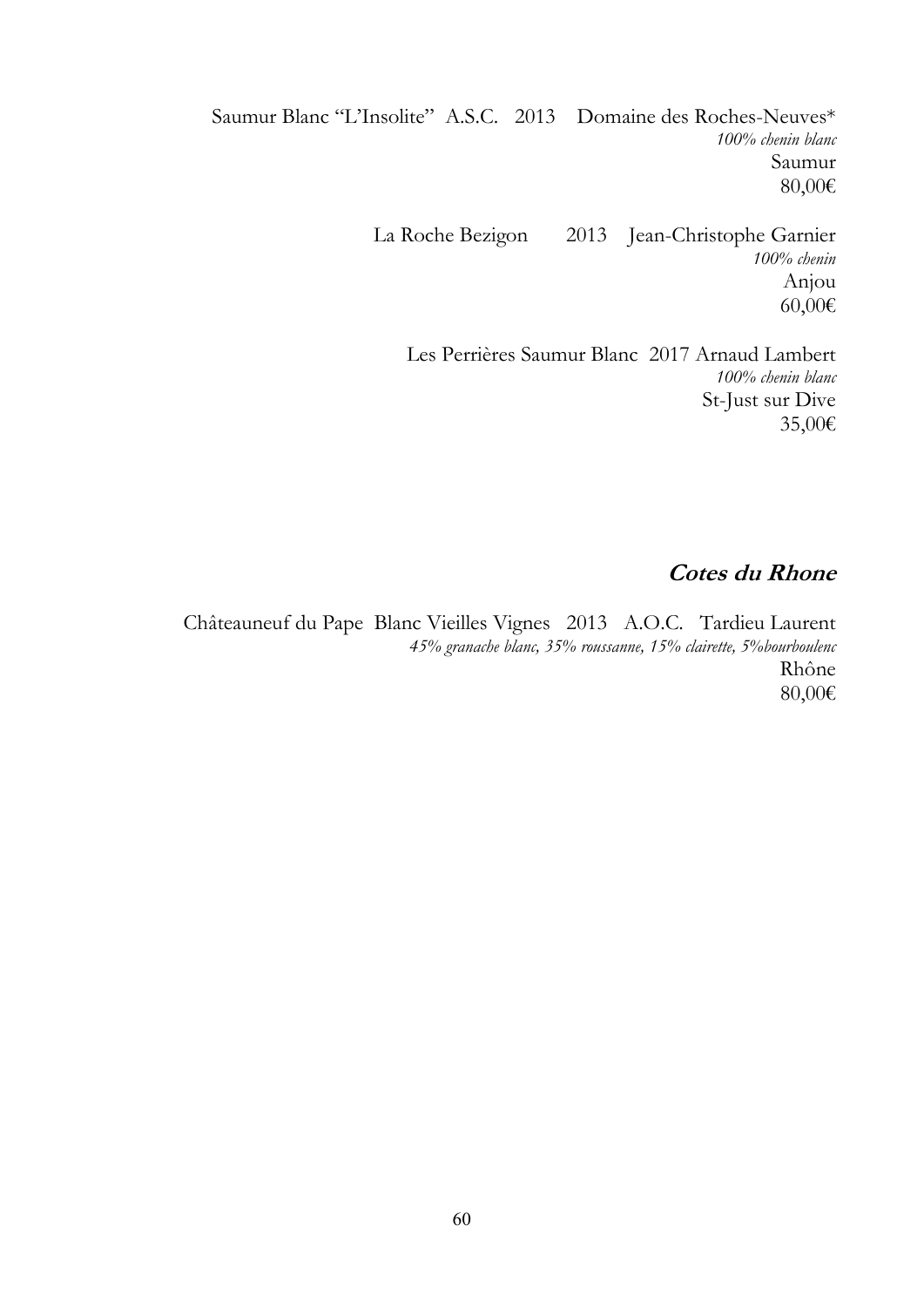# **Vini Rossi Francesi - French Red Wines**

### **Bourgogne**

Bourgogne Haute Côte de Nuit 2006 A.O.C. David Duband\* *100% pinot noir* Chevannes 95,00€ Bourgogne Haute Côte de Nuit 2010 A.O.C. David Duband\* *100% pinot noir* Chevannes 85,00€ Bourgogne 2015 A.O.C. David Duband\* *100% pinot noir* Chevannes 52,00€ Morey Saint-Denis 1er cru 2009 A.O.C. Domaine Dujac\* *100% pinot noir* Meursault 310,00€ Morey Saint-Denis 1er cru 2011 A.O.C. Domaine Dujac\* *100% pinot noir* Meursault 290,00€ Nuit-Saint-Georges 1er Cru Les Damodes 2005 A.O.C. Domaine David Duband\* *100% pinot noir* Chevannes 250,00€ Pommard 1er Cru Clos des Epeneaux monopole 2006 A.O.C. Comte Armand\* *100% pinot noir* Pommard 550,00€ Vosne-Romanée 2005 A.O.C. Domaine Arnoux-Lachaux\* *100% pinot noir* Vosne Romanée

350,00€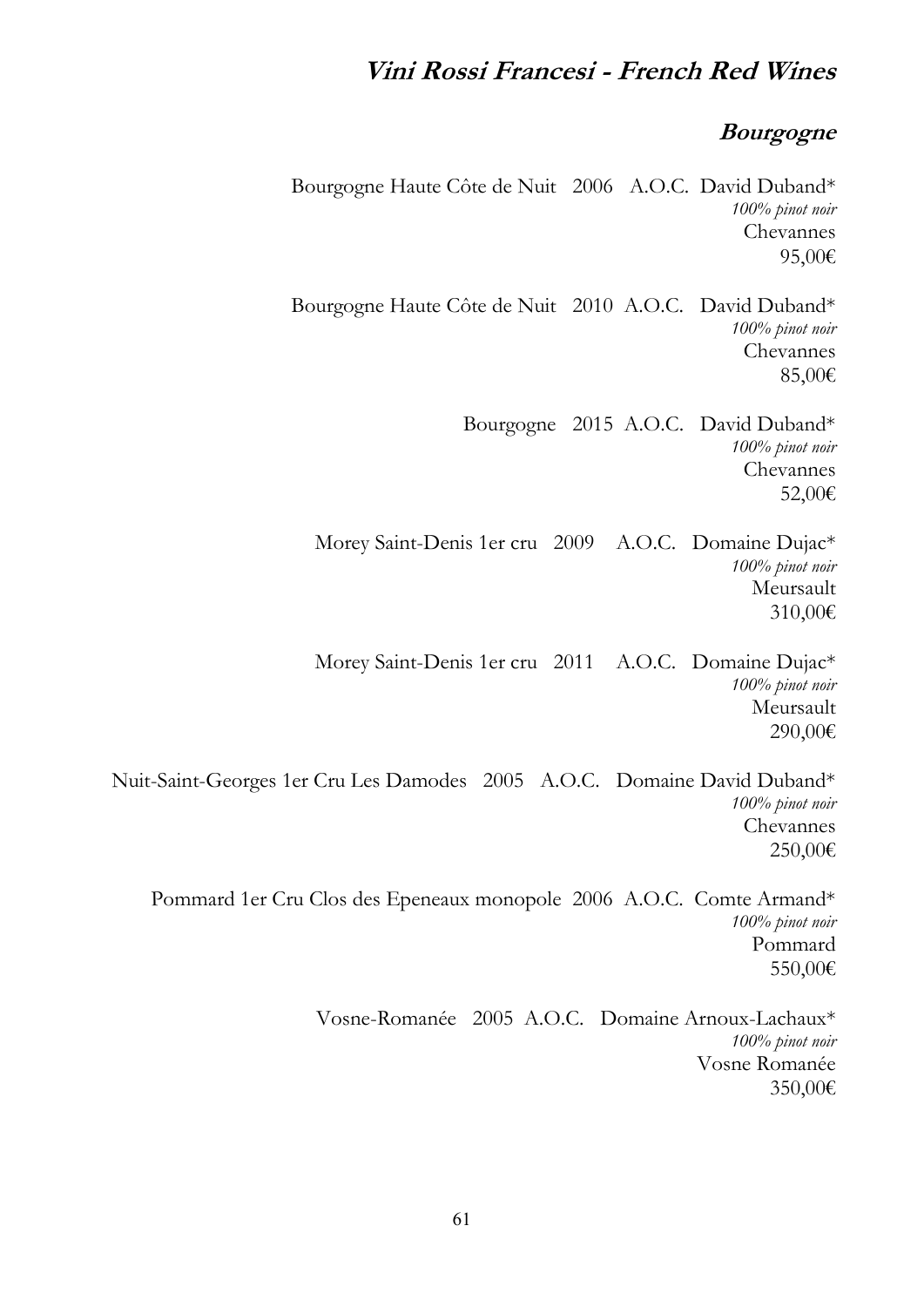## **Bordeaux**

Château Grand Barreil Lamarzelle Figeac 2005 A.O.C. Vins et Vignobles Dourthe *65% merlot, 35% cabernet franc* Saint Emilon 215,00€

> Château Pay La Tour R.S.V. 2008 Vins et Vignobles Dourthe\* *90% merlot, 5% cabernet sauvignon, 3% cabernet franc, 2% petit vernot* Bordeaux Superieur 150,00€

Château le Boscq Cru Bourgeois 2006 A.O.C. Vins et Vignobles Dourthe *60% merlot, 27% cabernet sauvignon, 10% petit verdot, 3% cabernet franc* Sant'Estephe 180,00€

> Château Marsau 2006 A.O.C. Vins et Vignobles Dourthe\* *100% merlot* Côtes De Francs 100,00€

# **Cotes du Rhone**

Châteauneuf du Pape Cuvée de Haute Pierre 1996 A.O.C. Delas Freres *70% granache, 30% syrah* Rhône 400,00€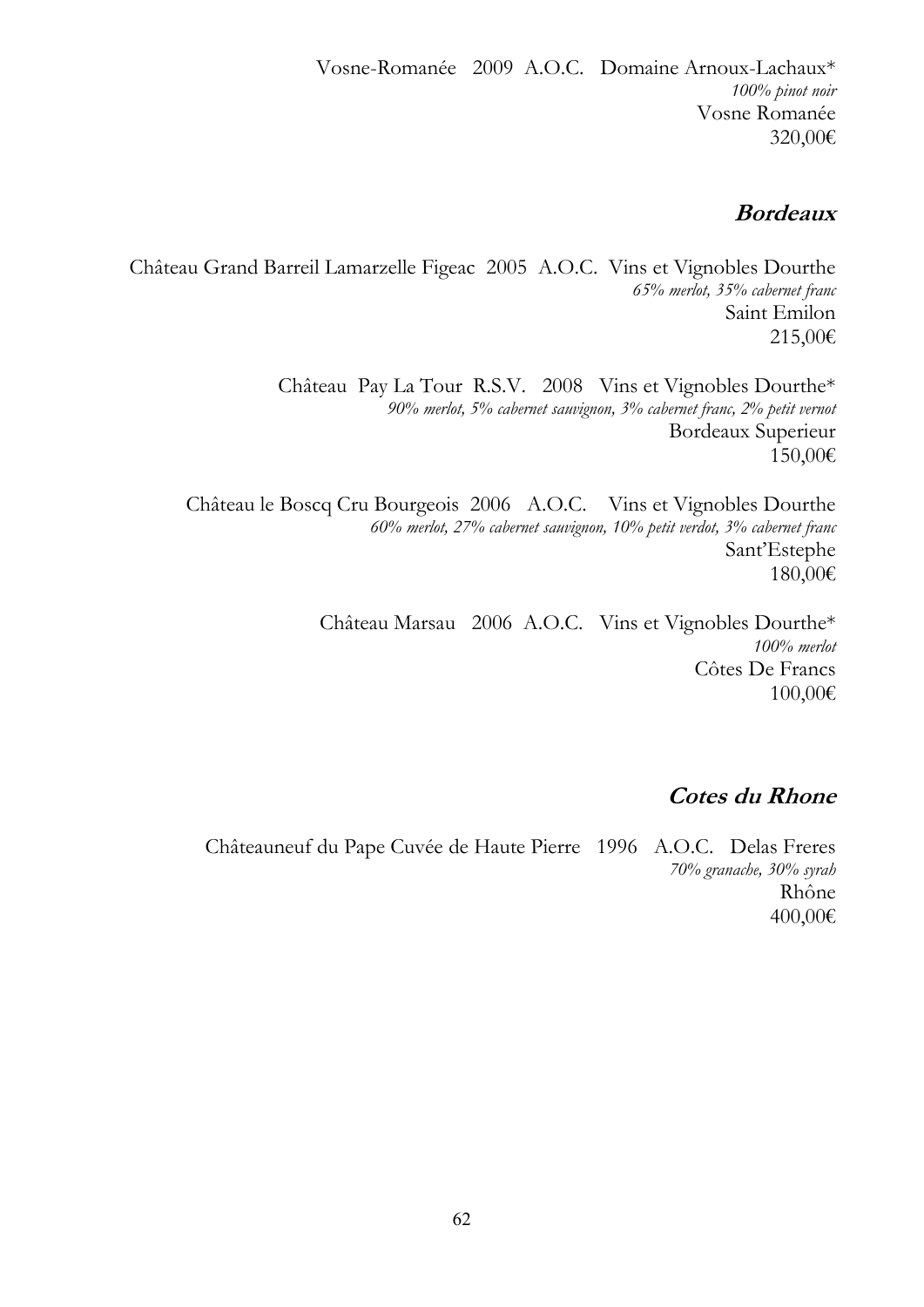### **Loira**

Bourgueil La Dilettante 2013 A.O.C. Catherine et Pierre Breton\* *100% cabernet franc* Restigne 50,00€

Bourgueil La Dilettante 2015 A.O.C. Catherine et Pierre Breton *100% cabernet franc* Restigne 40,00€

# **Vini Rosè Francesi - French Rosè Wines**

#### **Provance**

Chateau de Sarrins Cotes de Provance 2013 Domaine de Sarrins\* *Grenache, cinsault, syrah, mourveèdre, rolle*  St. Antonin Du Var 45,00€

> Rosè I.G.P. Méditerranée 2018 Triennes *Cinsault, grenache, syrah, merlot* Nans-Les-Pins 30,00€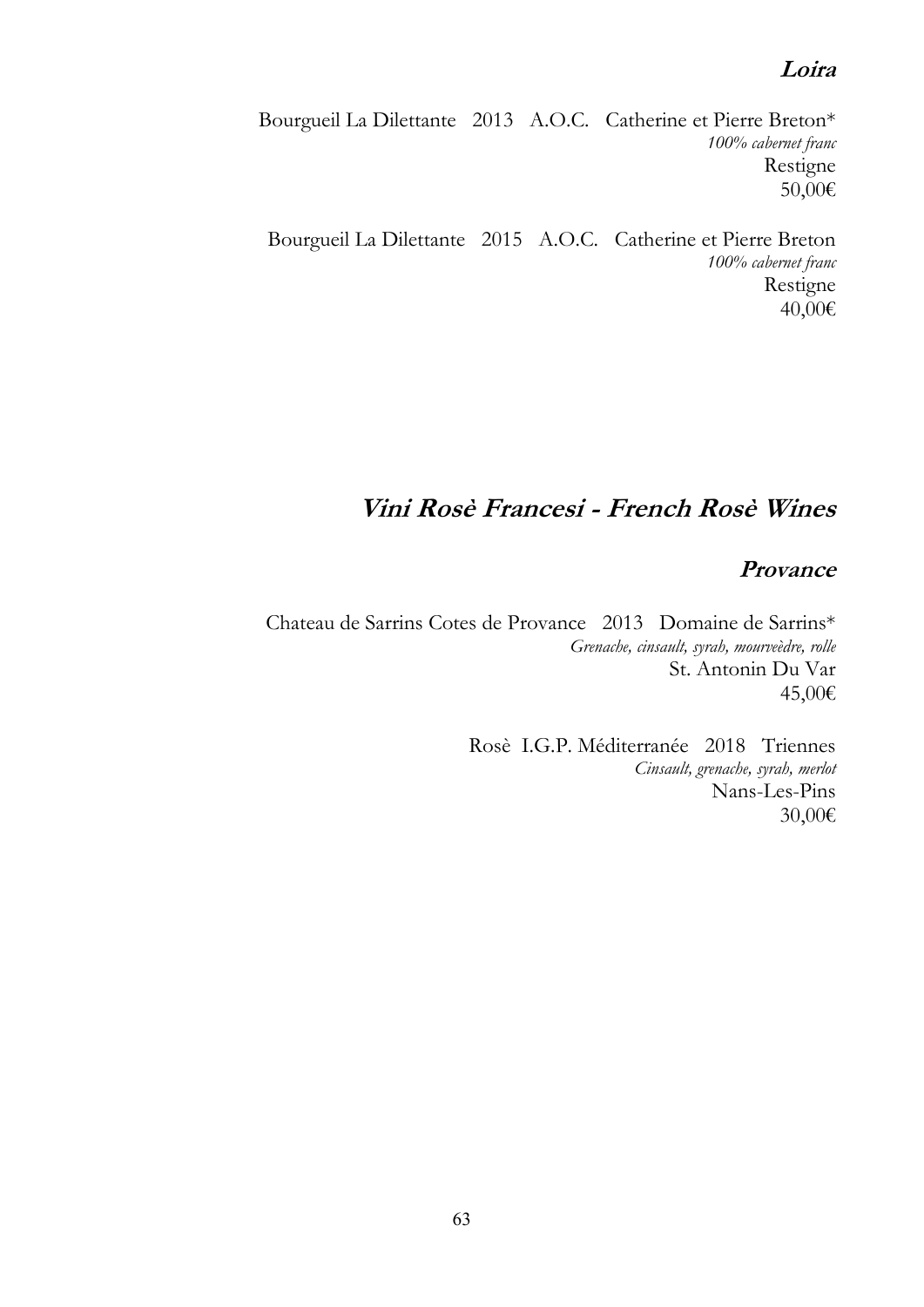# **Vini Tedeschi - German Wines**

### **Mosella**

Röttgen 2007 Heymann-Löwenstein *100% riesling* Winningen 150,00€ Schieferterrassen 2012 Heymann-Löwenstein\* *100% riesling* Winningen 100,00€ Schieferterrassen 2013 Heymann-Löwenstein *100% riesling* Winningen 90,00€ Schieferterrassen 2016 Heymann-Löwenstein *100% riesling* Winningen 70,00€ Von Blauem Schiefer 2009 Heymann-Löwenstein *100% riesling* Winningen 90,00€ Riesling 2011 Heymann-Löwenstein *100% riesling* Winningen 50,00€ Riesling Mosel Saarburger Kupp Alte Reben 2016 Dr. Fischer *100% riesling* Ockfen 40,00€ Riesling Mosel Kabinett Bockstein 2015 Dr. Fischer *100% riesling* **Ockfen** 55,00€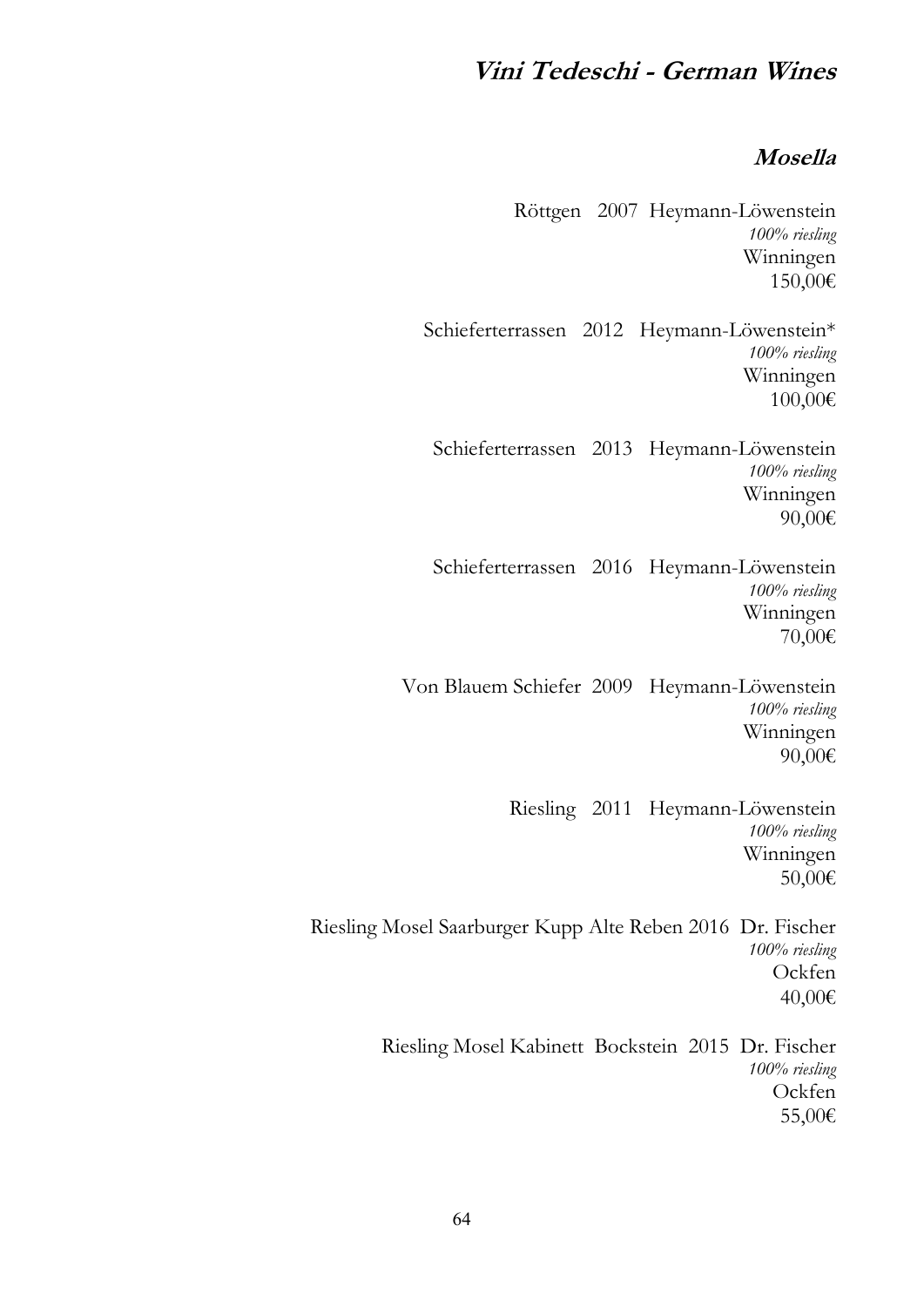### **Nahe**

Lenz 2011 Emrich- Schönleber *100% riesling* Monzingen 65,00€ Monzinger Frühlingsplatzchen 2007 Emrich- Schönleber *100% riesling* Monzingen 85,00€ Riesling Troken 2009 Emrich- Schönleber *100% riesling* Monzingen 65,00€ Riesling Troken 2016 Emrich- Schönleber *100% riesling* Monzingen 50,00€ Riesling Alte Reben QBA 2016 Adelseck Weinhaus *100% riesling* Münster-Sarmsheim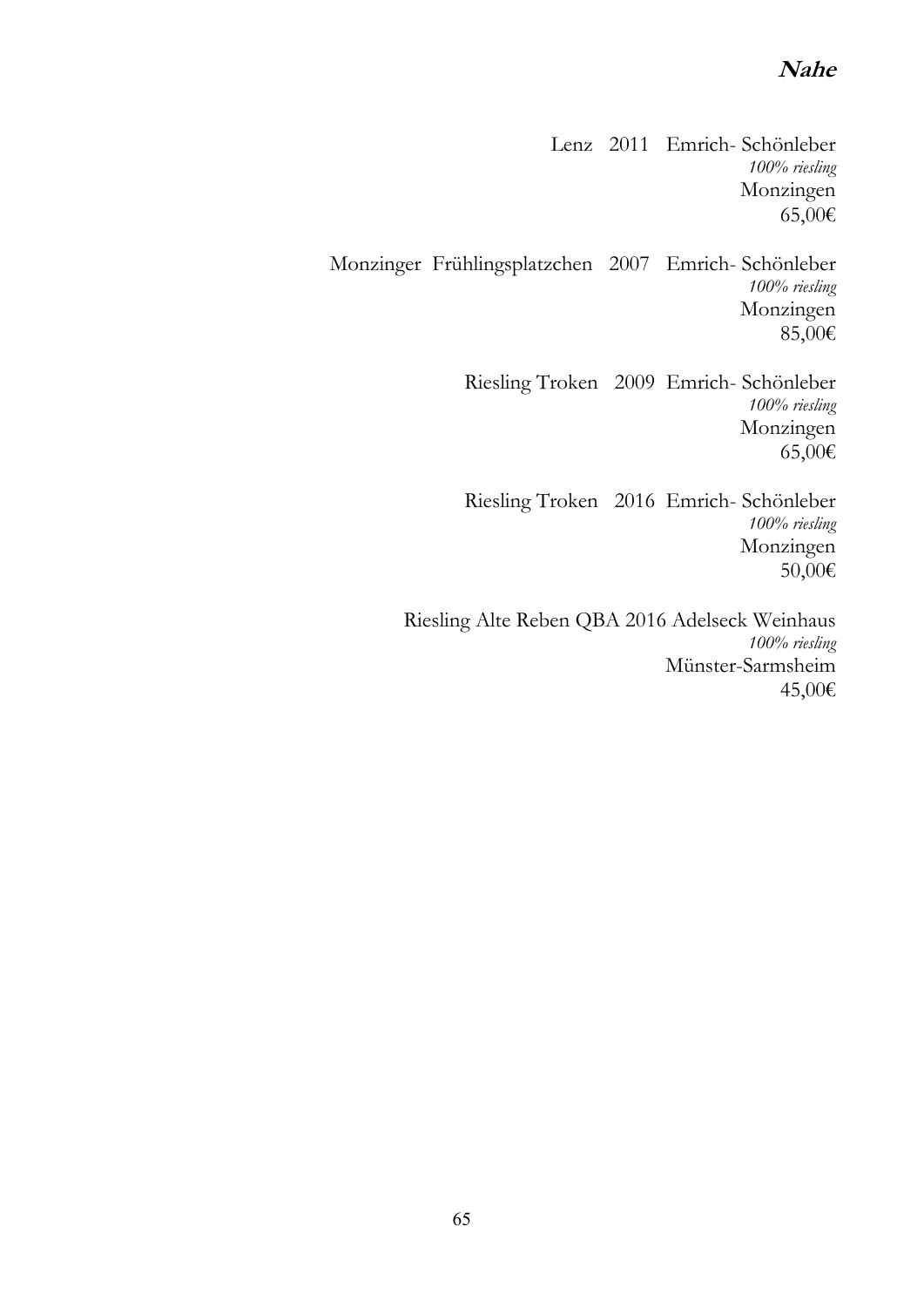# **Vini Austriaci Bianchi – Austrian White Wines**

Riesling Smaragd Loibenberg Wachau 2012 Tegernseerhof *100% riesling* Durnstein-Wachau 65,00€

Gruner Veltliner Bergdistel Smaragd 2015 Tegernseerhof *100% gruner veltliner* Durnstein-Wachau 65,00€

# **Vini Sloveni Bianchi - Slovenian White Wines**

Sauvignon Opoka Collio Sloveno 2009 Marjan Simčič *100% sauvignon* Collio Sloveno, Ceglo 125,00€

> Verus Riesling 2016 A.V. Vinogradi *100% riesling* Ormož/Štajerska 35,00€

Verus Chardonnay 2018 A.V. Vinogradi *100% chardonnay* Ormož/Štajerska 35,00€

Verus Sauvignon 2018 A.V. Vinogradi 100% sauvignon Ormož/Štajerska 35,00€

# **Vini Sloveni Rossi - Slovenian Red Wines**

Merlot Opoka Collio Sloveno 2007 Marjan Simčič *100% merlot* Celgo, Slovenia 175,00€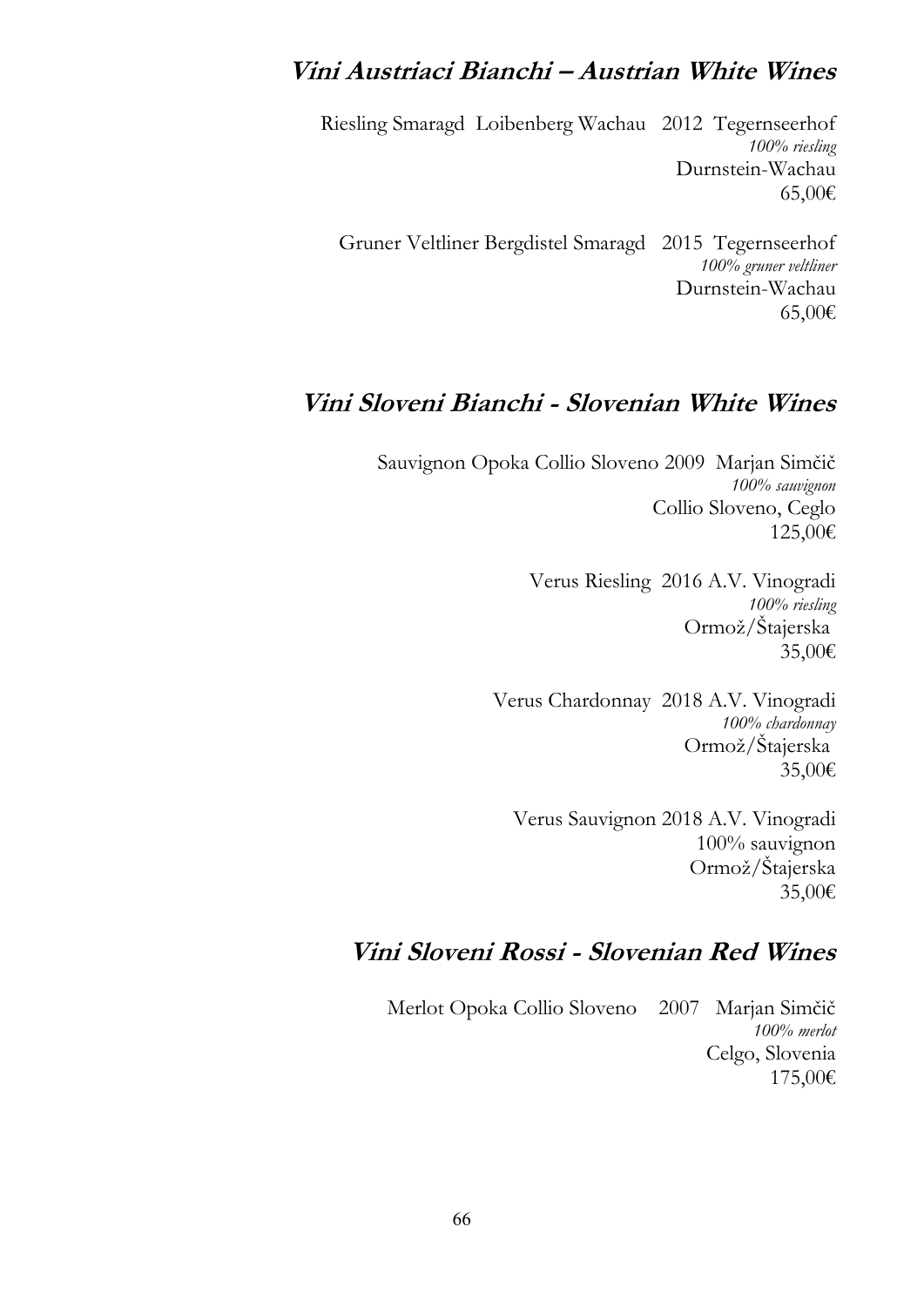# **Vini Georgiani Rossi - Georgian Red Wines**

Vinoterra Saperavi 2008 Schuchmann\* *100% saperavi* Kisiskhevi 75,00€ Vinoterra selezione Saperavi "Anfora" 2008 Schuchmann\* *100% saperavi* Kisiskhevi

# **Vini Cileni bianchi – Chilean White Wines**

Sol de Sol 2006 Vina Aquitania *100% Chardonnay* Malleco Valley 110,00€

100,00€

# **Vini Croati bianchi – Croatian White Wines**

Malvazija Istarska 2017 Vina Franko Radovan *100% Malvasia Bianca* Radovani -Hrvatska Istra 50,00€

# **Vini Greci bianchi – Greek White Wines**

Assyrtiko 2016 Santorini PDO - Argyros Estate *100% Assyrtiko* Santorini 60,00€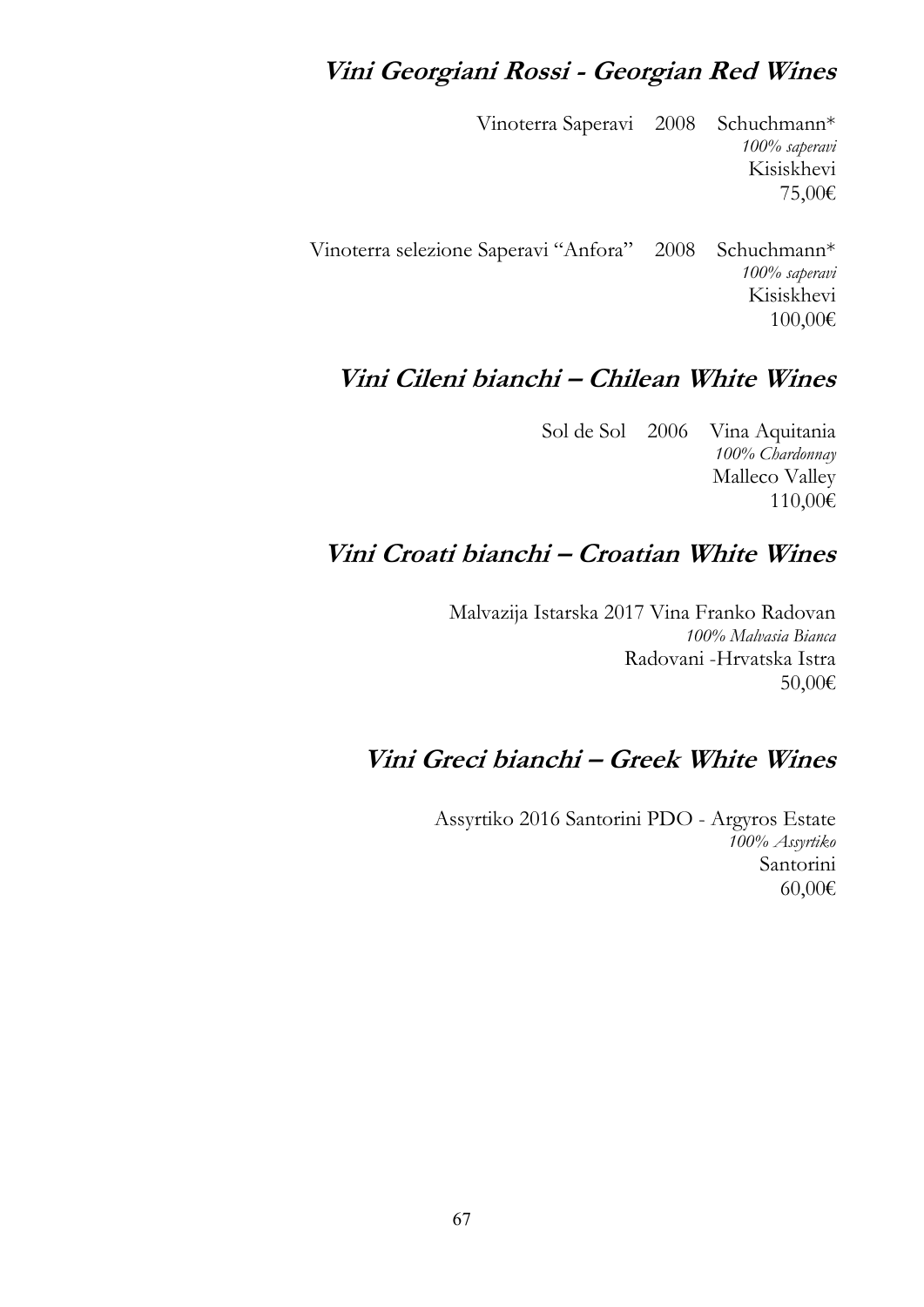# **Vini Spagnoli bianchi – Spanish White Wines**

Viñas del Vero Somontano Chardonnay 2015 Viñas del Vero *100% chardonnay* Huesca 40,00€

# **Vini Spagnoli rossi – Spanish Red Wines**

Finca Moncloa 2012 Finca Constancia *Cabernet Sauvignon, Merlot, Petit Verdot, Syrah, Tintilla de Rota* Cadiz-Andalusia 50,00€

# **Vini Californiani bianchi – Californian White Wines**

Chardonnay California A.V. De Loach Vineyards *100% chardonnay* Santa Rosa 40,00€

Chardonnay Russian River Valley A.V. De Loach Vineyards *100% chardonnay* Santa Rosa 60,00€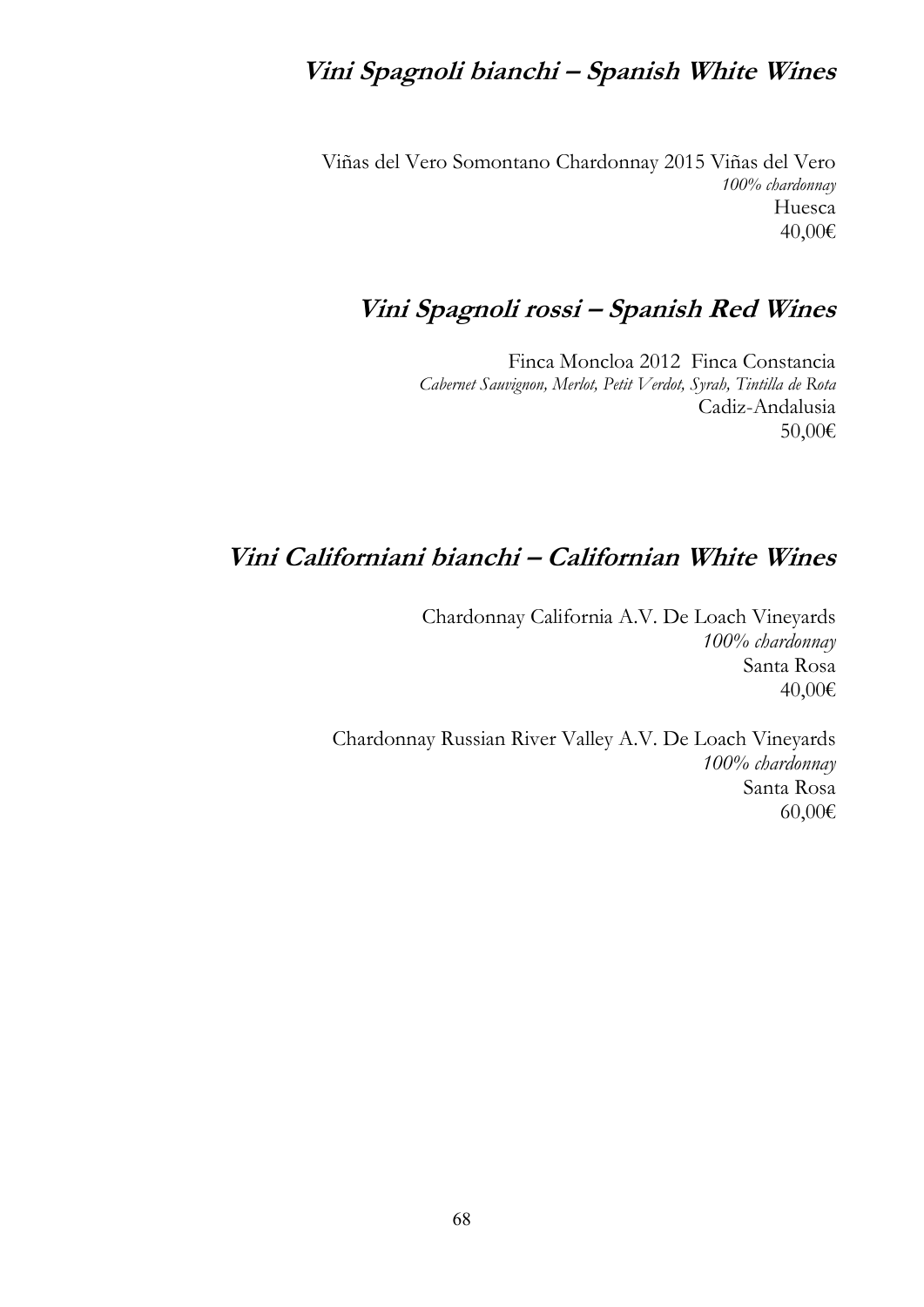# **Vini da Dessert a calice – Dessert wines by the glass**

#### **Italia**

Vin Santo del Chianti Classico Occhio di Pernice 2004 D.O.C. Badia a Coltibuono *100% sangiovese* Manzano 15,00€

> Recioto della Valpolicella 2009 D.O.C. A.A. Viviani *75% corvina veronese, 20% rondinella, 5% molinara* Negrar, Valpolicella 12,00€

> > Bigarò D.O.C.G. A.A. Elio Perrone *brachetto, moscato* Castiglione Tinella 10,00€

Rosea Moscato Rosa 2013 D.O.C.G. Weingut Plonerhof *moscato* Marlengo 12,00€

Nobless Bianco Passito 2013 D.O.C.G. Weingut Plonerhof *moscato giallo* Marlengo 12,00€